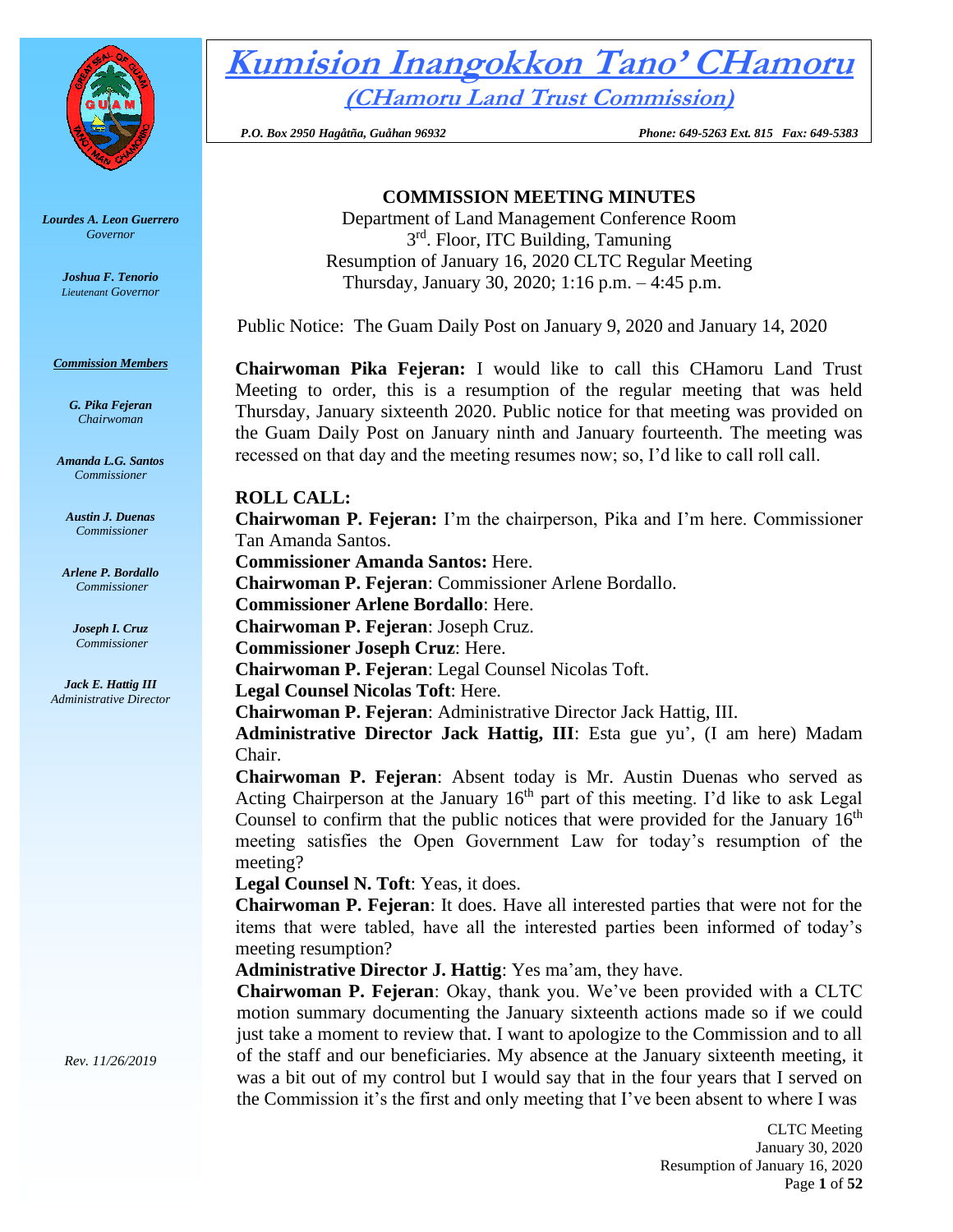actually, here on island. I've missed meetings but I was always off island so this is the first time and I'm sorry that it had to happen but thank you all for reconvening the meeting and Commissioner Bordallo and Commissioner Santos for being here the last time. Question, under the CLTC Motion Summary, under the minutes for August fifteenth, did that pass? The motion to approve the August fifteenth minutes?

**Administrative Director J. Hattig, III**: Yes ma'am, it did. When we do the motion to complete the meeting? We'll do the amendment for the additional.

**Chairwoman P. Fejeran**: Okay so from my look of it, the Agenda Item three approval of minutes from our January sixteenth meeting has been completed? Is that right? No other pending?

# **Administrative Director J. Hattig, III**: No.

**Chairwoman P. Fejeran**: Okay, thank you. Moving on to Old Business, Agricultural and Residential Leasing. Are there any leases that we should be looking at for the Switch and Transfer Leases or were all of those taken care of at the last meeting?

**Administrative Director J. Hattig, III**: They were all adjudicated already.

**Chairwoman P. Fejeran**: They were all adjudicated. Okay, thank you.

#### **Commissioner J. Cruz**: That was six?

**Administrative Director J. Hattig, III**: No, actually the motion summary represents the entirety of that. So, there were three actually so instead of six only three were able… two more proffered to the Board instead of six. Initially we had six, we had to remove three so that's why only 3 showed here on the motion summary.

**Commissioner J. Cruz**: Oh okay.

**Chairwoman P. Fejeran**: Okay, thank you. So, then we arrive to our first tabled agenda item which we will be discussing today under Old Business, 1b. The Proposed Standard Operating Procedure.

# **Old Business**

# **1b. Proposed Standard Operating Procedure**

**Chairwoman P. Fejeran**: So, we did review this at the December meeting I believe and it looks like the Standard Operating Procedure has been revised as requested.

**Administrative Director J. Hattig, III**: So the portions in yellow are the additions that were requested by the Commission and then the strike outs are also at the request of the Commission to remove so I included them just so you can see what they were in the past and then I did include the additional within the document notes that we had taken so the notes are there to guide us for our discussion and then if there are any clarification that is needed. I also wrote in and if I needed any clarification it was to guide our discussion for today.

**Chairwoman P. Fejeran**: Okay, thank you. So, if we could just jump to your notes under Part one, Application.

# **Administrative Director J. Hattig, III**: Yes.

**Chairwoman P. Fejeran**: Number three, Suggestion: Creation of processing date instead of received date; clarification request.

**Administrative Director J. Hattig, III**: Right, I wanted to find out… it was unclear and I went back and I reviewed the audio and I was trying to determine when we had the conversation about processing date versus review date; what exactly the definitions of those two were so that I can include it in the actual verbiage.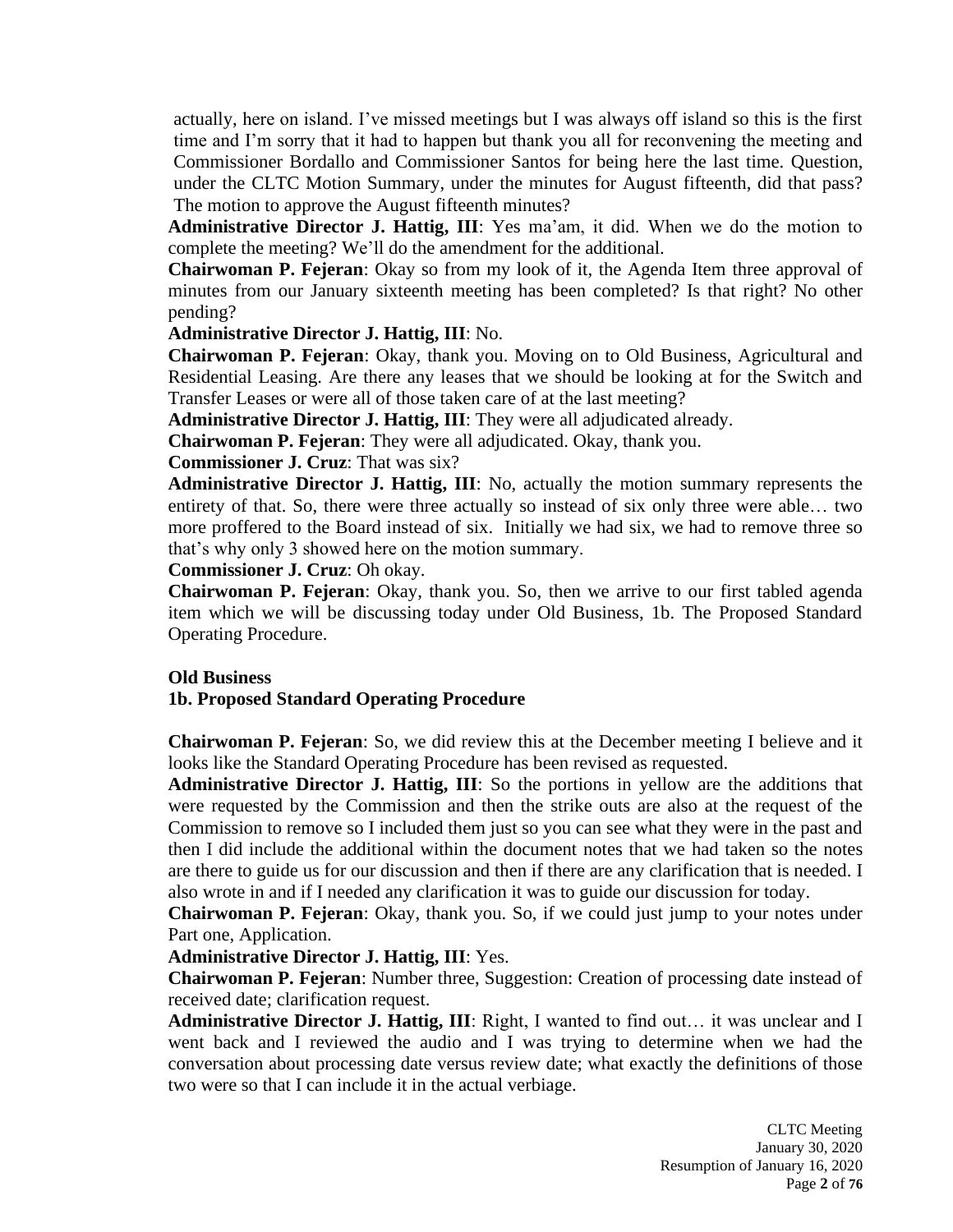**Commissioner J. Cruz**: On the management part; how is our Survey Division associated with our Agency when we don't have a supervised by a licensed surveyor and we have two individuals that are working at survey. How is that going to be a...

**Administrative Director J. Hattig, III**: That's based on the position description. I really can't control the supervision of those two individuals although they are on our staffing pattern as CLTC's employees.

**Commissioner J. Cruz**: So, who's paying those?

**Administrative Director J. Hattig, III**: It's CLTC, they're getting paid under CLTC.

**Commissioner J. Cruz**: So, who's going to be evaluating them?

**Administrative Director J. Hattig, III**: Right now, their evaluation is the licensed professional surveyor.

**Commissioner J. Cruz**: And that's from a different agency?

Administrative Director J. Hattig, III: Right, because that's how it's written in the...

**Commissioner J. Cruz**: So, what is your part supervising these two as a Director of CHamoru Land Trust. How are you going to associate an evaluation of another agency to your staff? Is there an arrangement or an agreement with Land Management that they'll be responsible of…?

Administrative Director J. Hattig, III: We can definitely find out if there's a preexisting... **Commissioner J. Cruz**: Because this is very broad; the way you indicate Survey Division is embedded in the Department of Land Management's Survey Division because CLTC engineering tech must be supervised by a Licensed Surveyor. An engineering tech is different from a surveying tech.

**Administrative Director J. Hattig, III**: I'm just following the current, I can find out for you Mr. Commissioner.

**Commissioner J. Cruz**: Yeah, you need to elaborate on this.

**Chairwoman P. Fejeran**: Okay so for Part one, Application, so it looks like you struck out the interview at this part of the process?

**Administrative Director J. Hattig, III**: Correct, because it was indicated that the interview was necessary at this particular portion at the beginning and that we call it a Review Check List.

**Chairwoman P. Fejeran**: Awesome. Okay, thank you.

**Administrative Director J. Hattig, III**: I did provide a rationale though because you had asked; why we should have an interview, so I incorporated the rationale.

**Chairwoman P. Fejeran**: Okay. I mean an interview is necessary but I think later on in the process once they're already qualified and all that stuff…

**Administrative Director J. Hattig, III**: Of course. Okay.

**Commissioner J. Cruz**: I have a question on one of the… on one point four; it says, payments for application fee. Is there a difference between official submission and accepted applications, because I'm reading through here and at what point do, we identify the application is completed?

**Chairwoman P. Fejeran**: We set it up, if you look at one point two B; Incomplete Applications will not be accepted.

**Commissioner J. Cruz**: Did you guys consider official submission a complete application?

**Chairwoman P. Fejeran**: Yeah, it's one in the same, I think we need to combine those two. **Administrative Director J. Hattig, III**: Official submission in the beginning was they just

came and turned in the application that's it. They acceptance…

**Commissioner J. Cruz**: With no documentation?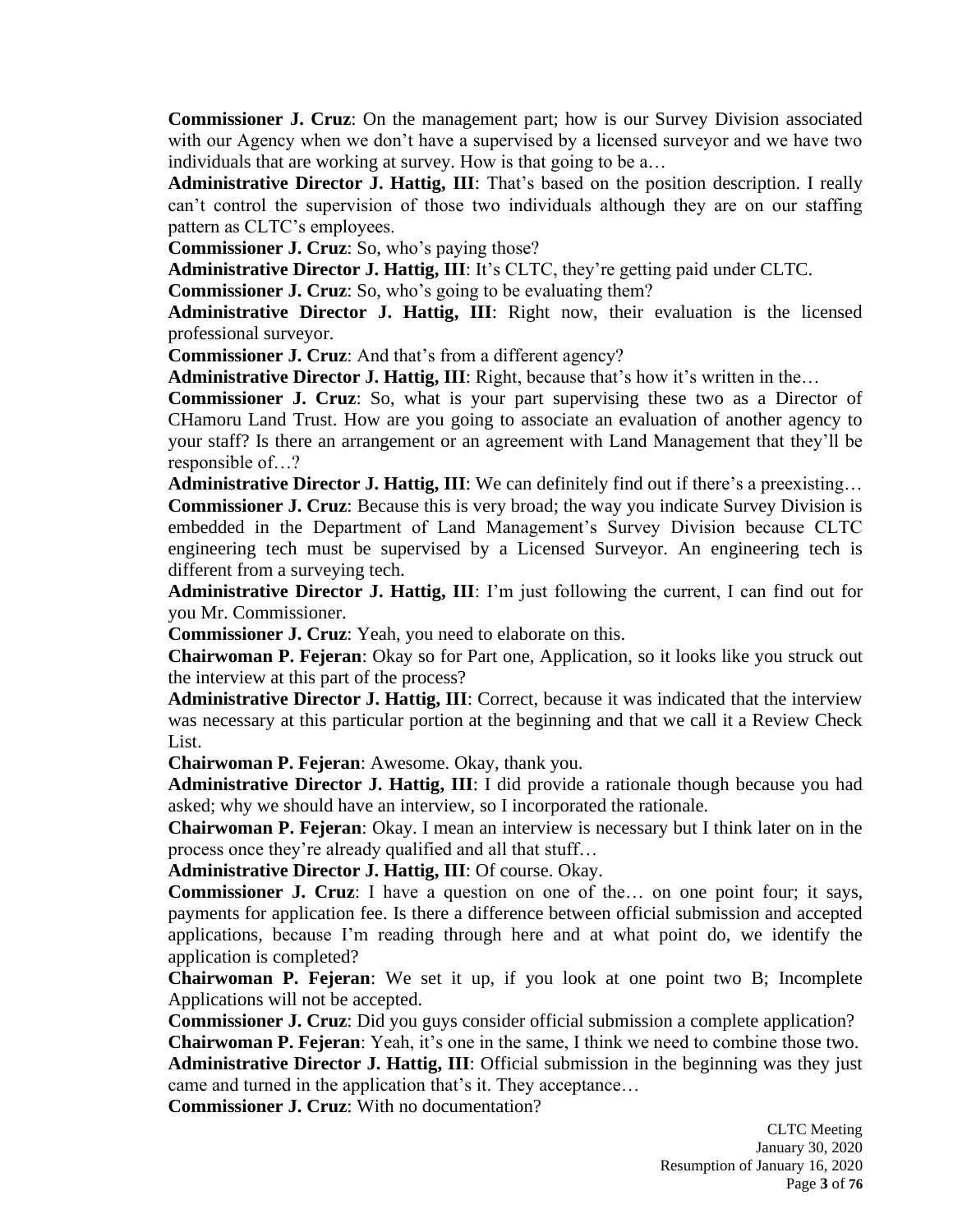**Administrative Director J. Hattig, III**: Right, because we had experienced that; where they would just turn in the application so that's an official submission but it wasn't a completed application because not all the documents were… as you guys indicated. In order for it to be timestamped you need to officially submit the document right then and there and then that's when we give them the timestamp and then they can turn in their qualifying docs and it can occur after, the qualification can occur after they're given the timestamped.

**Commissioner J. Cruz**: I think that's where we're going to have to reset that process because a lot of them will wait to submit and they drag their submission; either… and if you're going to wait until the payment is made maybe a week a month after they've put in their application that's when they'll come in so to shorten the process and to make less confusion be direct on the payment application fee that it is the final because you're paying for process and the process involves the rest after the payments are....

**Administrative Director J. Hattig, III**: Okay, so we can include the payment of the application fee upon the official submission of the application, right? Is that what you want to do?

**Chairwoman P. Fejeran**: Well the law does say they have 30 days to pay the fee.

**Commissioner J. Cruz**: Well on the bottom it says…

**Chairwoman P. Fejeran**: D, right? So, strike out D.

**Commissioner J. Cruz**: Yeah.

**Chairwoman P. Fejeran**: Okay so we'll strike out one point four D. I think that's a little confusing here. I'm looking at one point three C, placement of… okay, so somebody submits a complete application they get… and only complete application are accepted; complete application means; the application form is filled out and notarized and they've submitted all of their qualifying documents.

**Administrative Director J. Hattig, III**: Right, that's the idea.

**Chairwoman P. Fejeran**: Okay so then it's timestamped and at the same time it's timestamped a numerical designation is given?

**Administrative Director J. Hattig, III**: Yes.

**Chairwoman P. Fejeran**: But then, after that numerical designation is given, one point three C; it says, the applicant will be added to the island wide agriculture residential waiting list.

**Administrative Director J. Hattig, III**: Yes.

**Chairwoman P. Fejeran**: I believe that qualification has to happen before they're added to the list, so I would just say, remove one point three C, D and E and then it should go right into payment of application fee and then the qualifying and determination of qualification, two point one, two point two. The information updates beneficiary changes and everything that comes after, after they've been qualified then we put them on our list then information updates happen.

**Commissioner J. Cruz**: But won't that be the same as when you start paying your fee?

On one point four then you turn around and two point two determining a qualification; should we also tag that in upon a payment of processing fee? Because why process if they don't qualify?

**Administrative Director J. Hattig, III**: And that's the issue I brought up at the last meeting was I wanted to make it so that we qualify them and then they can make their payment at that time because it doesn't make sense and the Legal Counsel, he weighed in and he said that this provides a unique opportunity to solve the unpaid applications part or the unqualified applicant part; we can solve all of that by requiring that right then and there…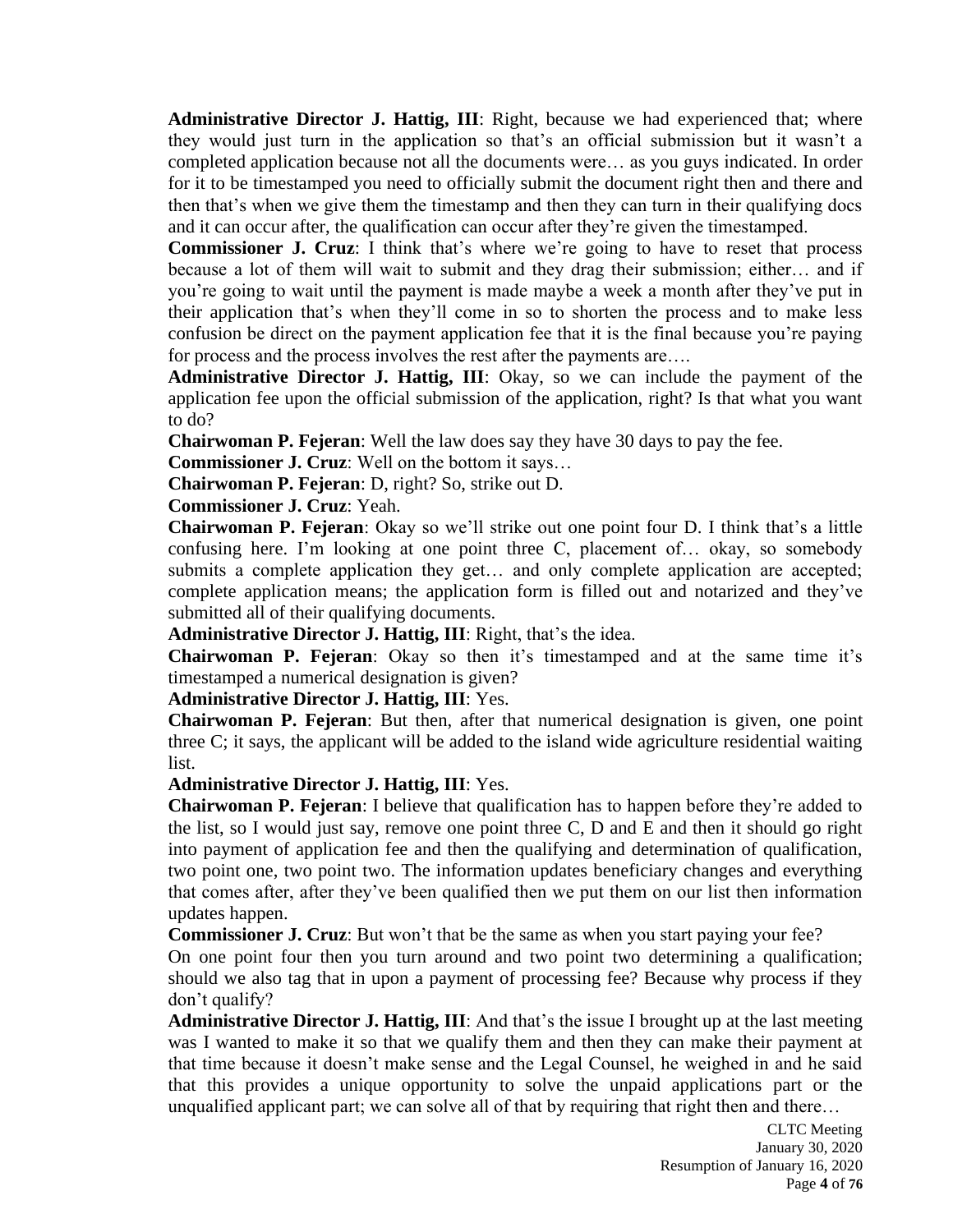**Commissioner J. Cruz**: I think the best thing to do is just reshuffle your section. Section two point two versus one point four. Just reset and that will accomplish the intent of finalizing payment of the processing fee.

**Administrative Director J. Hattig, III**: Okay.

**Commissioner J. Cruz**: \*\*inaudible\*\* and then come in and determine whether you qualify?

**Commissioner A. Bordallo**: Why not qualify first before you pay?

**Commissioner J. Cruz**: Yeah.

**Chairwoman P. Fejeran**: I'm sorry, what did you say? Did you say not qualify them first? **Commissioner A. Bordallo**: You have to qualify them first before they pay. Unless, it's just a processing fee.

**Chairwoman P. Fejeran**: I see it as a processing fee. They're paying the department fifty dollars to take the time to determine if they're qualified and if they're not qualified; okay well, we did work and you paid fifty dollars so that's what that is.

**Commissioner J. Cruz**: A lot of the clientele right now are saying, I paid fifty dollars. I got my receipt and I haven't heard from you for whatever reason.

**Chairwoman P. Fejeran**: If they're qualified or not?

**Commissioner J. Cruz**: Yeah, they don't even hear that.

**Administrative Director J. Hattig, III**: And we revamped that. We've issued qualification letters now because it's according to the law. I have to send them a notice, so we now do a qualification letter and then in the letter it says; you may please come in and process your payment but if you desire that they process the payment beforehand we can always do that.

**Commissioner J. Cruz**: We're setting ourselves up into a... because once you take money from your client, you're expected to do something or work something out, whether they qualify or not. So, I guess just renumbering your section would be okay with us.

**Chairwoman P. Fejeran**: Okay.

**Administrative Director J. Hattig, III**: Okay, yes Sir. And you want it a part of up, here right? You want it…

**Commissioner J. Cruz**: Just synchronize it where when we read the statement of the SOP it goes through the final (inaudible).

**Chairwoman P. Fejeran**: So, looking at two point two-A. Within thirty days of submission and determination based on documents provided the applicant will be notified of qualification through a letter. Is it status of qualification?

**Commissioner J. Cruz**: So maybe bring that up to sixty days.

**Chairwoman P. Fejeran**: The law says thirty days.

**Commissioner J. Cruz**: No but you have thirty days to pay your fee and another thirty days for your qualification.

**Administrative Director J. Hattig, III**: I was trying to align it so that it's the same. That's what I was trying to do.

# **Multiple discussions**

**Chairwoman P. Fejeran**: So maybe we say… well are letters being sent out if they are found to be not qualified?

**Administrative Director J. Hattig, III**: We do notice, a letter of none qualification and it does state whether you are not qualified or not.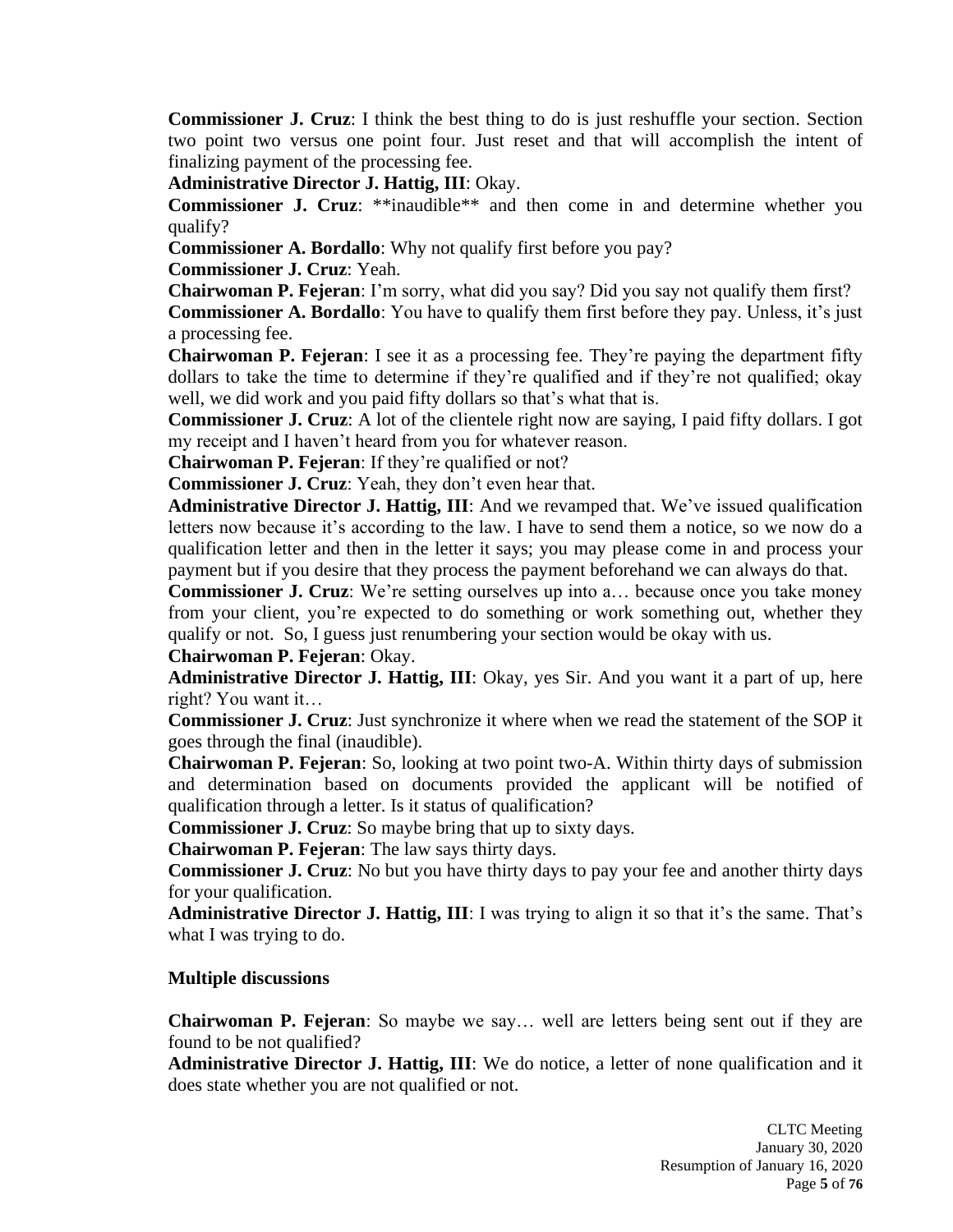**Chairwoman P. Fejeran**: Okay so maybe we could specify here where we notify the qualification or none qualification. So, are you saying, you're not going to be sending out a letter until you see that they've paid? Is that what you're saying?

**Administrative Director J. Hattig, III**: Well we try to do that because we don't want them to not be qualified and then they paid. We try to give them the courtesy and then in my letter it says, please come in and make payment of your fee, your fifty-dollar fee.

**Chairwoman P. Fejeran**: Okay.

**Administrative Director J. Hattig, III**: Because we have done the work so they're going to…

**Chairwoman P. Fejeran**: But for those that are unqualified, you're saying, I'm sorry you're unqualified so you don't have to pay? So, it's like a free service?

**Administrative Director J. Hattig, III**: Well until they do qualify because sometimes it's a matter of going back to MARC and getting additional research so at that particular time they are not qualified until they submit more documentation or otherwise and then they may be qualified after that.

**Chairwoman P. Fejeran**: Okay, I just want to make it clear that the Commission is okay with applicants not paying if they're not qualified.

**Commissioner J. Cruz**: Yeah.

**Chairwoman P. Fejeran**: **Commissioner Bordallo**? You only pay for your application processing if you're qualified.

**Commissioner A. Santos**: Yeah.

**Commissioner J. Cruz**: What would be the fastest process to identify a nonqualified individual?

**Administrative Director J. Hattig, III**: Well if they don't have the birth certificates of their mom or dad, they don't meet the direct qualification of the Organic Act. That's the fastest way to determine if they are qualified or not. We would look and see if they were here on island during the passage of the Organic Act and therefore that is what is the determining factor; so, I just look at that and once I see that it's not \*\*inaudible\*\*.

**Commissioner J. Cruz**: With that being said, you haven't considered the term?

**Chairwoman P. Fejeran**: The settlement term?

**Commissioner J. Cruz**: Yeah, because even if they don't have the qualification birth certificate and their name is a \*\*inaudible\*\* individual they are qualified.

**Chairwoman P. Fejeran**: Yeah, so I was going to bring that up. I was going to say maybe we should revise this part of the SOP as indicated in this meeting and then provide a proposed revised SOP based on the new settlement terms for qualification. It's going to be very different and I know it'll show good faith that the Commission is already working to be ready to implement as soon as the law is passed. So, are we okay with the application part one and part two of the SOP?

**Commissioner J. Cruz**: Yeah.

**Chairwoman P. Fejeran**: With those revisions? And a separate proposed SOP for those same parts, part one and two based on proposed settlement terms from the case of DOJ. Okay, so moving on to Part three; Lot Award, I see some notes. Okay, I appreciate all the notes and especially your suggestions. Your suggestions are quarterly announcement of available properties and then \*\*inaudible\*\* subdivision master plan for existing tracts. So, my question is, what is your estimate… because you also acknowledged that awards should be based on available property instead of applicant request, right?

**Administrative Director J. Hattig, III**: Right.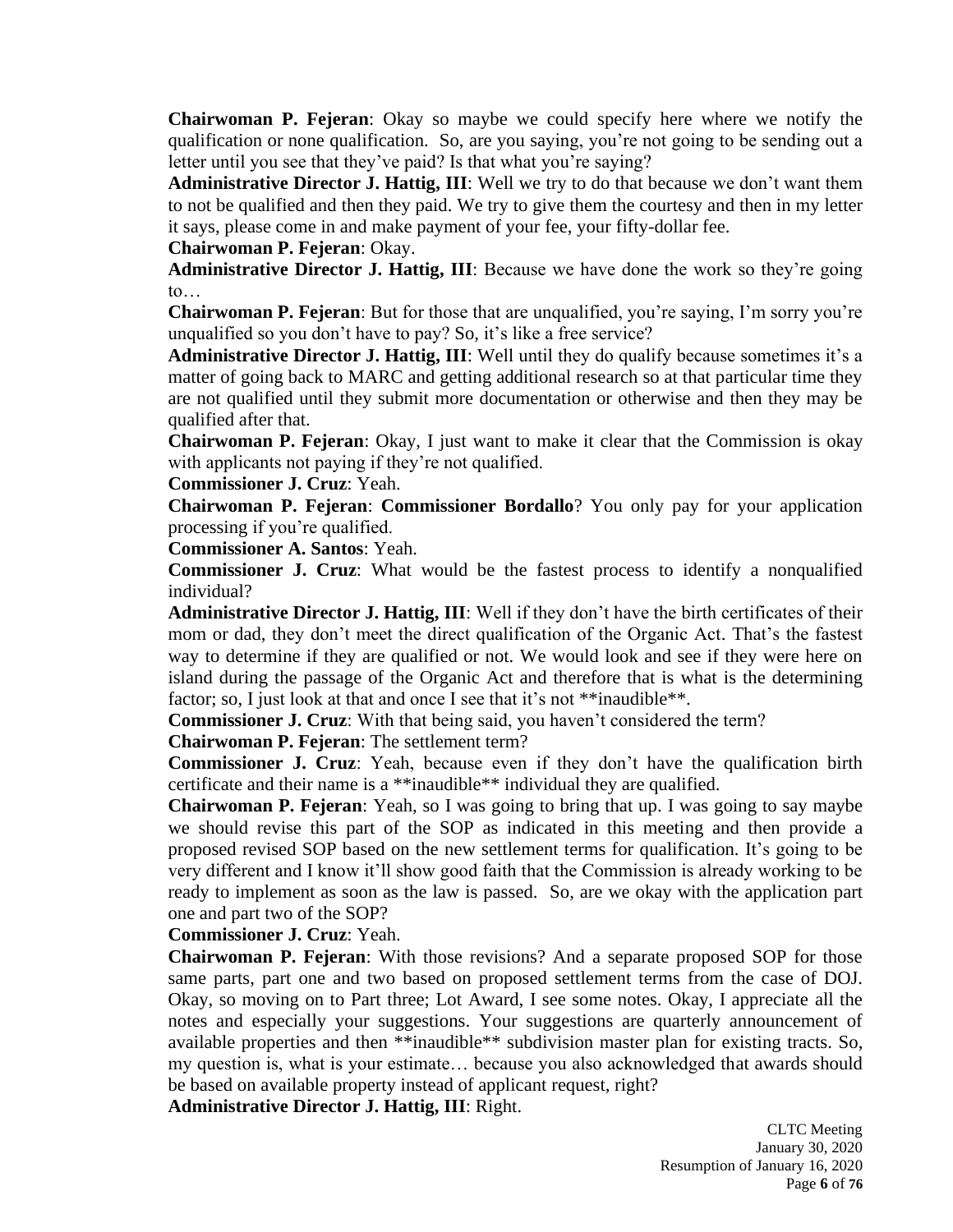**Chairwoman P. Fejeran**: I think that really changes how things have been operating here in the past and I appreciate that because we have so many people to get through and in the past, we're just servicing the same person trying to satisfy them. So, now we're focused on okay the property is available we're going to go down our list and do you accept this property? No… no… no… okay we got somebody.

**Administrative Director J. Hattig, III**: These were suggestions and notes and made during that meeting so they're not necessarily coming from me. They're coming from the discussion and that's what was mentioned, number four, number five, and number six were mentioned in the audio so I included it as part of the notes.

**Chairwoman P. Fejeran**: Thank you. I wonder if we can preface this part three with that kind of caveat. Lot awards should be based on available property so the property drives the process not the applicant. If you're going to be incorporating this suggestion five; quarterly announcement of available properties, what is your goal for the number of properties?

**Administrative Director J. Hattig, III**: Well, right now we're conducting a property inventory, a lot inventory. The whole entire inventory of the Trust so when we get that data it's going to drive what is available and then based on what's available, we can compartmentalize it because as what you indicated we wanted to do it. The lease process through cohorts so that's what I wanted to do also, is based on that announcement. It's based on the number of cohorts that we're about to move forward; so that announcement will be based like that. It's a goal number one, number two; we also looked at the Land for the Landless properties and so you had indicated that it's our hope that maybe we can utilize those properties once we get certification so that's another a goal that we could work towards and then we would look at. Well as far as the announcement is concerned, we could do it a lot of different ways through the mayors' especially because the mayors' have been very cooperative about getting the announcements out. So, in that village whatever properties that we have in that village we would be able to announce those properties regionally rather than having to pay for an entire newspaper article, perhaps, right, that might be cost prohibitive so that's something. That's another goal that we look forward too; how we could decide what properties were announced and then of course the monthly report to the Commission on availability of properties, that might be another check and balance right is that we would report to you what properties were available and in what condition that way a determination can be made. Like, if you wanted to issue leases and its residential leases only or agricultural leases only based on the property that we've summarized for you.

**Chairwoman P. Fejeran**: Okay, then what I would like to see for part three lot award, instead of jumping right into applicant information, I'd like to have a new section three point one that goes into identifying those available properties.

**Commissioner J. Cruz**: Are you going to categorize these properties that you're identifying?

**Administrative Director J. Hattig, III**: Well what we have are…

**Commissioner J. Cruz**: What kind of identification are you displaying or announcing on these available properties?

**Administrative Director J. Hattig, III**: Do you have an idea of anything specific like an identification of agricultural versus or residential?

**Chairwoman P. Fejeran**: I think maybe… well for our internal purposes we want to know exactly where but for the public by a village, number in each village. What do you think? What I'm trying to get down here on this new section, Identification of Available Properties is let's say in the second quarter of 2020 we've identified one hundred lots that are available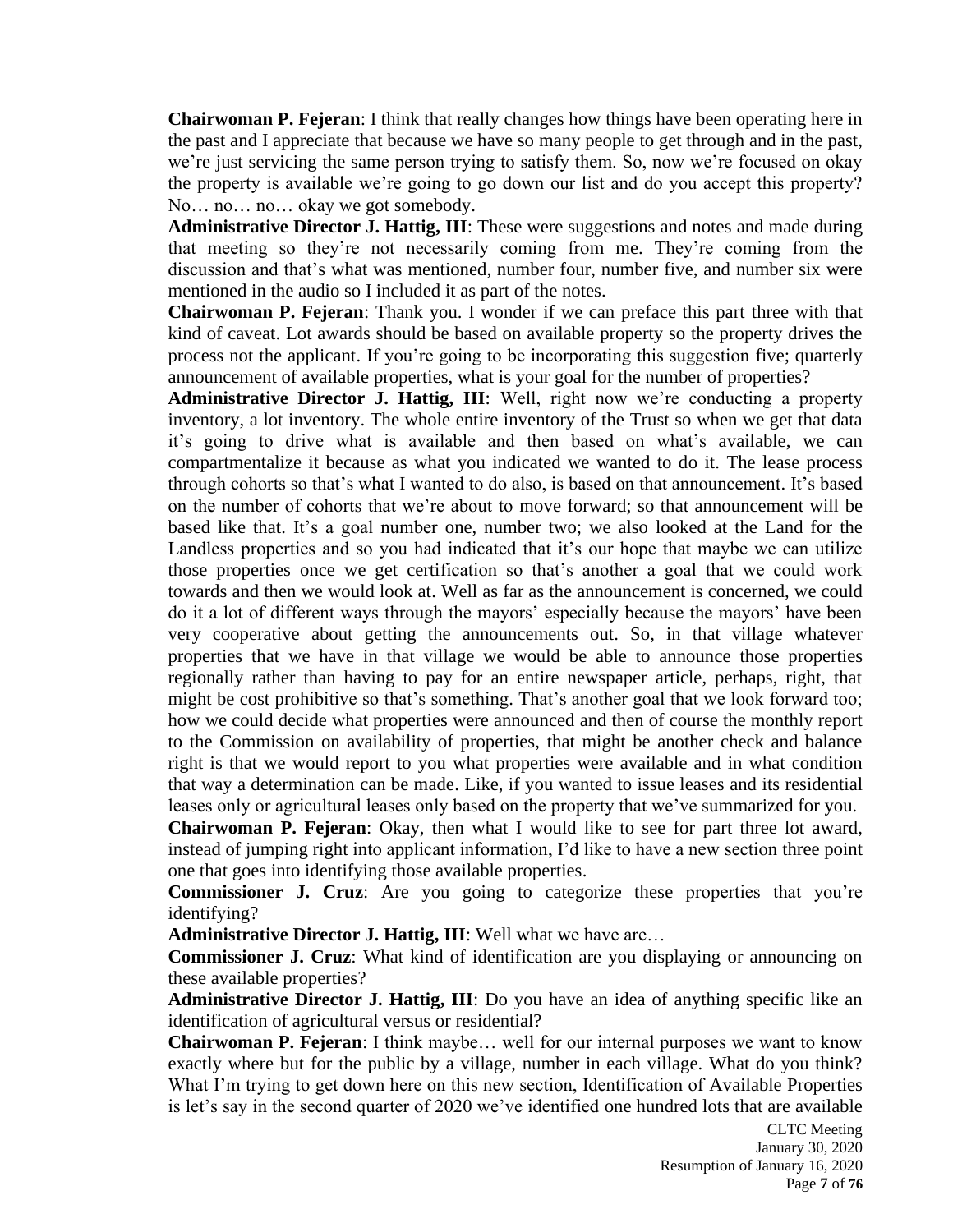and then we go out and we look at our listing and let's say all one hundred are residential, we go out we look at our listing with people on our waiting list and provide notice to each of them saying we have properties available come in and talk to a land agent and they come in they have an interview we make sure that they are priority one and once they've agreed; they're not agreeing to a specific property, right, they're saying; yes, I would like to receive a property and then we have a leasing ceremony where we have all one hundred that have agreed to receive one of these one hundred lots and then they pick lots that way. I believe that was how it was done in the past when we first implemented in '97. What are your thoughts?

# **Commissioner A. Bordallo**: That's fine.

**Chairwoman P. Fejeran**: It's fair, I think it's the most efficient way.

**Commissioner J. Cruz**: You know the \*\*inaudible\*\* that you would like or what I would like to see is we receive this parcel from the program under Land for the Landless. These lots are already in subdivision so if you go out there and advertise it that you have twenty lots in Malesso and there's sixty lots in Umatac and then you compare your availability of applicants within those areas. I think that would be your best model to start advertising available lands because if you identify a huge track in Umatac; a huge track in Dededo you have to survey individual lots before you assign those leases. It's available but it needs to be surveyed and there's a lot of those out there but being that the Land for the Landless is already an improved subdivision including Inarajan. Inarajan the Ija subdivision those are all partial lots that were approved by subdivision. That's why I'm asking if you have road opening, those are the subdivisions you need to start working with.

**Administrative Director J. Hattig, III**: And our land inventory project is taking to account access and utilities so we could provide that information real time back to you guys so we know where to expand or where to if we get the money back from the survey and infrastructure fund we can put it to a specific subdivision like what you're suggesting.

**Chairwoman P. Fejeran**: Well I'm glad to hear that you guys are working on this whole inventory but I think what I'd like to see at least is if you get one area done, let's go full force and start leasing there before we have to wait… you know, there's a lot of property and if you get one area done and you've identified ten properties let's do it. Let's get out there and start leasing instead of waiting for everything… all the inventory to completed.

**Administrative Director J. Hattig, III**: And we'll report to you once we get the first tract done because we've identified a track and then based on the number of lessees that are already there so that way we work with existing information and like what you've mentioned, we don't double our efforts, right. We don't have to go through too much work and once we've identified that entire track and we've covered it then we'll report back to you and then we can put the cohorts together for the leasing of the lot or that track.

**Chairwoman P. Fejeran**: Okay. So, looking back at the existing three point one, notice of numerical designation, I think the current three point one is still applicable but I think it would probable fall under the new three point two the noticing of those next on the waiting list or something…or maybe noticing of applicants eligible.

**Administrative Director J. Hattig, III**: On the new three point two? That's what you're saying?

**Chairwoman P. Fejeran**: Yeah, so we'll move the old three point one to three point two so now we have three point two that changes to three point three. Three point three-A an applicant who…response to the designation shall meet with the land agent to determine three perspective properties for inspection, okay, we're not doing that anymore.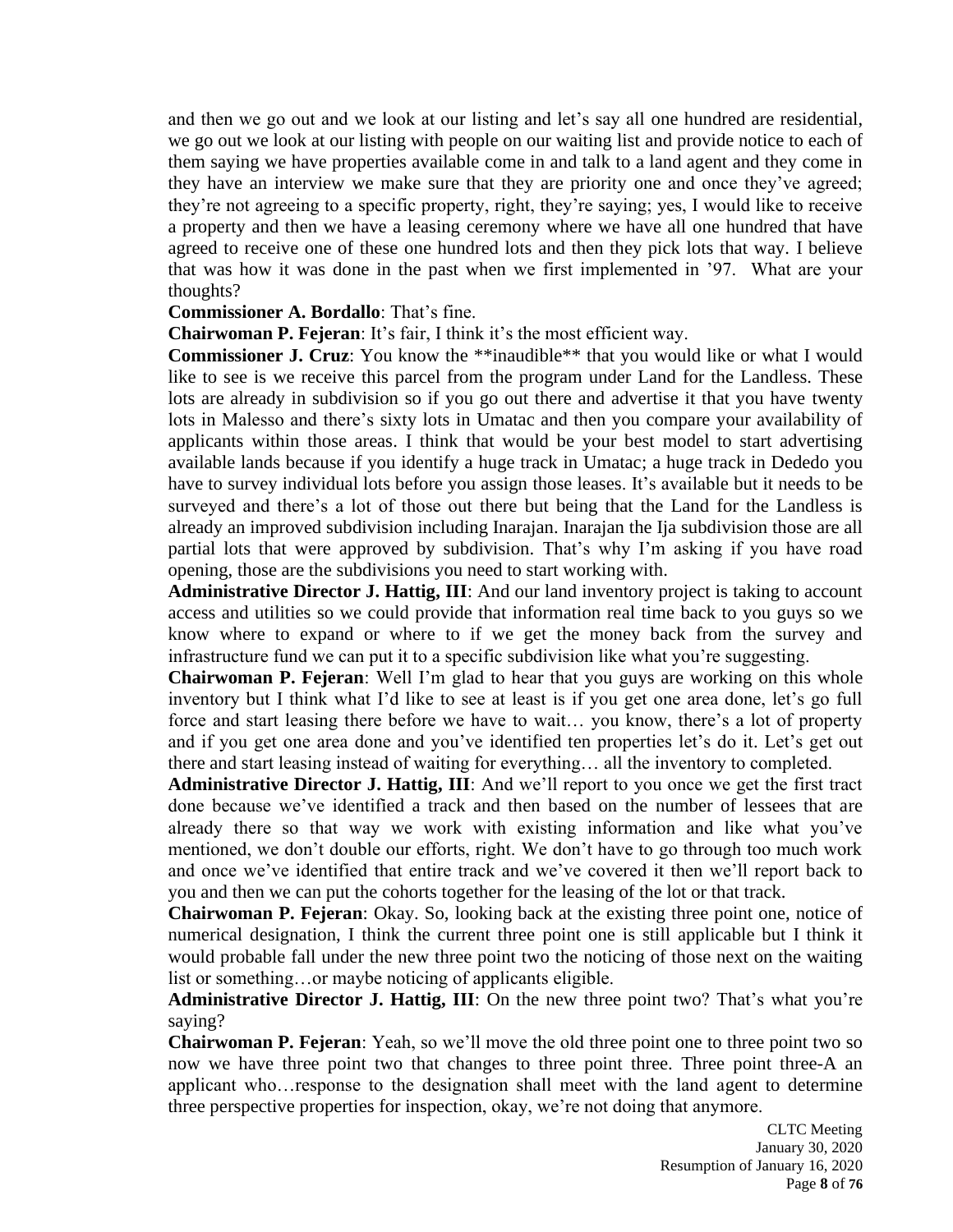**Administrative Director J. Hattig, III**: Yeah, I know. I just put that as the base.

**Chairwoman P. Fejeran**: But we weren't doing that, right?

**Administrative Director J. Hattig, III**: Right.

**Chairwoman P. Fejeran**: So, I would say, if they respond then we inform them of this process. Okay, here's the lots and at that point if they responded then we can show them exact detail, we have twelve up here, we have eight over here, twenty down here…

**Administrative Director J. Hattig, III**: So, lots that are available? Right? Whatever is available at the time?

**Chairwoman P. Fejeran**: Yes. And then from there, we tell them; if you accept this award you accept it on the terms of getting your lot by lottery.

**Administrative Director J. Hattig, III**: That's like the Notice of Intent to Award? We would inform them at that point?

**Chairwoman P. Fejeran**: I think the notice of intent to award is the new three point two, notice of intent to award. I know we have our team over there, please chime in guys because I know that you guys really worked this process. Does that make sense with cohorts and the…are they nodding?

**Commissioner J. Cruz**: Speak up, you're…

**Chairwoman P. Fejeran**: Yeah, speak up you guys are going to be the ones administering this so…

**Commissioner A. Bordallo**: Any suggestion?

**Chairwoman P. Fejeran**: Yeah, any suggestions?

**Administrative Director J. Hattig, III**: Don't be shy.

**Commissioner A. Bordallo**: Director Hattig, just work with them on this.

**Administrative Director J. Hattig, III**: Yes ma'am. Yes.

**Chairwoman P. Fejeran**: Oh, I see, so three point three is the notice of intent to award.

**Administrative Director J. Hattig, III**: Yeah, that's why I asked about whether you wanted to put it into…

**Chairwoman P. Fejeran**: I think that it should be three point two. Yeah, the Notice of Intent to Award is part of the public noticing and the personal noticing saying we have available property are you willing to accept any of these via lottery. So, for part three I think I've mentioned like premise for part three.

**Administrative Director J. Hattig, III**: Yeah like a preface that you wanted and you said, award should be based on available property instead of applicant, right?

**Chairwoman P. Fejeran**: Yes, and it will be run in cohorts and lot selection will be done after the notice of intent of award has been accepted and then it will be done by lottery.

**Administrative Director J. Hattig, III**: Okay, I'll write out the preface and I'll send it to you and then we can communicate back and forth.

**Chairwoman P. Fejeran**: Yeah, maybe at the next meeting if we can have it. Okay so the Notice of Intent to Award three point three as written I don't think that's what this is about.

**Administrative Director J. Hattig**: Yeah, the notice of intent was the actual memorandum that was sent to the individual informing them of these. In Part B, the survey authorization, the utilities, the clearing and grading and preparing them for that eventuality so the process, noticing them about the lot also, like, you have selected this lot, you've notarized that you've accepted this lot so here's our notice to intent to award the lot that you've accepted to you that's really what…

**Chairwoman P. Fejeran**: I think the Notice of Intent to Award is up at three point two. We've identified the property.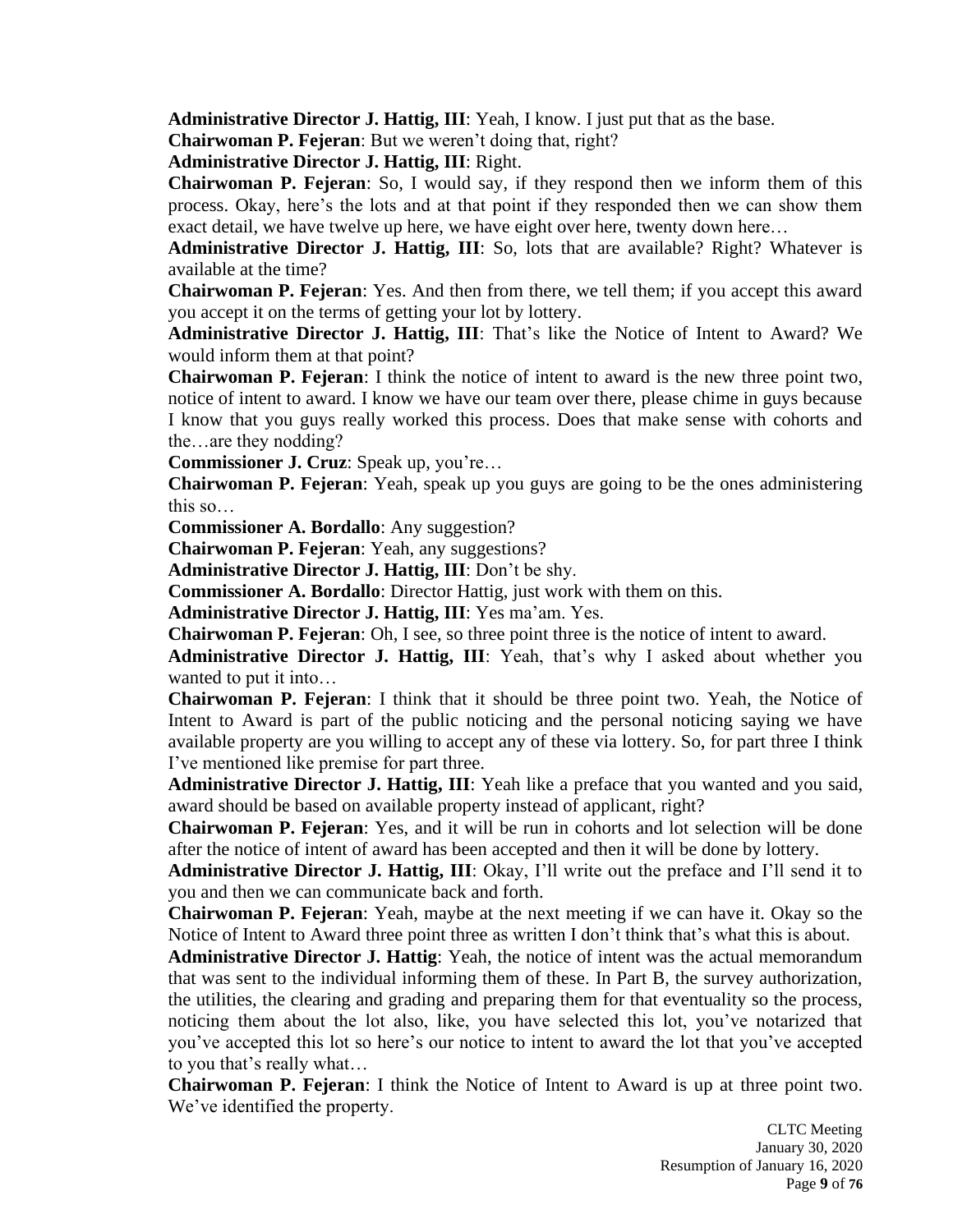**Administrative Director J. Hattig, III**: Yeah.

**Chairwoman P. Fejeran**: Oh, so you're just explaining how it was done before?

**Administrative Director J. Hattig, III**: Yes. Just keep in mind that everything is current to when I came in on February last year. This is what the practice was so we're attempting to make it better of course through this process.

**Chairwoman P. Fejeran**: So, three point three, as it's currently written will be stricken? **Administrative Director J. Hattig, III**: Sure.

**Chairwoman P. Fejeran**: Okay. I think it's also important that we indicate the available properties… I know we talk a lot about surveying and at least for the first few cohorts we have enough fund in our Survey and Infrastructure Fund to conduct surveys ourselves for these tracts that you're looking at? Right?

**Administrative Director J. Hattig, III**: I mean we would have to… it's very hard costing; if I could have Pierce and Mel…you know costing for surveys, if you could explain a little bit about how a surveyor would determine the cost of a survey.

**Engineer Technician II Pierce Castro**: Basically, just look at the terrain that's basically what he has to do and then they would come to us and they'll provide a \*\*inaudible\*\* inhouse maps and everything else and then he'll judge it by that.

**Administrative Director J. Hattig, III**: Yeah, so that's the reason why it's hard to determine cost associated because we give them a challenging area that is topographically challenged or maybe an area that doesn't have access, surveyors are going to charge a little bit more for those properties than they would a property that's relatively flat and has a road that goes to it.

**Engineer Technician II P. Castro**: We're currently having an issue with Planning Division. The Chief Planner is requiring us to have the easements staked out and I've been getting the \*\*inaudible\*\* for the cost to be passed onto the client which is \*\*inaudible\*\* unless the government does it.

**Administrative Director J. Hattig, III**: So, basically when they survey their lot, the portion in front that has the easement is staked out and for that particular lot only not for the entire easement.

**Engineer Technician II P. Castro**: So, some of these lots can be…

**Commissioner J. Cruz**: So, when you say, staked out it's just an imaginary line or is that severed?

**Engineer Technician II P. Castro**: Severed…

**Commissioner J. Cruz**: Because if it's severed, it's going to be a separate lot from the parcel you're creating.

**Engineer Technician II P. Castro**: Right.

**Chairwoman P. Fejeran**: Who's Planning? This is Land Management?

**Administrative Director J. Hattig, III**: Yeah, it's Land Management's Planning Division so we're hard pressed to try to get our clients to survey so that the road can be…

**Commissioner J. Cruz**: Let me ask this, how did this notice this survey authorization how is it created into these mandates or to this policy? Who authorized or what…?

**Administrative Director J. Hattig, III**: I wanted to ask… we have a couple of Land Management employees that were designated to us and recently they're re-designated to us to help us out so I'd like for them to explain the history of the Survey Authorization because it has changed so many times in the past.

**Chairwoman P. Fejeran**: Yeah, I mean for… I don't know if I want to get into this at this point but, I believe survey should be done by GovGuam and these costs should not be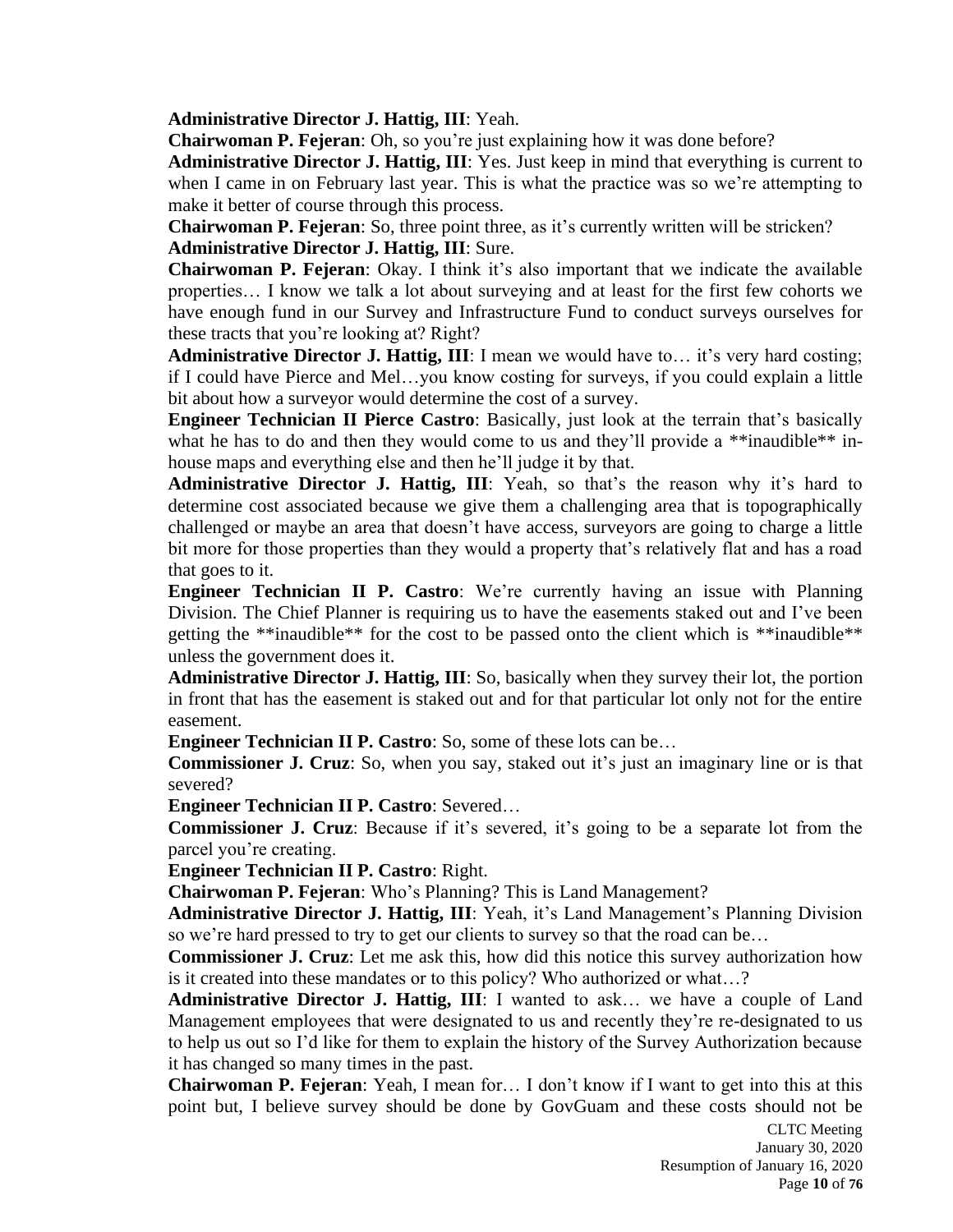passed on to our beneficiaries. So, if we can, Director; if you can revise part three, lot award based on our discussion today and have it ready at the next meeting to review approve. What I'm hoping for is at the next meeting we have a least this part of the process documented in a way that makes the Commission feel comfortable to authorize the Director to go through this process for our first \*\*inaudible\*\* Land for the Landless. Can we aim for that in February meeting?

**Administrative Director J. Hattig, III**: Yes. Yes ma'am.

**Chairwoman P. Fejeran**: And I know it's going to be a living document, right? You're going learn really how this goes but I really want to start leasing, start this process, engage with our applicants again and work through our waiting list.

**Administrative Director J. Hattig, III**: I've instructed the staff, they're going through the December second 1995 and we're identifying the next ten, at least the next ten to already start preparing for noticing. So, once we get this in place, we can start immediately.

**Chairwoman P. Fejeran**: Yeah, let's do one hundred because Land for the Landless is 102 or something.

**Commissioner J. Cruz**: Add in ninety.

**Administrative Director J. Hattig, III**: Amen.

**Chairwoman P. Fejeran**: Yeah.

**Administrative Director J. Hattig, III**: The next one hundred on the waiting list, got it.

**Chairwoman P. Fejeran**: And then included in this Part three and then tell us what happens when people don't respond because I know you're going to get that.

**Administrative Director J. Hattig, III**: Okay. Non response.

**Chairwoman P. Fejeran**: Also, for Noticing of Intent to Award, of course there's the letter to the applicant.

**Administrative Director J. Hattig, III**: And this is in three point two, right?

**Chairwoman P. Fejeran**: Yes. So, there's the letter to the applicant. Also, what other methods are you going to utilize? What other methods are required by law, we got to put that in here. Okay, does the Commission want to continue for part four or are we okay with this part one, two, three for now?

**Commissioner J. Cruz**: I think part one, two, three is fine.

**Chairwoman P. Fejeran**: Part four would include the lottery part of it, right? So maybe we should revise… I think three and four is actually one part, right?

**Administrative Director J. Hattig, III**: So, lot award and lease issuance would be one section?

**Chairwoman P. Fejeran**: Yeah, let's combine that.

**Commissioner J. Cruz**: So, four would be administration?

**Administrative Director J. Hattig, III**: Part four would be lease administration so once we've consummated the lease and we're now ready to work with them on farming or building a residence that's really what lease administration is designed to do. It covers things like beneficiary designations and power of attorney. It covers legally transferring a lease in afforms them and lays out the procedure for which that happens…

**Commissioner J. Cruz**: So that considered a program also?

**Administrative Director J. Hattig, III**: Which one?

**Commissioner J. Cruz**: Lease administration.

**Administrative Director J. Hattig, III**: It's the next step in the process because you know, it's all just one process that keep going until really the lease is finished but you know it's a ninety-nine-year lease so we don't know where that is right now. But lease administration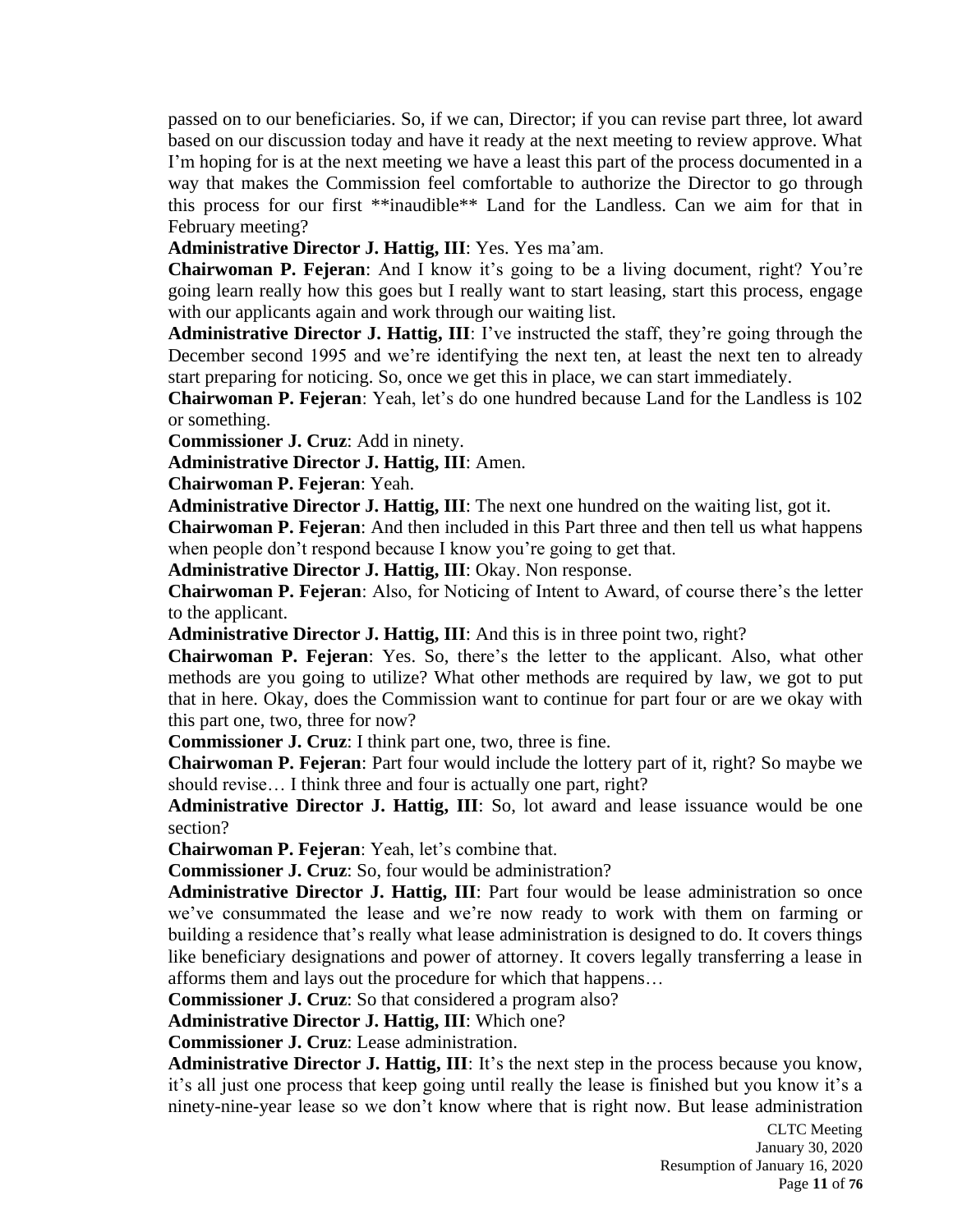just lays out what is available for them during that period of time. If they wish to change beneficiary, if they wish to a add power of attorney, if they wish to transfer the lease so it really just…

**Chairwoman P. Fejeran**: All the housekeeping stuff.

**Administrative Director J. Hattig, III**: Right, and then it also goes into additional considerations, five point four, right, is the farm plan and the home construction. So, it begins that portion so we sit down and point them in the right direction, Department of Agriculture or Guam Housing Corporation for instance or SBA so we meet with them and we discuss that. That's how lease administration was laid out.

**Commissioner J. Cruz**: So, both financial and development program is applicable to this.

**Administrative Director J. Hattig, III**: Right because you know, we want them to succeed you know we want them to realize their dream so this is the portion that they can work with us on after they get their lease.

**Chairwoman P. Fejeran**: Okay. So just to reiterate for the February regular meeting, we're hoping to have part one and two with revisions provided for approval and a separate proposed SOP for those same parts one and two based on the settlement terms and a revised Part three and four based on the cohorts, Lot Awarding, Noticing of Intent to Award and Lease Issuance.

**Administrative Director J. Hattig, III**: Can I maintain communication with you as we go beforehand, guide me you know help me so I can provide what it is that you want in twenty February?

**Chairwoman P. Fejeran**: Yeah and I'm hoping again that the Commission will move to approve these and you can start going down the process to get leases out.

**Administrative Director J. Hattig, III**: Yes ma'am.

**Chairwoman P. Fejeran**: And we would still start with Land for the Landless, the first cohort.

**Administrative Director J. Hattig, III**: The certification is forthcoming because basically what happened was Land Management gave us the transfer and then gave us a memorandum removing certain things from that transfer because they weren't complete. So, we're working on the clean list. We don't want to lists hanging out there so once we get the clean list it will be provided.

**Chairwoman P. Fejeran**: Okay well let's aim for the February meeting. You said, February twenty?

**Administrative Director J. Hattig**: February twenty is the next scheduled monthly meeting.

**Chairwoman P. Fejeran**: Okay, let's try to have that done. This Land for the Landless has been since last year.

**Administrative Director J. Hattig, III**: Yes.

**Commissioner J. Cruz**: You know when they did the transfer of Land for the Landless, was there ever recorded documents into land records?

**Administrative Director J. Hattig, III**: Let's ask.

**Land Agent Supervisor Matthew Leon Guerrero**: There was.

**Commissioner J. Cruz**: There are?

**Administrative Director J. Hattig, III**: Yes.

**Commissioner J. Cruz**: Because if we record a lease that will be reflecting as a chain of a…on the abstract.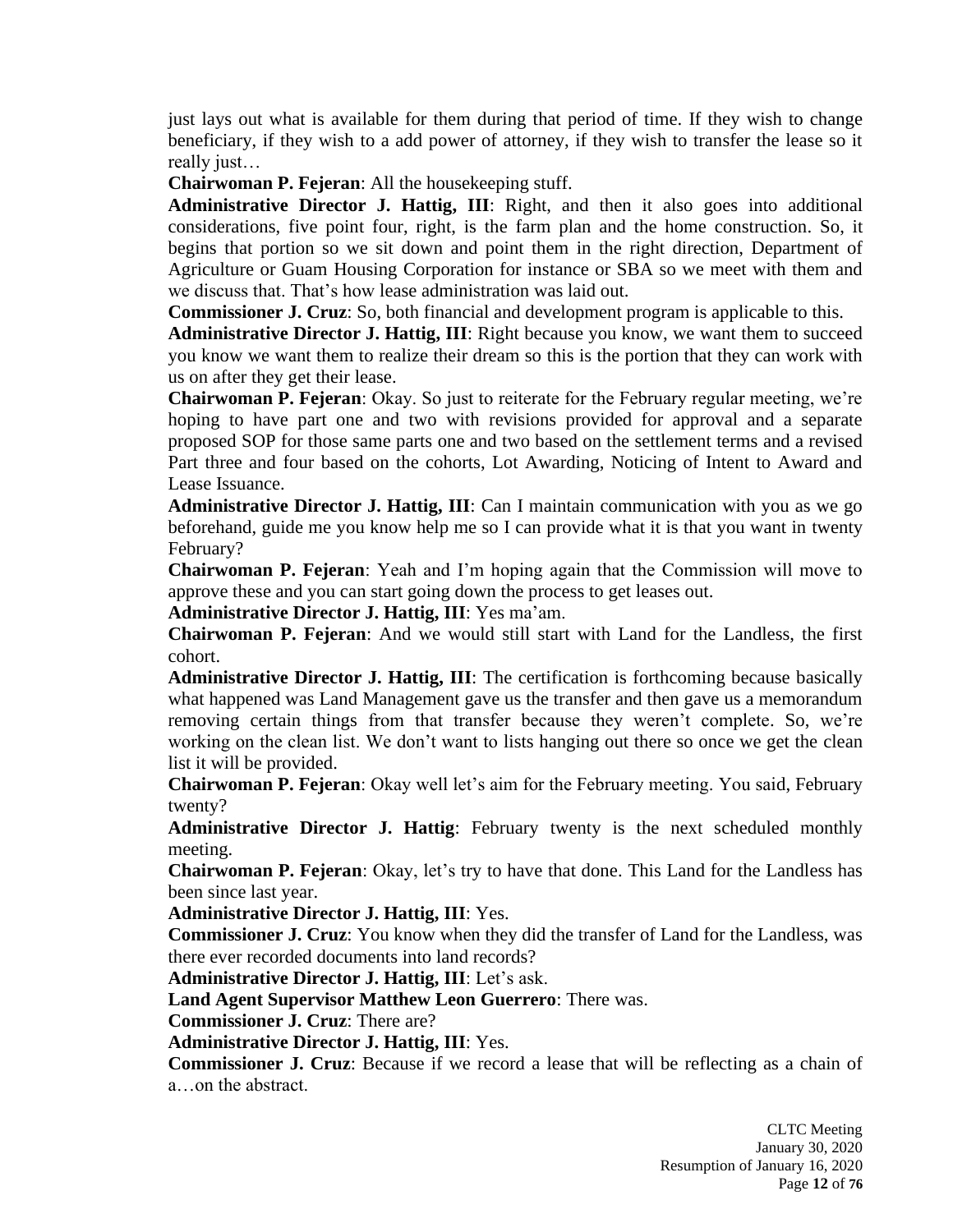**Chairwoman P. Fejeran**: Okay, are there any other comments from the Commission on this agenda item, Proposed Standard Operating Procedure?

**Commissioner J. Cruz**: We're good.

**Chairwoman P. Fejeran**: Okay, moving onto Commercial Leasing, 2a, Global Recycling.

### **Old Business 2a. Global Recycling**

**Chairwoman P. Fejeran**: We have been previously provided with a proposed licensed agreement with Global Recycling and we had also previously been provided with the financial documents that we requested from them. Do we have a representative here today?

**Administrative Director J. Hattig, III**: No, unfortunately we couldn't confirm participation from Global today. However, we do have a revised licensed agreement in consultation with the Legal Counsel so if you could just take one and pass it back.

**Chairwoman P. Fejeran**: So, this staff report that was previously provided still stands, right? There's no change?

**Administrative Director J. Hattig, III**: Notwithstanding the lease, I'm sorry, the proposed license agreement that's being handed to you now.

**Chairwoman P. Fejeran**: What's the difference from the one we saw?

**Administrative Director J. Hattig, III**: They were…the one that the Legal Counsel had provided was a basic lease with basic terms but it didn't include any in kind services or anything that they would be you know, in essence we also proposed payment too because although, we're providing this lease in terms of our payment so we included in consultation with the Legal Counsel's forms of prospective forms of payment from the licensee what they shall have to do.

**Chairwoman P. Fejeran**: I think also the previous proposed license \*\*inaudible\*\* have the Governor signing it? Is that…? Does the Governor sign it or does the Land Trust? Number one, Licensee shall be a term of five years on the date of Governors approval?

**Administrative Director J. Hattig, III**: I'll defer to the Legal…

**Legal Counsel N. Toft**: Yeah, it'll require everybody's signature on this so AG, Governor… all that.

**Chairwoman P. Fejeran**: I think it's a little confusing because this is a land…CHamoru Land Trust, is that how all of our licenses…

**Legal Counsel N. Toft**: Have been? Yeah.

**Chairwoman P. Fejeran**: So, looking through this, this is for fifty-two thousand nine hundred twenty-five plus or minus square meters, Lot 10122-15 Municipality of Dededo. The proposed license shall be a term of five years beginning on the approval and ending five years thereafter. Okay, at the beginning of your five, we may negotiate renewal for the license for another five years. Are there… I've seen a… they may exercise the option to renew like three times… four times…there's no limit here given?

**Legal Counsel N. Toft**: Not really, no. It's kind of up to Board as far as what the Board wants to do at the end of each five-year term. I just added as one option because just to give us the flexibility in the future in case the board wants to go in a different direction.

**Chairwoman P. Fejeran**: At the time of renewal, are we allowed amend any of the terms or our renewal would be the same terms?

**Legal Counsel Toft**: We could re-do another license essentially at that time.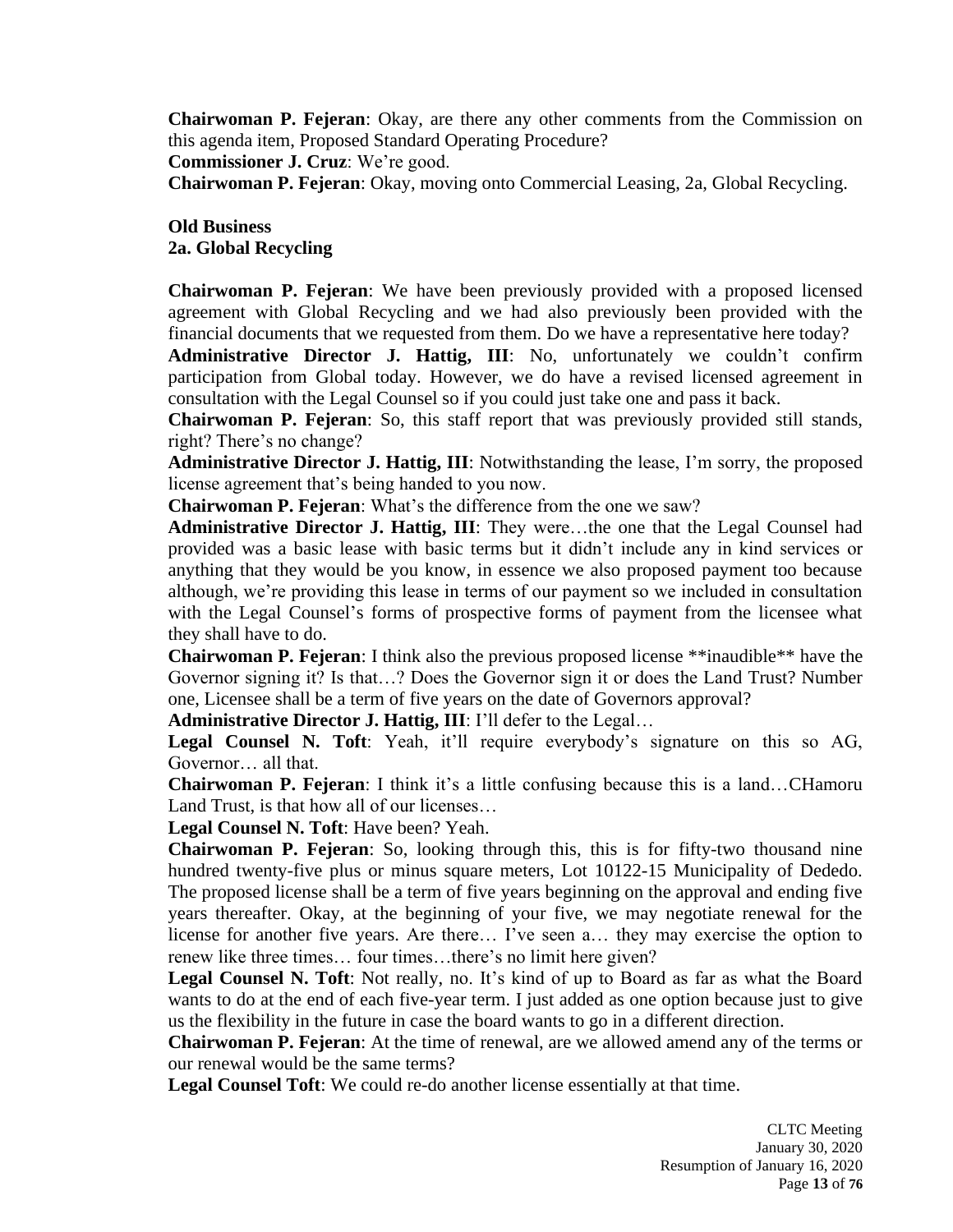**Chairwoman P. Fejeran**: Oh, because it's expiring so we could say, oh we're not renewing but we'll give you a new license?

**Legal Counsel N. Toft**: Correct.

**Chairwoman P. Fejeran**: Got it. Has Global Recycling been provided a copy?

Legal Counsel N. Toft: I believe they have. So under part twenty-one, basically give us...

we can terminate with or without cause giving them one hundred eighty days' notice so there's kind of a fair \*\*inaudible\*\* if we do for any reason not to renew the license in its entirety or re-do terms that we can terminate with six months' notice and then re-do everything.

**Chairwoman P. Fejeran**: Okay, I like that one.

**Administrative Director J. Hattig, III**: In answer to your question ma'am, they haven't been a copy of the license because we want the Commission to approve the terms not the licensee.

**Chairwoman P. Fejeran**: Yeah, I appreciate that. I just wonder what the… do we have an estimate of what number two, the ten percent of the fair market value is?

**Administrative Director J. Hattig, III**: I'll ask Mr. Joey Cruz to come up and fill in the blanks with some of the information.

**Chairwoman P. Fejeran**: Please state your name for the record.

**Program Coordinator III Joey Cruz, Jr.**: Joey Cruz. Madam Chair at this time we don't have the appraised value of the property but we can get that information from Rev. and Tax \*\*inaudible\*\* assessment.

**Chairwoman P. Fejeran**: I'm sorry what do you have?

**Program Coordinator III J. Cruz, Jr.**: We don't have an appraised value of the property.

**Chairwoman P. Fejeran**: How about the Rev and Tax assess…

**Program Coordinator <b>III J. Cruz, Jr.:** We can try to get that information from them.

**Administrative Director J. Hattig, III**: And also, suggestion to put in an appraisal in the license agreement so they would have to provide an appraisal of the property so it's a part of the determination if that's what the Commission wants to do.

**Program Coordinator III J. Cruz, Jr.**: We included that in the terms, two appraisals. **Administrative Director J. Hattig, III**: Right.

**Program Coordinator III J. Cruz, Jr.:** Which the expense will be borne by the licensee.

**Chairwoman P. Fejeran**: Okay, so the proposed I guess grant \*\*inaudible\*\* in this proposed licensee, fair market value? And not based on their revenue like we've seen on other licenses?

**Program Coordinator III J. Cruz, Jr.**: No ma'am.

**Chairwoman P. Fejeran**: Okay and term number three licensee shall assist with the cleanup with CHamoru Land Trust Properties.

**Administrative Director J. Hattig, III**: Because Global provides a unique service as part of their processes is concerned, I think we should consider writing it into their license. Maybe a certain amount of tonnage or a certain amount per quarter maybe that they would accept as part of their payment rather than you know… since we need a lot of these junk cars and stuff to be removed from CLTC properties. That was the thinking behind this particular…

**Commissioner J. Cruz**: Yeah but doesn't this company get paid with the Abandon Vehicle?

**Program Coordinator III J. Cruz, Jr.**: I believe they receive money from the Abandon Vehicle Fund.

**Commissioner A. Bordallo**: That's right.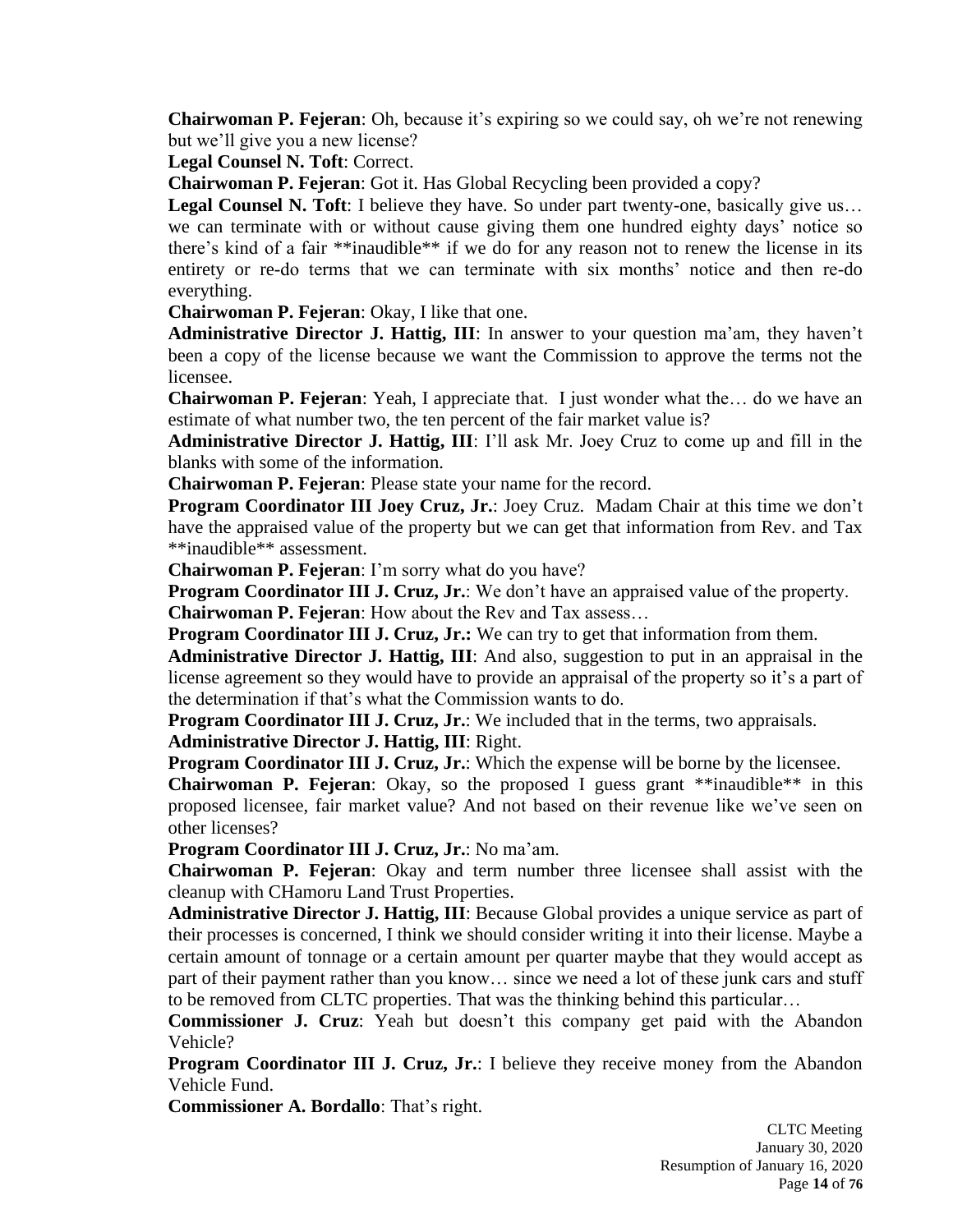**Commissioner J. Cruz**: So, if they're getting paid from the Abandon Vehicle… I don't… for me, this is my take on this license. I don't understand why we have to throw it into Commercial Leasing. We have a process of Commercial Lease and if we're citing 75107 C1, this activity doesn't qualify for that.

**Legal Counsel N. Toft**: Why not? Why wouldn't it?

**Commissioner J. Cruz**: If you read section 75107 C, if you read it, it states for...

**Chairwoman P. Fejeran**: Churches, hospitals, public schools, post offices and other improvements for public purposes.

**Commissioner J. Cruz**: Okay.

Legal Counsel N. Toft: So, we \*\*inaudible\*\* under improvement for public purpose part of that grouping. The problem is if you take it through a commercial license; one. You have to put it out for bid. Two, it would have to be at the appraised value cost not a fraction… there's a whole post of things you have to do to go through the commercial license under 75122 that would make it essentially impossible for an operation like this to be profitable or doable.

**Commissioner J. Cruz**: Is this the first license ever issued on a private company instead of a nonprofit organization?

**Legal Counsel N. Toft**: The golf course is a private company not a public corporation. The Guam Raceway's license is a private company not a public corporation.

**Unknown**: We're not private, we're not profit.

**Legal Counsel N. Toft**: You mean, nonprofit instead of public or…I mean it's really up to the Board but if you make them go through…

**Commissioner J. Cruz**: Yeah, my concern is the activity is not compatible with the area that I see from up there.

**Legal Counsel N. Toft**: Okay, that's up to…

**Commissioner J. Cruz**: That's my… and if we can, routed through a commercial listing…

Legal Counsel N. Toft: If you routed through commercial listing, it's likely that you will not get a recycling business there.

**Commissioner J. Cruz**: Exactly, if with now, this is an illegal activity on an A zone and we're condoning a license for that activity? Under the zoning law?

**Chairwoman P. Fejeran**: Oh, it doesn't match up with the zoning?

**Commissioner J. Cruz**: No, it doesn't. This didn't get any approval for... this activity requires an industrial zone. There's a category of one and two, this a two category on industrial part.

**Administrative Director J. Hattig, III**: I don't recall any rezoning on that area.

**Commissioner J. Cruz**: Nope, it's never rezoned. For me, we got CHamoru Land Trust property that we terminate a tenant for junk \*\*inaudible\*\* now, we're going... \*\*inaudible\*\*.

**Chairwoman P. Fejeran**: Well, I think we also have to remember the history of this site. This site was created based on an island's need after a natural disaster. The typhoons and that was used for the typhoon debris and ever since their occupancy there for that natural disaster and all the work they did. There's documented evidence of the Land Trust Director telling them that the Commission authorizes their use of the property and we intend to license it to them as soon as the Commercial Rules and Regs get passed. So, the Rules and Regs get passed and this is in 2016, fifteen, and we never went through this process with them either. I mean it sounds like… the minimum annual rent, Legal Counsel that you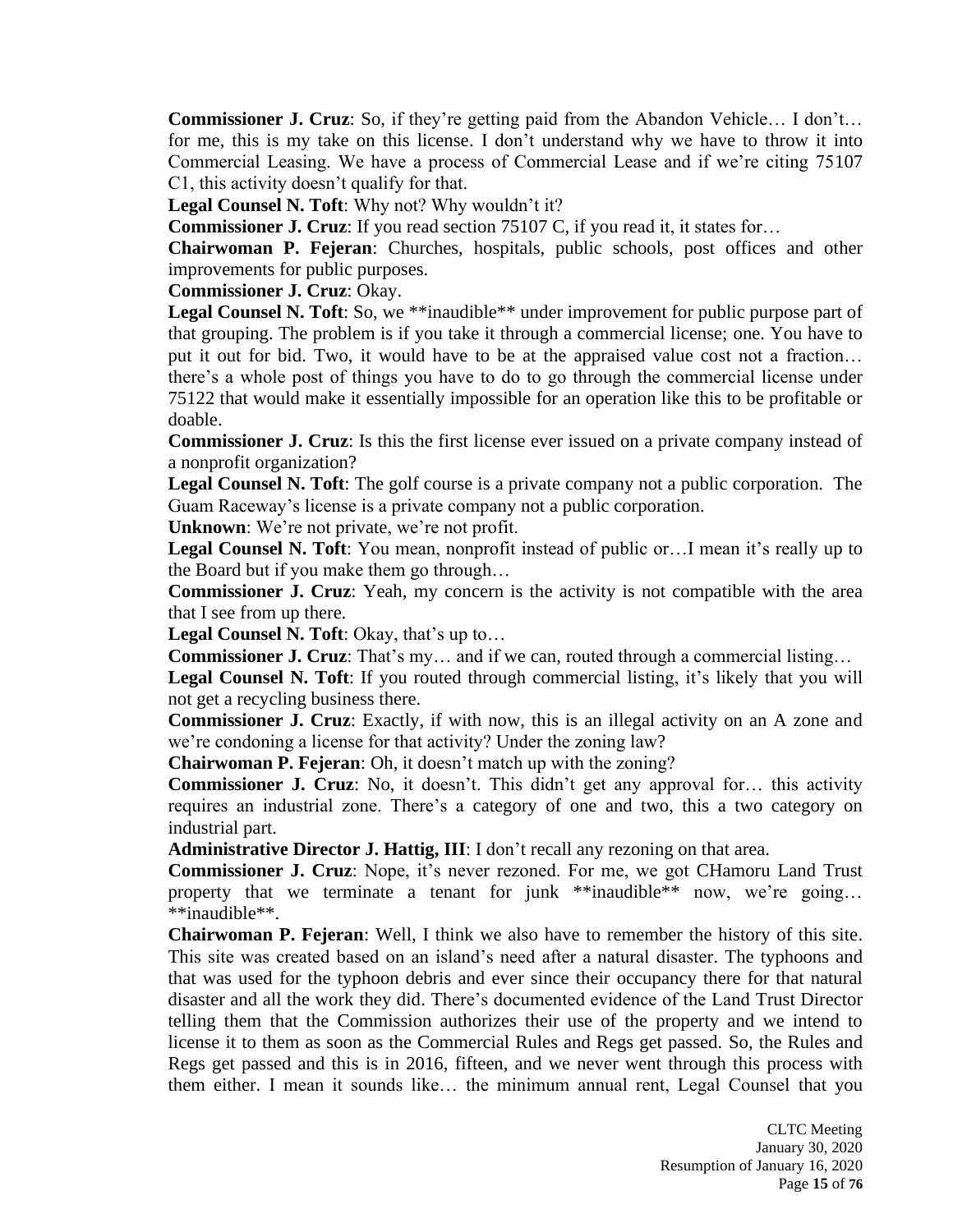mentioned if we go through the commercial leasing, the minimal annual rent is basically the same that you're proposing, ten percent of the fair market value? Nic?

**Legal Counsel N. Toft**: Well it will be through competitive bid so I mean… potentially if Global comes in offers the minimum ten percent of the appraised value and they're the only bidder than that's good but if you have any other company coming in and offering anything close to market value there's… unlikely that \*\*inaudible\*\*. I mean we're hitting this gray area with this improvement with public purpose thing, right because when you have… it's a question of how do you quantify that as far as benefit to the Land Trust, because it's not just a dollar for rent value. It's also the value that they provide as community, in-kind services; whether it be something like providing an area of \*\*inaudible\*\* recycle things, trash, CLTC lands, whether it's similar with the raceway providing services of getting drag racing off the streets and things like that. It's kind of difficult to quantify things as far as dollar values. So, it's really the Board's decision on which way they want to go on this. I was just putting the lease together based on the previous presumption that the Board had kind of indicated to me that this was going to be improvement for public purpose because this was important to them. So, if it's not that then I think the Board needs to decide one way or the other which way they want to go with this because the lease would look entirely different from the licensing look entirely different. One way versus the other way, that way we would have to put it out to bid and we do not have any guaranties of anybody \*\*inaudible\*\*.

**Administrative Director J. Hattig, III**: And just for the Commission's edification we do have the letters of support from the mayors that if this area, this company, or this service was not provided then it will be very detrimental to the problem that we have with the illegal dumping of you know the metallic waste, especially. So, we have numerous letters of support for this particular public improvement is what I'm saying.

**Legal Counsel N. Toft**: And I wasn't aware of the zoning issue but if that is the case then you can demand they seek the condition of the use permit for the lot as a part of the license.

**Commissioner J. Cruz**: What guaranty is that going to be?

**Legal Counsel N. Toft**: None.

**Commissioner J. Cruz**: See, then we're starting from square one.

**Legal Counsel N. Toft**: Just make a condition upon that and if they fail to get it then back to the commercial \*\*inaudible\*\*.

**Commissioner J. Cruz**: Can you put up the…

**Administrative Director J. Hattig, III**: Yeah, John can you pull up the aerial again.

**Commissioner J. Cruz**: The old Transfer Station, the old Public Works, behind it. The blue one is the site \*\*inaudible\*\*.

**Chairwoman P. Fejeran**: And then further down that way is the furniture store or something?

**Multiple responses**: GPA.

**Chairwoman P. Fejeran**: Well the last time we visited this topic, I felt like the improvement for public purpose was satisfied from my understanding of the law to award them a license based on that because I believe they are the only heavy metal recycler here on the island. However, I also do want to make sure that if they are awarded a license that the land trust is fairly compensated, not only monetary but also the service that they provide is also extended to the Trust.

**Administrative Director J. Hattig, III**: We did meet, Madam Chair and members of the Board; we did meet with Global and they were very receptive to the idea, so it was just a matter of putting it to paper and deciding for the Commission what those would be but they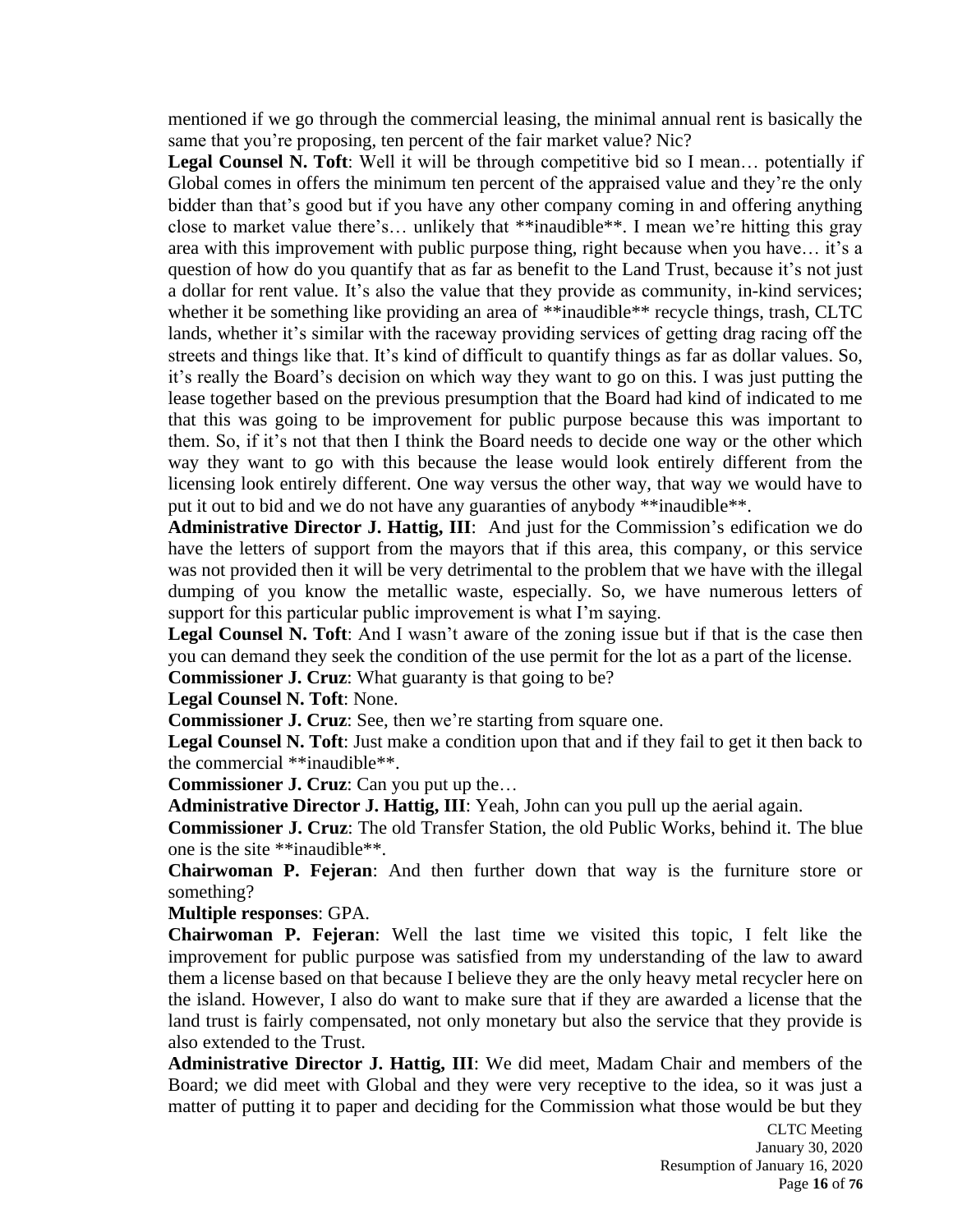were really receptive to the idea and they would like to hear because the specifics of it like how much of course they wanted to know; so they provided their financials so we can also use that as an opportunity to engage what kind of quantity that we wanted to put in if any that would help.

**Commissioner J. Cruz**: Now with their activity, do they have a stat? A data as to how many junks are, they collecting during or after the typhoon?

**Program Coordinator III J. Cruz, Jr.**: We did request that.

**Commissioner J. Cruz**: Or on a regular collection?

**Administrative Director J. Hattig, III**: We can request of that information of them. If that you know…satisfy…

**Commissioner J. Cruz**: Because I'm pretty sure this is not just island wide process it even goes through a private processing that they have because I've seen a lot of heavy equipment from DMRO that's up their that's processed for recycling.

#### **Multiple conversations**

**Chairwoman P. Fejeran**: So, I see there's a 2017 Recycling Compost Disposal Data request that was…this was like from a prior meeting but it does have some quantities in here. Recycling for calendar year 2017, the numbers are in short tons so they recycled one hundred seventy-one short tons of mixed metals, one hundred seventy-three aluminum, eleven thousand three hundred forty-eight steel, one hundred thirty-five copper and then sixty-seven plastic other.

**Commissioner J. Cruz**: So, this is just island-wide, it's not just public service?

**Chairwoman P. Fejeran**: This is their entire operation; I assume and you know as evidence by the letters that we received. This looks like almost every mayor is attesting that Global Recycling plays a very integral role in keeping our villages clean.

**Commissioner J. Cruz**: That's because they get the funding from the Abandon Vehicle \*\*inaudible\*\* cycling by village.

**Chairwoman P. Fejeran**: So, who gets paid? Who pays?

**Commissioner Cruz**: The mayor, the mayor gets the appropriations from the recycling fund and then pay the recycling company to remove the abandon vehicle from their village.

**Administrative Director J. Hattig, III**: And that's why we put that in, number three and four; where the metallic waste would be accepted at no charge so they get paid for that operation but for our license agreement, we would decide on an amount of waste…

**Commissioner J. Cruz**: So, can any public go there and get their vehicle…

**Administrative Director J. Hattig, III**: And it would be have to be through the mayor though, the way we structured it; is it would have to be through the mayor only because that's where the central, that's where the focus was, was these letters so we tried to focus it through the Mayor and the Mayors Council and the Mayors Offices and we can structure it an way that Global has to keep in touch with the mayors because at the end of the quarter; they have to send out a notice, no more junk for this quarter, right, for instance for example and then the mayors will not be able to bring in anything. There will be no other, we cannot accept DRMO. We cannot accept under this license there will be no free acceptance of that material. They would still have to pay Global for that \*\*inaudible\*\* but our concern was that Land Trust properties that's where our concern was that they accept what they find on Land Trust properties. So, we would work with the mayors to identify areas like Swamp Road for instance, right and then get them to accept for no cost what we took out of there or what we plan…

**Commissioner J. Cruz**: So, who would determine that junk from our tenants?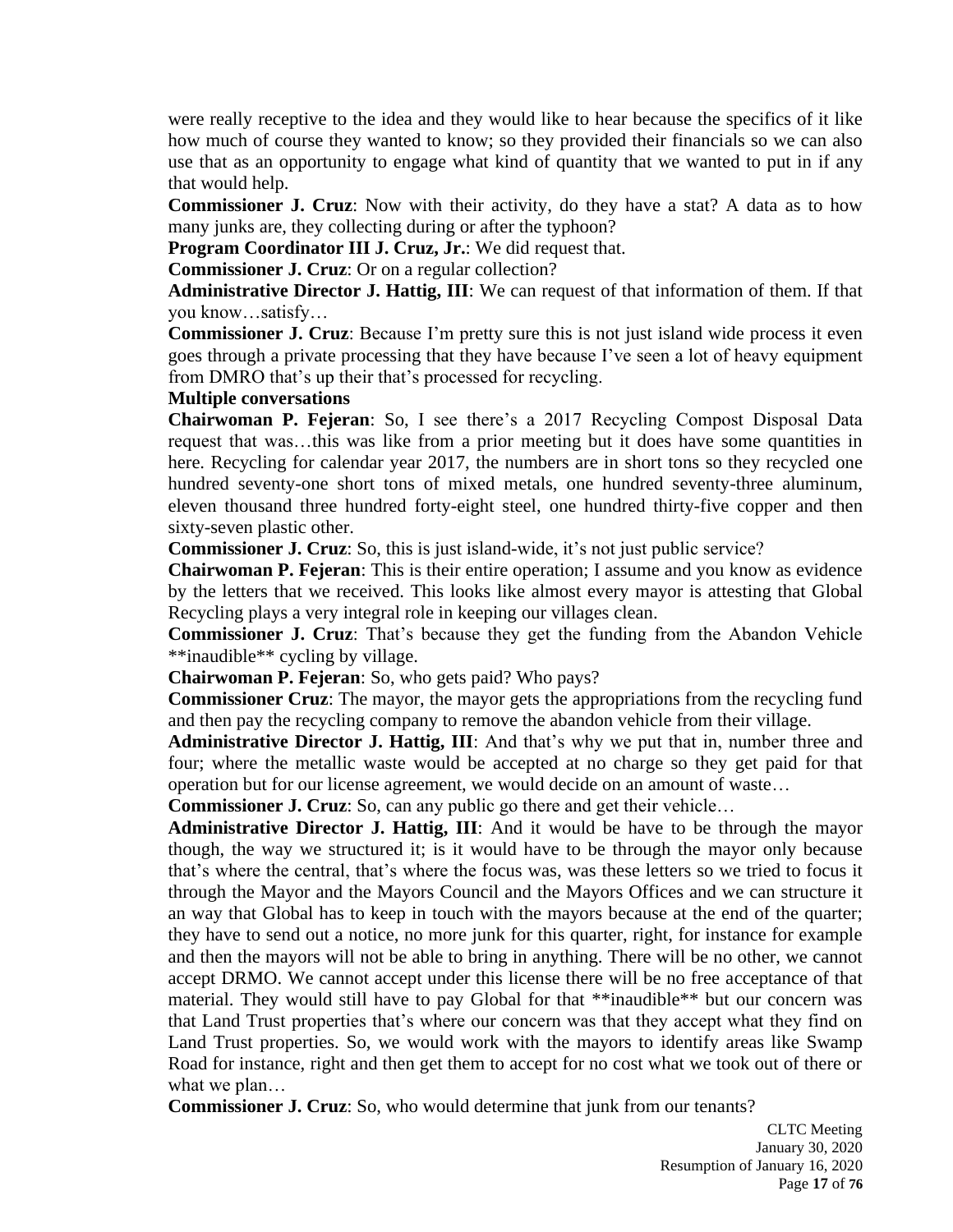**Administrative Director J. Hattig, III**: And that's one thing that we're here to decide for the Commission could help to determine that and Global could also give an idea to their financials of what they would be willing to accept.

**Commissioner J. Cruz**: Why doesn't the mayor work with that kind of arrangement since they get the funding from the Abandon Vehicle and even in our land, our tenants should be part of that public service, not just us.

**Chairwoman P. Fejeran**: So, I'm trying to just figure out, I'm not familiar with the Abandon Vehicle Fund. So, there's an Abandon Vehicle Fund that the mayors I guess apply for… qualify for… say like okay I'm going to remove ten junk cars the mayors get the value of ten junk cars from the fund and then they use that to give to Global? Is that how…?

**Commissioner J. Cruz**: No, I think they're given by appropriation of maybe their annual or their quarterly and then that's when…

**Administrative Director J. Hattig, III**: An allotment.

**Commissioner J. Cruz**: Yeah and allotment because Mangilao and Yigo is different and Dededo because they got more.

**Chairwoman P. Fejeran**: So we're really not getting anything more than if we didn't have this license is what you're saying because the junk is going to… we're going through the Mayor's Office anyway and they already have the ability to clean up our Land Trust properties to clean up this fund so putting it in this license does nothing really for us? Is that what you're saying? I'm trying to understand.

**Commissioner J. Cruz**: Yeah and also the one section Chapter 75 the one that I was asking Chapter seventy-five Section one twenty-two to one twenty-four, the appropriation for that public law is authorizing a portion of that Abandon Vehicle to pay the over under pay of this company because we haven't paid most of the twenty-four thousand tonnage that was taken out by this company so we still owe them.

**Chairwoman P. Fejeran**: Oh, that's KoKu, that's different… that's separate right? Completely separate?

**Administrative Director J. Hattig, III**: That's separate.

**Commissioner J. Cruz**: So, that's the same concept nai where public money is being used.

**Administrative Director J. Hattig, III**: Well you can strengthen the license agreement to indicate that only those that are identified on CHamoru Land Trust properties will utilized in the free, the mayors still have to pay for anything else that's not in our jurisdiction so we can get the most benefit, right because then that would justify that we are getting a free… that's free because only…

**Commissioner J. Cruz**: But do we have staffing to arrange those kinds of pick up? Who will identify that alignment? What tenant will come and tell us, I got twenty vehicles can you move it from my \*\*inaudible\*\*.

**Administrative Director J. Hattig, III**: Well a part of our land inventory process is to identify that very thing. When we go out and we do our inspections and we find that they're farming cars instead of plants then that serves as… right there, that's the first information that we receive that it's on our property.

**Commissioner A. Bordallo**: So, who tows the… who is the towing company that takes it out and who pays for that?

**Administrative Director J. Hattig, III**: That's something that has to be identified by like I said either the mayor or the lessee because that's what we…

**Commissioner J. Cruz**: Did we have any report from Mr. Cruz that it was terminated due to staging junk cars in their lease… whatever happen to that?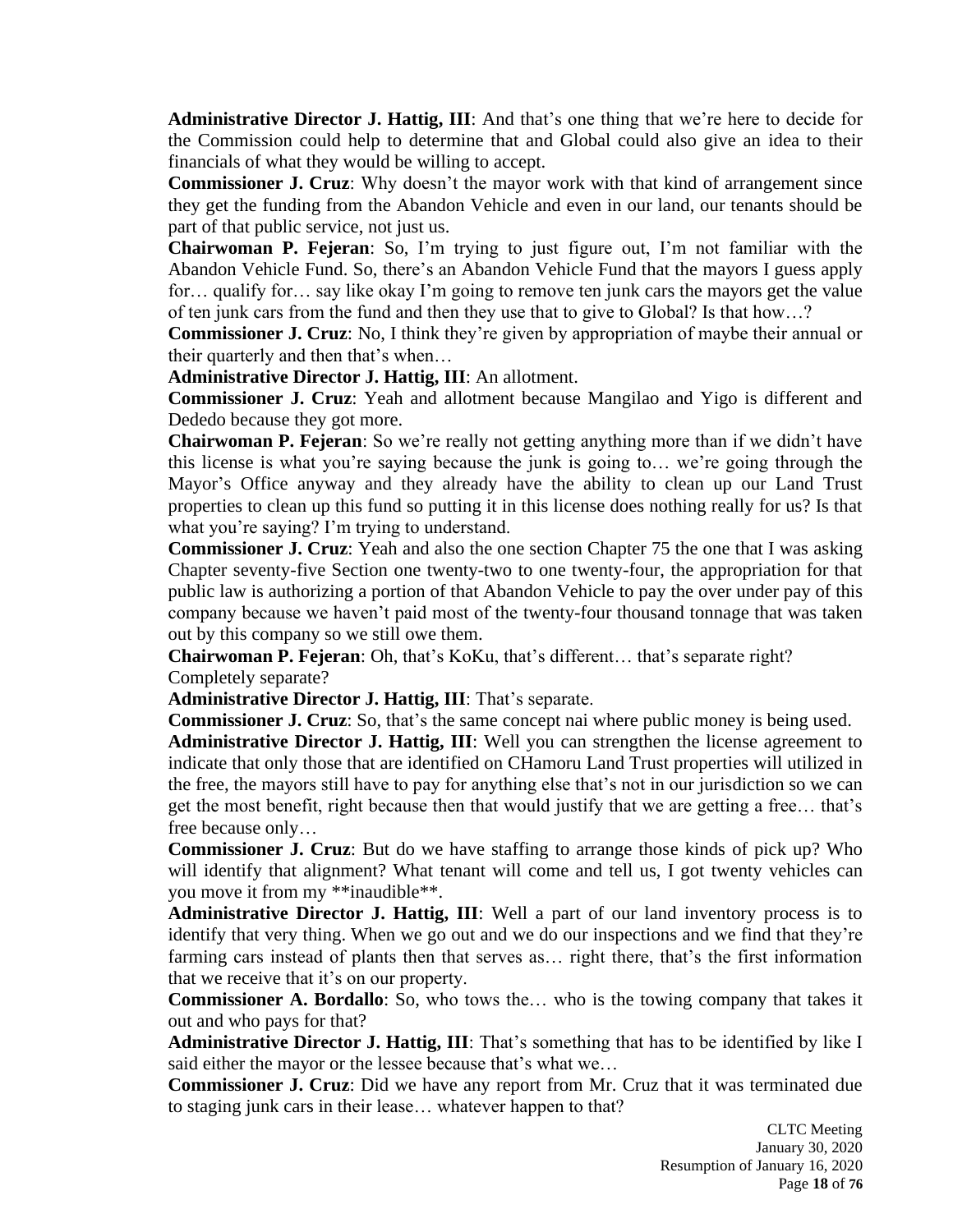**Chairwoman P. Fejeran**: No, we were never able to terminate. We didn't have a hearing officer and he ended up complying.

**Administrative Director J. Hattig, III**: We didn't have the funding to do it. Yeah.

**Chairwoman P. Fejeran**: Right? He ended up complying? We reduced his acreage but then he was in compliance. But there's so many more out there that need cleaning up.

**Legal Counsel N. Toft**: You could possibly do something… if you have like a form or a certificate that our office would issue to our lessees for their… like we have a rep go out and verify that it's their abandon vehicles on their properties.

**Administrative Director J. Hattig, III**: I sent a letter… when Dengue broke out.

**Legal Counsel N. Toft**: And then provide that certificate to Global upon delivery.

**Chairwoman P. Fejeran**: And with that certificate they're satisfying the terms of the license but also not taking money from the Abandon Vehicle Fund.

Legal Counsel N. Toft: The mayors. It doesn't overlap it...

**Chairwoman P. Fejeran**: Right. Yeah. Okay. I like that idea. I think it's a very good point you bring up because they're going to be doing the work anyway and they're getting paid actually so why would we have it here.

**Program Coordinator III J. Cruz, Jr.**: If I may, through the use of technology I was able to get the Government Assess Value of Lot 10122-15, so the Government Assessed Value is one million six hundred seventy-six thousand six hundred seventy-five dollars; ten percent of that equates to one hundred sixty-seven thousand six hundred sixty-seven dollars and fifty cents annually.

**Chairwoman P. Fejeran**: Per year.

**Program Coordinator III J. Cruz, Jr.**: Monthly would be thirteen thousand nine hundred seventy-two dollars.

**Administrative Director J. Hattig**: And they're paying rent. Community service and paying a rent.

**Chairwoman P. Fejeran**: So, they'll be paying rent and then I think we would also want to quantify the amount of clean up?

**Administrative Director J. Hattig, III**: Right well that will be based on the property that we identify because if the Commission should identify the property that needs to be cleaned up and so that's going to be part of the parcel of that because we have many properties that are currently like commercial in nature but they don't you know… We can't move on it because there's like junk tires on it so we need that cleaned up, so another and I'll bring it up later is the lot in Yigo that we're about to do commercially, that's got a whole bunch of tires on it so who are we going to get to remove that?

**Commissioner J. Cruz**: Isn't that tire located on Guam Police parcel?

**Program Coordinator III J. Cruz, Jr.**: It's behind the GAIN.

**Commissioner J. Cruz**: Oh, it's a different site.

**Chairwoman P. Fejeran**: Okay. Well I like the license as it's drafted but with those recommended changes where we specify exactly how much rent will be paid to us and where we say, hey you clean this up not using any other local funds right.

**Administrative Director J. Hattig, III**: Global was willing to also in our discussions with them, they were willing to assist in the transfer of materials \*\*inaudible\*\* so that was a valuable… I think that was one valuable tool that we could use. For instance, they can take the metal but they can't take the tires but they can help transport the tires somewhere so that could be valuable because most times people just can't take their tires anywhere or they can't load large quantities of tires so Global said that they would be amendable to listening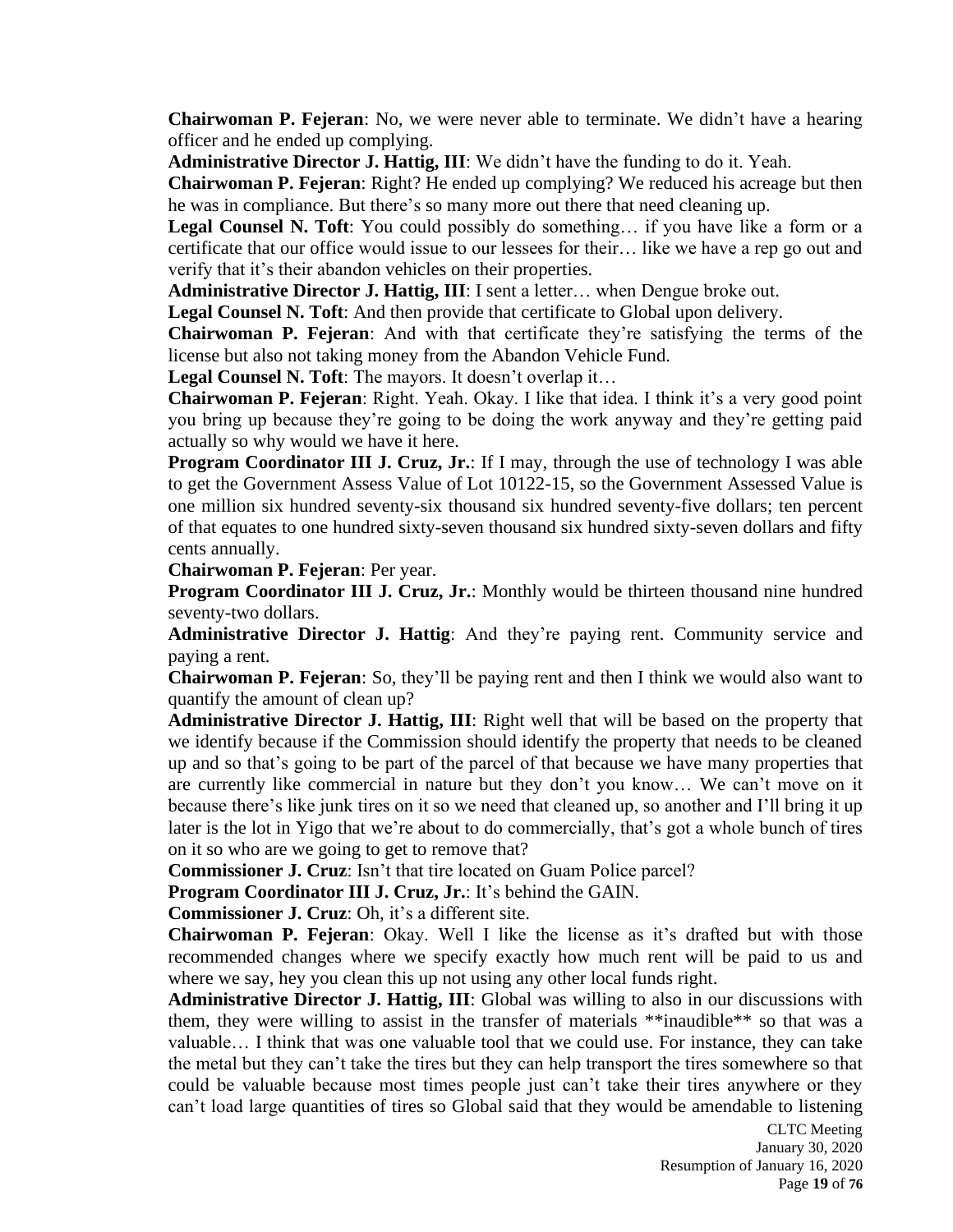to a term that would indicate that. So, we could utilize them as a method of extraction because you asked me who take it out, who would tow it right so \*\*inaudible\*\* see what we could do with them.

**Chairwoman P. Fejeran**: So, there's still the issue of the zoning.

**Commissioner J. Cruz**: Yup.

**Legal Counsel N. Toft**: That maybe something we would have to do because we're the underline owners of the lot. I don't think the lessee has the ability to seek the variance or the conditional use permit on it, I think that'll be something we would have to do.

**Program Coordinator III J. Cruz, Jr.**: I think that the business license was approved by Land Management, the zoning is a factor.

**Commissioner J. Cruz**: But even if it's not the zoning, we can do a conditional use and the conditional use in line with our license. \*\*inaudible\*\* and it's not guaranteed okay.

**Legal Counsel N. Toft**: No because it has to go through Land Use Commission.

**Chairwoman P. Fejeran**: So, is the Commission comfortable with the Director and Legal Counsel moving forward with this license?

**Commissioner J. Cruz**: And this license is for ten years, right?

**Chairwoman P. Fejeran**: I think its five years and then at the end of five years we can renew. But then according to Legal Counsel at the end of that five years we can renew again. **Commissioner A. Bordallo**: \*\*inaudible\*\*

**Commissioner J. Cruz**: How can we relocate this? Can we give them ten years to consider relocation?

**Administrative Director J. Hattig, III**: Joey, when did they come in with KoKu?

**Chairwoman P. Fejeran**: Two-thousand to two thousand and one.

**Administrative Director J. Hattig, III**: On their bailing agreement?

**Legal Counsel N. Toft**: If we want them to… we can limit it to five years and just say at the end of the five years we're \*\*inaudible\*\* move on and use this for a different purpose.

**Commissioner J. Cruz**: That's not a best use for that area, their activity...

**Legal Counsel N. Toft**: Cap it at five years and don't have the… yeah if you want remove the option to extend and then…

**Commissioner J. Cruz**: We'll work with the two five years and see where we go from there.

**Chairwoman P. Fejeran**: Okay. And then firm up term number two to include an actual amount. I know assessed value is usually a lower value than fair market, right?

**Program Coordinator III J. Cruz, Jr.**: This is the government assessed value but the two private company's appraisals might be fairly different. But it's just a ball park figure.

**Administrative Director J. Hattig, III**: It's a start.

**Chairwoman P. Fejeran**: I'm sorry, I just saw that. Okay so we're telling Global that they have to pay for two appraisals; one appraiser of their choosing one of ours and then if we could also get some firmer terms for number three and number four. If they're willing to say okay, we're willing to eat… I don't know… two hundred thousand dollars' worth of cost; what does that mean for us... twenty cars I don't know... Also the specification that we're… that the cleanup will be free and not be paid for by the Abandon Vehicle Fund or any other local fund.

**Program Coordinator III J. Cruz, Jr.**: Madam Chair, we also included and escalation after the first five years.

**Chairwoman P. Fejeran**: Okay, thank you.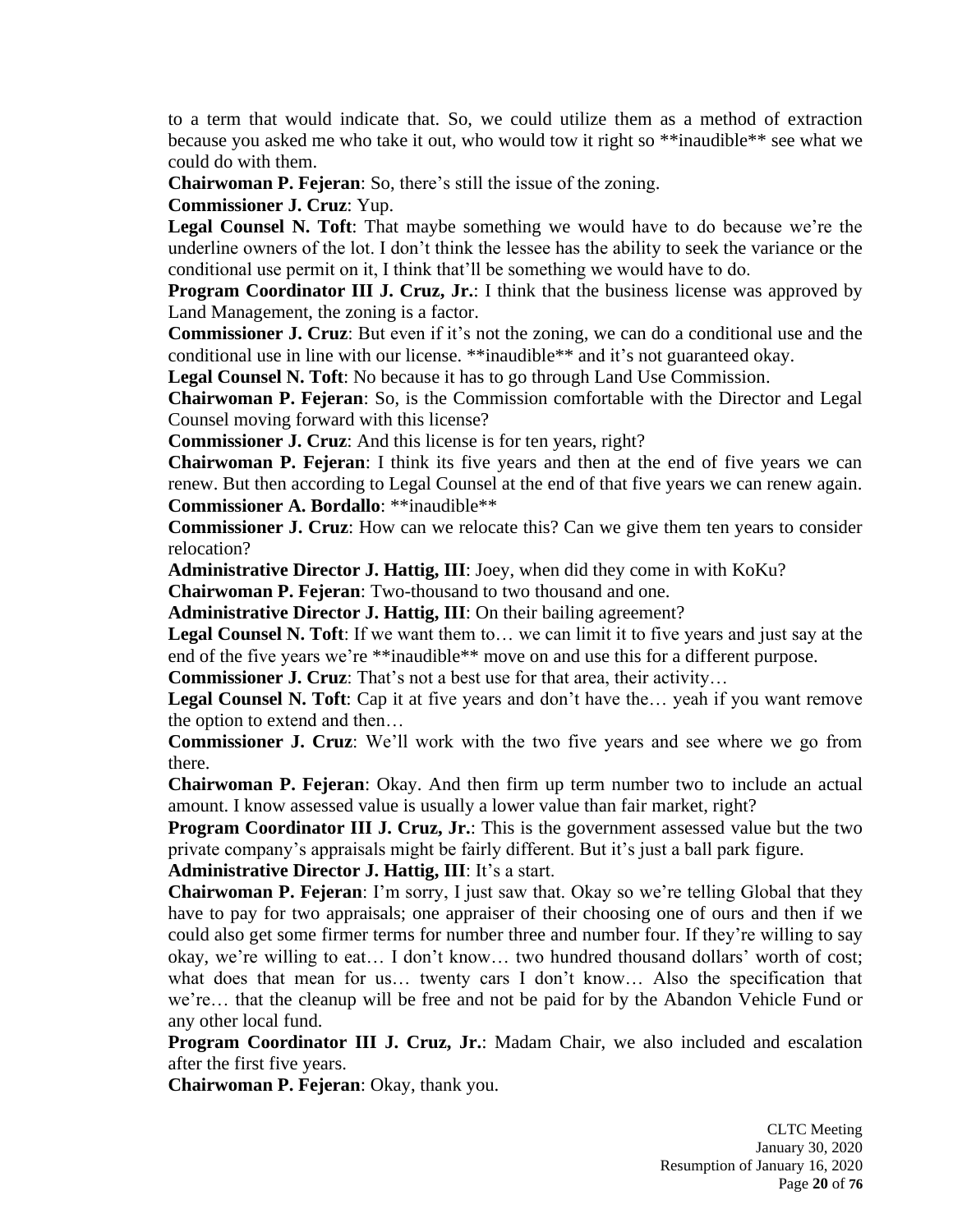**Program Coordinator III J. Cruz, Jr.**: We used the five percent because the post office escalation only said five percent which is also a benefit for the community, that's how we determined the five percent escalation.

**Chairwoman P. Fejeran**: Okay, I'm good with that. So, I'll leave it to the Director and Legal Counsel to work with Global Recycling and then present a revised proposed lease.

**Commissioner J. Cruz**: You have it addressed right, the conditional use as part…

**Administrative Director J. Hattig, III**: Oh, I'm going to add it, I wrote it down…conditional use permit so when I do the revised it'll have the language.

**Legal Counsel N. Toft**: That would be something we should probably move on sooner than later even before we get the license just regardless \*\*inaudible\*\* regardless of who moves in there just so we have the ability to open that up.

**Administrative Director J. Hattig, III**: Okay.

**Chairwoman P. Fejeran**: I think we can also just in your discussions to give you guys a little… I don't know… ammo or something just to remind them how long they've been on that property and how little they've paid to us so we're really not asking a lot.

**Commissioner J. Cruz**: Maybe you can include landscaping. Instead of those dead tires on the road.

**Chairwoman P. Fejeran**: Yeah, what else can they do?

**Commissioner J. Cruz**: They've been there for the last decade... \*\*inaudible\*\*.

# **2b. Hal's Angels/Guam Rugby Club**

**Chairwoman P. Fejeran**: Alright. Shall we move on to the next agenda item? The Director has informed us that the Guam Rugby Club has requested the discussion of their agenda item their issue with Hal's Angels to be tabled. We also don't have any representatives from either side so is this the Commission okay with tabling until the next meeting?

**Commissioner J. Cruz**: Yes.

**Chairwoman P. Fejeran**: Okay so moving on.

**Administrative Director J. Hattig, III**: Oh Madam Chair before moving on I'm sorry I just wanted to make good on the chronology to give you so that we can in preparation for the February 20 meeting so this is the chronology of events requested by you so if you could just take one and pass it down… for the Commission to review.

**Chairwoman P. Fejeran**: We were afforded via email a big I don't know maybe ten plus documents from Guam Rugby, I only printed one of them which is also a timeline. Do you have a print out of all those documents for the Commission?

**Administrative Director J. Hattig, III**: I don't have a complete print out because they informed us, they wanted to table it so that's why the interest so I can provide that for the  $20<sup>th</sup>$ .

**Chairwoman P. Fejeran**: Yeah if you could because I'd like the Commission to have a chance to be able to see from their side and then also include the next… wow this is great. Thank you.

**Administrative Director J. Hattig, III**: Yeah that's based on your request for every Commission decision and then of course any discussion that I had with them from either via meeting or via email and I have the emails right here so you know if you'd like to review them it could be provided to you.

**Chairwoman P. Fejeran**: Okay. Alright, thank you. So, we'll table this to \*\*inaudible\*\* next time. I'm surprise they want to table it because they're the ones that are cancelling their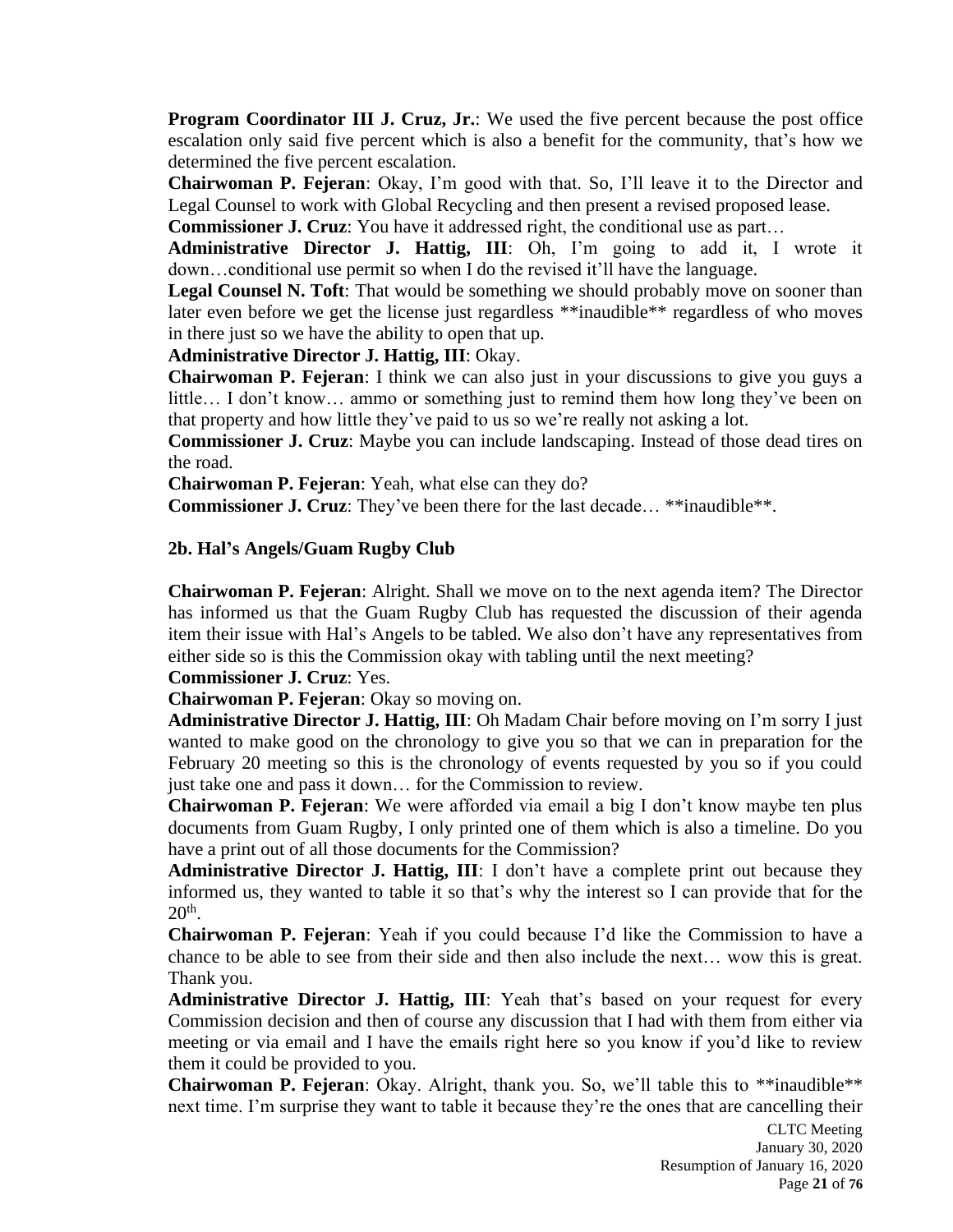rugby tournament and making look like we're… we're the bad guys. Can I just ask for a tenminute recess before we get to Mr. Simpson's thing? Thank you.

# **RECESS**

# **2c. Guam Racing Federation**

**Chairwoman P. Fejeran**: I'd like to call this Land Trust Meeting back to order. The next item on the agenda is the Guam Racing Federation, Right of Entry and a request for a lease. I believe I just signed the Right of Entry today so we're good there and just to refresh the Commissions' memory, I believe it was in December when the Commission voted to approve a new six month Right of Entry and also to approve the coral extraction, mineral extraction to be done on a very small portion of their lot, is that right? And then we asked... Guam Raceway Federation was also asking the Commissions' blessing on a lease which they have provided to us prior I believe it's this one… is the revision 1119-2019 or is there a newer lease that they're asking…

**Multiple responses**: No that's the one.

**Chairwoman P. Fejeran**: So, there's a lease that's been provided to the Commission for review and Guam Raceway is asking for Commissions blessing on the lease so that they can then take it to the Legislature because a lease like this has to be done by the legislature it cannot be done by us. So, we ask Mr. Simpson who is the representative from Guam Raceway to come back to us and present to us I guess the lease again and their plans and all of the above. So, do you have a presentation for us Mr. Simpson?

**Mr. Henry Simpson**: Not really, I had done most of that the last time I had… I thought I did the projection they financial projection and the maps of the property and that's pretty much our plans so the next step is to get this lease to the point where it can go to the legislature and I think we've got the controls in here that is going to make this very viable for both the racing federation and CHamoru Land Trust and that the surveys are there, the audits are there all of the \*\*inaudible\*\* controls that maybe haven't been in place in the past are there in this lease and should make it very straight forward to go forward with.

**Chairwoman P. Fejeran**: So, I guess if you have nothing else…. I remember asking last time about your masterplan and you stated that master plan had been previously approved by a Commission, by the Board.

**Mr. H. Simpson**: Yes in 2002 we had provided a masterplan and prepared by Duenas Camacho Associates and that was in place up until basically we had the military take over the you know… put a cloud over the rest of the property so we're…we don't have a continuation of that plan yet but have an interim portion that we want to complete which is our permanent drag strip and our planning for the future so that we can bring in things like the gas station and the other areas to go along with growth of track and that we also we are in a position once we get this lease we want to finish up our masterplan for the balance of the time because we did a masterplan but it was interrupted so now we're just restarting again.

# **Chairwoman P. Fejeran**: Okay.

**Commissioner J. Cruz**: What's the interruption?

**Mr. H. Simpson**: The... our area was chosen as the main place for the firing range and so the record of decision was filed in 2007 and wasn't lifted until 2014 and so we didn't do any construction for almost the last ten years because of that.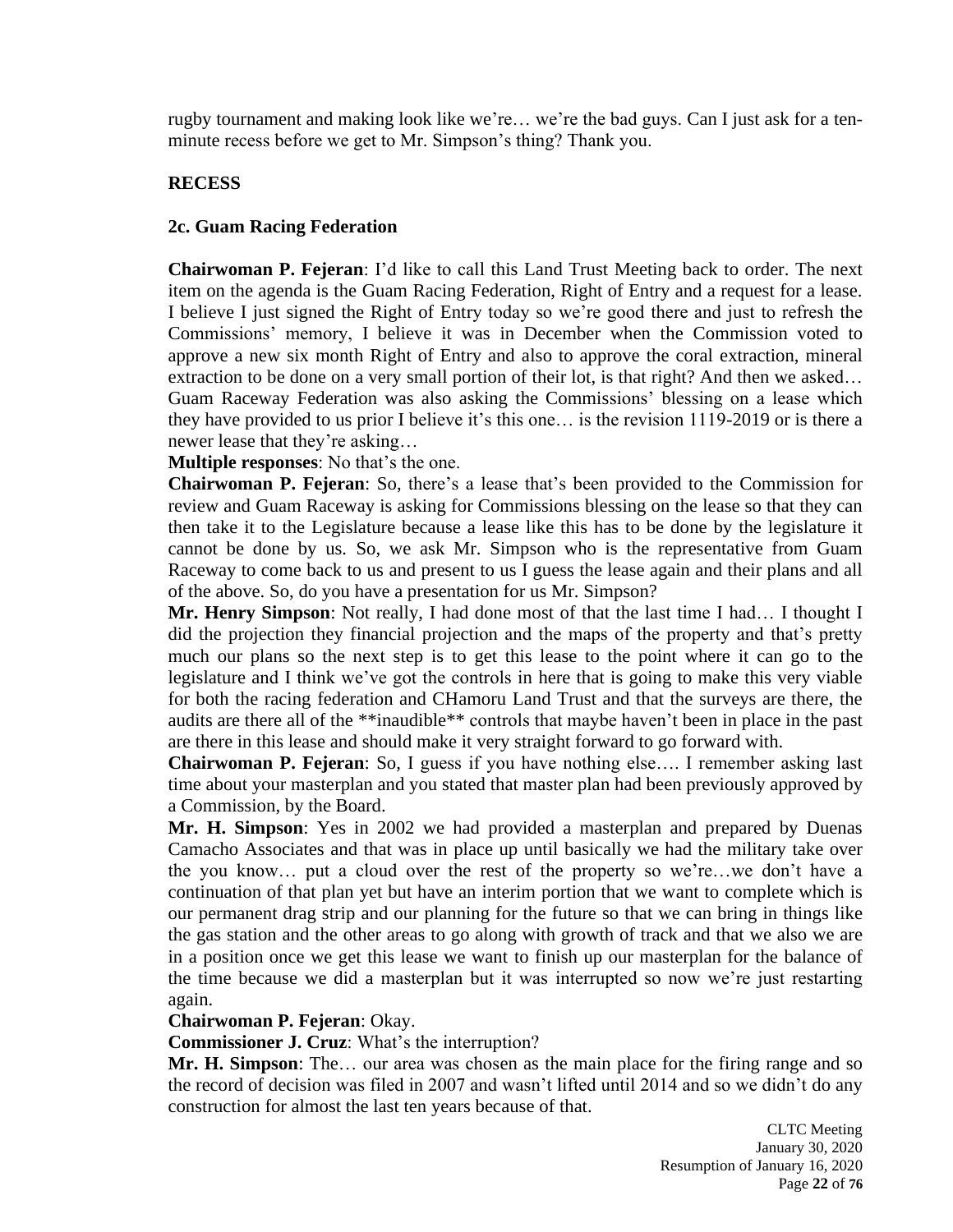**Commissioner J. Cruz**: And your masterplan was prepared prior to those?

**Mr. H. Simpson**: Prior to that.

**Commissioner J. Cruz**: So, there's no revision?

**Mr. H. Simpson**: We haven't revised it at this point in time because the source of funding was tax credits at that time that may or may not be available to us… we knew sources of funding that we want look; with this new lease we would be able to sublease as I said for a gas station, track related warehouse and things like that so that we have funds to finish the building and the track….

**Commissioner J. Cruz**: Do we have a copy of the original masterplan?

**Administrative Director J. Hattig, III**: We could look in the file. We'll go through the file and provide it to the Commission.

**Commissioner J. Cruz**: Okay because I would like to see the original and what are you now working on that is not on the original masterplan… what are the changes.

**Mr. H. Simpson**: Actually, the part that we are working on now is on the original masterplan.

**Commissioner J. Cruz**: Okay then if it's there we just want to…

**Mr. H. Simpson**: Yeah. We have not buried that original masterplan except for timing so we're still… we've just been delayed and we're moving forward on that same masterplan.

**Chairwoman P. Fejeran**: Okay so I'm in agreement with Commissioner Cruz, I would like to see what is the masterplan. The lease as it's currently written it really is just an open book that allows you to do you know… whatever you see fit and before I could agree to anything like that, I want to see what you've got planned. I also would like to see what are the current existing uses today. What are those uses we're giving you a right of entry for; I know that there's the drag strip that takes those street racers off of our local roadways…, I've also come to learn that so basically, I want to know what are your existing uses there now?

**Mr. H. Simpson**: The motocross track, the off-road, the area for drifting, the sports car club has a sports car track in the parking lot, the Guam Motor Sports has daily rentals of side by sides and four wheelers on a track around the site seeing for tourist. The different groups of bicycle off-road bicycle guys will use it once or twice a year the running group, the trench challenge uses it once a year sometimes they have the kids challenge there so there's many different groups that use the track. So always our intention was to have the Guam Grand Prix that's our final destination is to get a Guam Grand Prix, Guam Formula Three Grand Prix and then that income from that is the real payback for the Government's investment in this track and then along with that is the public uses for the track that places for people to drag race, to motocross race, to off-road race, to mud bog, to drift to do all the things that a… we're a very motor sports minded community, I don't know if you guys notice but there's a lot of good mechanics a lot of hot cars, a lot of interest in this and there's a lot of very interested people in the future of our track too. I'm trying to get it to the point where I could turn it over to the younger guys where I know that they have a chance to succeed with it and I think this lease will do that. That gives us a chance to make enough money to make sure that we always pay the rent on time, keep our insurance up, keep the maintenance of track up, keep it open for people… you know… if we can't pay for the lights we can't have it open, you know, it's that kind of thing; so this allows us to put a good steady basis for maintaining that track keeping it open for the public and then still proceeding forward to our final goal to having our Guam Grand Prix.

**Chairwoman P. Fejeran**: I guess a question for the Director or Mr. Joey Cruz. **Administrative Director J. Hattig, III**: He went to get the file ma'am.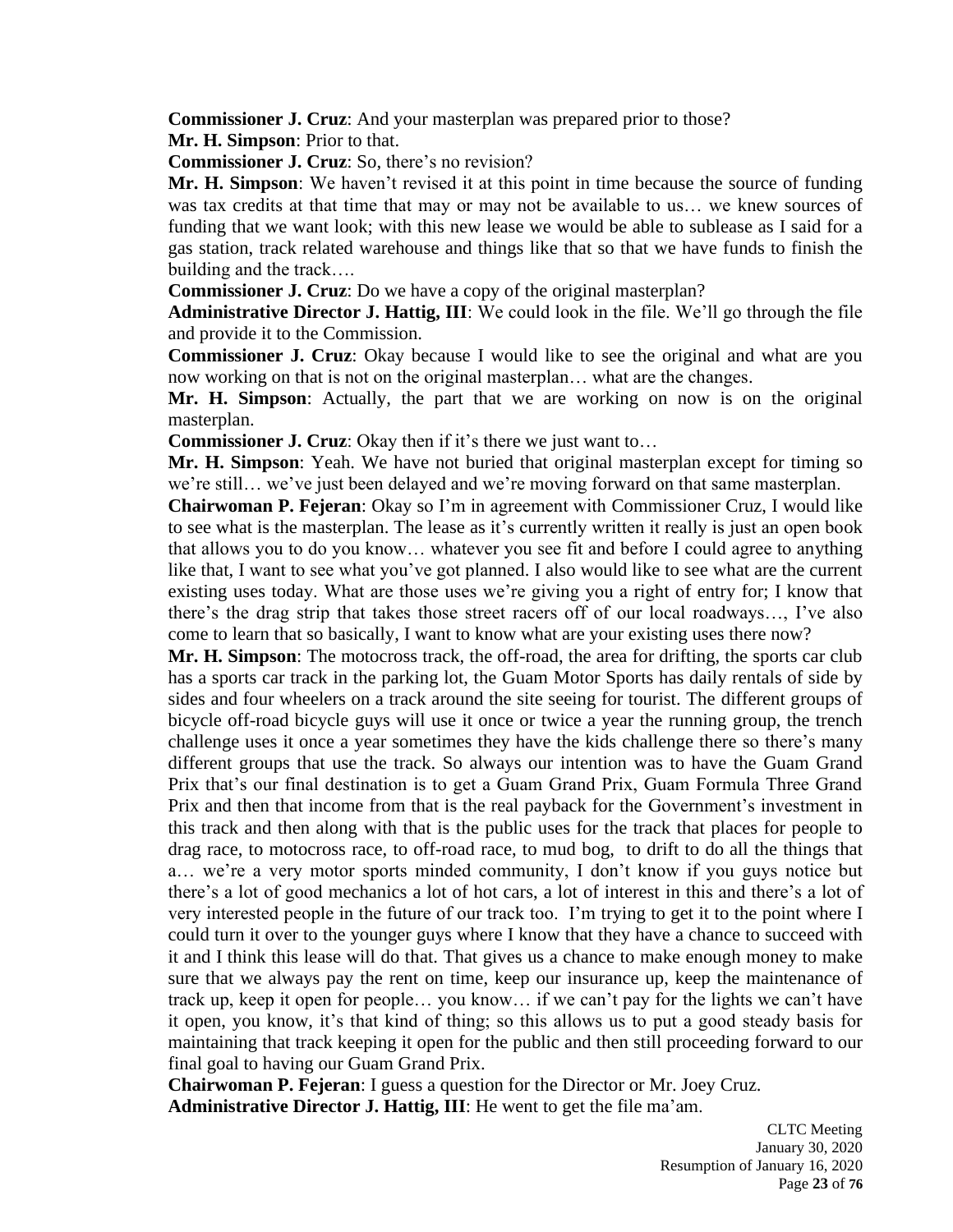**Mr. H. Simpson**: Last meeting I gave you the plan that has everything in the masterplan, all those drawings came from the masterplan, and they were done by Duenas and Associates.

**Chairwoman P. Fejeran**: Okay, I don't think we've ever seen a complete masterplan we've only seen maps.

**Commissioner J. Cruz**: Piece.

**Chairwoman P. Fejeran**: Yeah, pieces.

**Mr. H. Simpson**: Yeah.

**Chairwoman P. Fejeran**: So back in 2002 Guam Formula Three Grand Prix was the final destination there too?

**Mr. H. Simpson**: Yes. Yeah.

**Chairwoman P. Fejeran**: So, all of your existing uses, you have motocross; I was taking notes, motocross, off-road, drifting, sports car, Guam motorsports rentals, off-road biking and then running, trench kids challenge and then are you also still hosting like third party events like entertainment?

**Mr. H. Simpson**: We are, yes. We had one in October, it was a Halloween one and so yeah, we try to make that available to those kinds of events to raise money for the track.

**Chairwoman P. Fejeran**: Okay, since… I just signed the right of entry for this new six months so I'm assuming all of these existing uses will continue and you're still able to pay the month to month rent which is currently set at four thousand (\$4,000.).

**Mr. H. Simpson**: Yes.

**Chairwoman P. Fejeran**: And then at the last meeting when we did approve the coral extraction, we were looking at approximately hundred thousand dollars (\$100,000.) in royalty fees paid to us.

**Mr. H. Simpson**: Yes. Yeah, over the next few months.

**Administrative Director J. Hattig, III**: They did submit a payment Madam Chair so I am here to verify that they did submit a payment and I believe it was for October, November and December from what I understand but I have to check exactly what months.

**Mr. H. Simpson**: No, no that royalty was just the last of the month of December because it was a short period, we were stopped so we had given you one check from before then we did a short period after we were allowed to start again and then the tenth of February you'll get another check for the month of January and we're working… there was a request for \*\*inaudible\*\* phasing of how that was going to go, they're working on that for us now they'll be able to give that to us. But I still like to request that this basic lease be put forward to the legislature because even at the legislature this is going to take six months or so to get through and or more, I don't know. So, it's a long process and I would like to… if we could, move it past this point and take it on to the Legislature.

**Commissioner A. Bordallo**: I just want to say, in my younger I use to go down to the drag strip.

**Mr. H. Simpson**: Yeah in the Harmon field, right?

**Commissioner A. Bordallo**: 15 – 16 years old.

**Mr. H. Simpson**: Which cars do you remember? Do you remember the invaders?

**Commissioner A. Bordallo**: Yes, and my brother in law use to race his car and there was Leo, the mechanic.

**Commissioner J. Cruz**: So, there's something missing here.

**Mr. H. Simpson**: Yes?

**Commissioner J. Cruz**: Wheelchair competition.

**All**: Laughing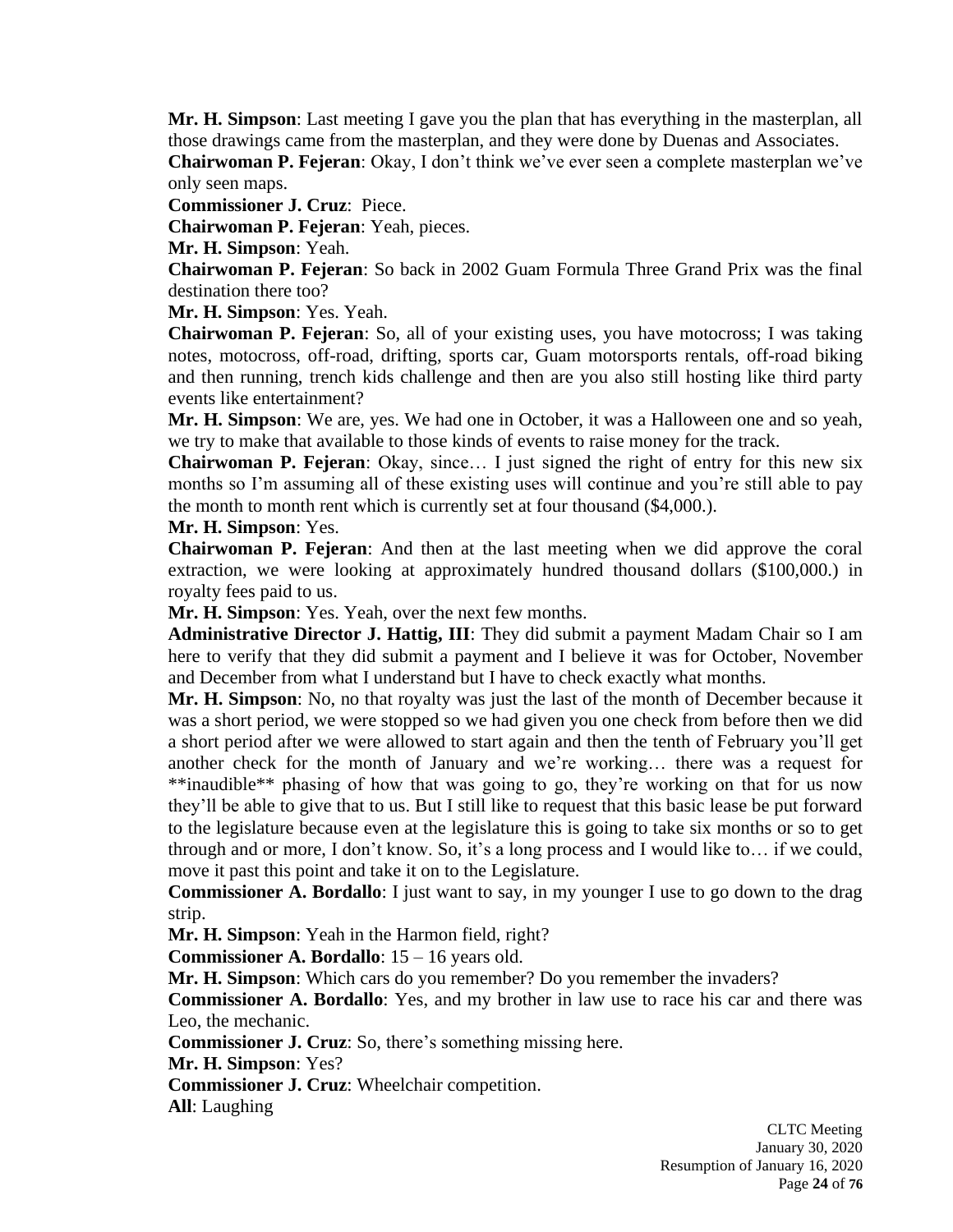#### **Commissioner A. Santos**: Why not?

**Mr. H. Simpson**: I used to work at the cycle center in Tamuning that's where the Mobile station is at the end of the road from the airport and we would go down to Harmon every Sunday, dry season and race motorcycles so the guys we're always watching the guys we were on the cars you know they had the big cars at that time and we were racing motorcycles and it was fun and there were lots of people.

**Commissioner A. Bordallo**: Yeah, that was our Sunday entertainment.

**Administrative Director J. Hattig, III**: Madam Chair, I just want to submit to the Commission that the yearly audit that we had negotiated them to be added will still be added so they have to provide a yearly audit, an annual audit of their financing.

**Chairwoman P. Fejeran**: By a licensed CPA.

**Administrative Director J. Hattig, III**: Yeah so we'll add that language in there. That's the only part because of this version didn't have that language because it was negotiated after this version was printed.

**Chairwoman P. Fejeran**: Oh, I think it's here under 3a.

**Administrative Director J. Hattig, III**: Is it?

**Legal Counsel N. Toft**: Yeah, the bottom part of three.

**Administrative Director J. Hattig, III**: Okay, thanks. Oh, so we're good then.

Legal Counsel N. Toft: And just to reiterate and \*\*inaudible<sup>\*\*</sup> to Mr. Simpson that this is not the final version of the lease as far as what will happen because it's just a resolution that we pass that sends this to the Legislature and they get their hands on it and who knows what happens to it at that point.

**Commissioner A. Bordallo**: \*\*Inaudible\*\*…

**Chairwoman P. Fejeran**: I mean if we want to talk about the lease presented before us; my main concerns are section eight and 11, so section eight deals with subleases and in that section it's kind described but it says, the lessee which is the raceway may with a written consent of the Commission enter into sublease agreements for portions of the leased property to provide racetrack \*\*inaudible\*\* purposes to include but not limited to gas station, warehouses, restaurant, food vendors, driving schools, and then what we share of the sublease rental of the real property portion \*\*inaudible\*\*...

**Mr. H. Simpson**: Plus, whatever… plus 10% of our gross. So on top of that, let's say, we get a gas station rental there and we rent the gas station for six thousand dollars (\$6,000.) or eight thousand dollars (\$8,000.) or whatever the gas station is going to be so half of that will go to CHamoru Land Trust and half will go to us but our half will add in to our totals so once we got over forty thousand dollars (\$40,000.) income our rent will go from four thousand dollars (\$4000.) to 10% of whatever is over that so 10% of the total. So, we tried to make it where it's a win-win for both of us, we grow together, the more we make the more you make and nobody's going broke.

**Chairwoman P. Fejeran**: I think my issue with this section and then also section 11 which is use of the property where it just talks about modification of the property, selling of the… I guess this is probably the part where it talks about the royalty fees for the coral extraction, my hesitation with giving blessing because of those two areas; again, it's open book, it's open ended there's no real guaranty that the Commission; one, even understands what is proposed on the property and then two, what an alternative could be for instance if you made it clear that a gas station is needed on back road to Andersen you know this is Land Trust property and I just feel like there's no alternative to balance what you're proposing versus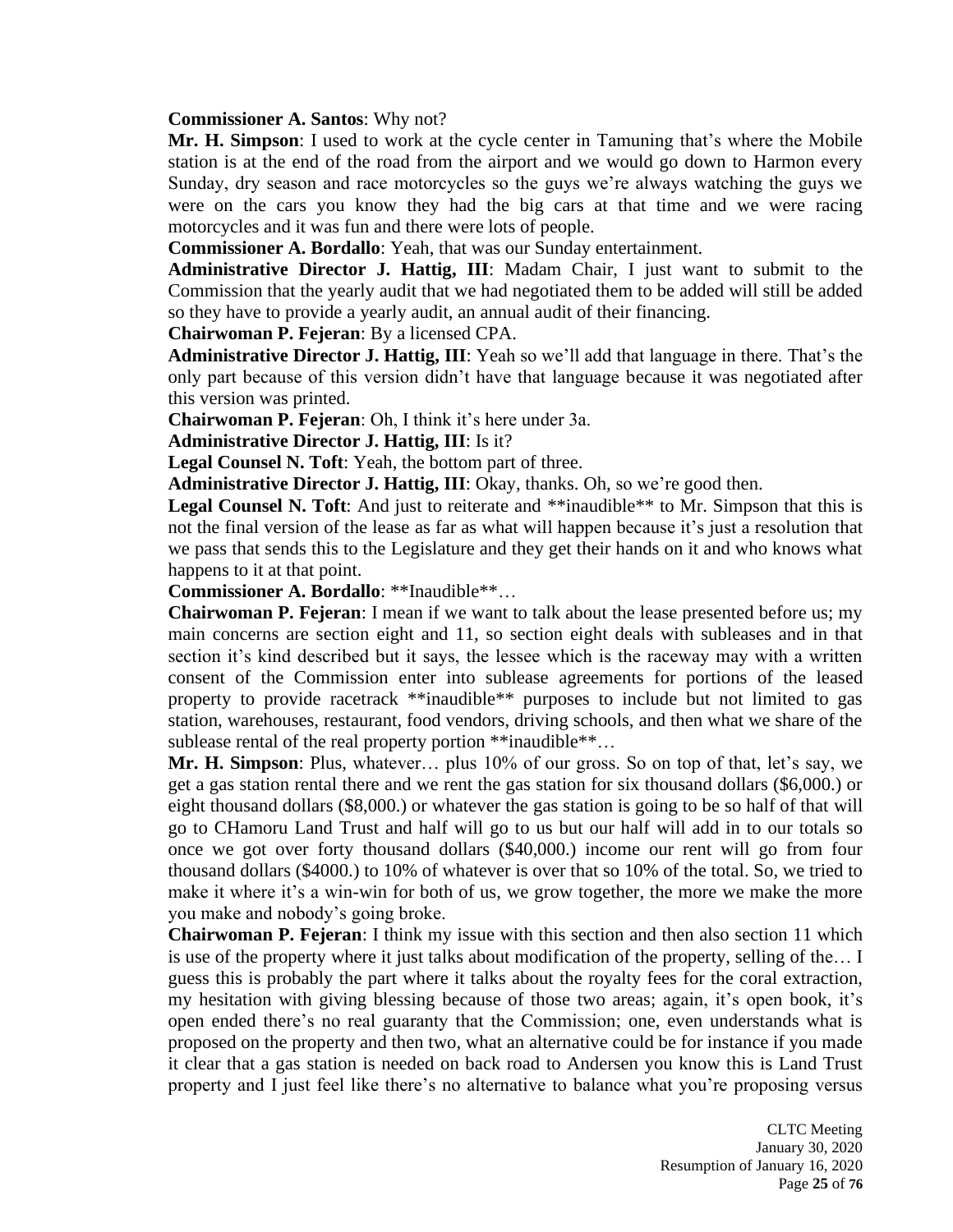what the Land Trust could otherwise get. And that's always my concern that the CHamoru Land Trust has always taken a back seat to what's really… to the value of our property.

**Mr. H. Simpson**: I understand. And gas stations are a perfect example. Because we \*\*inaudible\*\* want a gas station just to be on back road to Andersen because right where we are there's two gas stations right about a quarter of a mile away, there's another Mobile and another Shell right there on Marine Drive not too far from us. But our gas station would be able to handle racing fuel for the cars you know specialty type things that would draw more business than wouldn't be anywhere else. So, what we're trying to do with our commercial area there is tie it to only track related things where if the tract wasn't there you wouldn't get that customer. And so, because that track is there, we get that customer and then we share on a rental basis with the CHamoru Land Trust. I think it's a fair… I think it'll work out really fair in the future.

**Commissioner J. Cruz**: So, the gas station is also for public use?

**Mr. H. Simpson**: Yes. So, it'll be…

**Commissioner J. Cruz**: So, you won't be selling any low octane only high octane?

**Mr. H. Simpson**: Well the idea is to be a full-service station where they could have racing fuel there in the back so you can come around the back of the station and access from track for racing fuels and things like that… maybe a tire center… everything else you need for that kind of repairs. And then the front side would be your daily business of regular fuel, diesel fuel… there's so many trucks going by there so that kind of thing. They have a nice full-service station that does both the race track and the community there.

**Commissioner J. Cruz**: It's not going to be self-service right?

**Mr. H. Simpson**: No.

**Commissioner J. Cruz**: Are you going to control the sale of those high-octane fuel? Like do you have a card purchase that…?

**Mr. H. Simpson**: I don't think so. I think anybody can buy it.

**Commissioner J. Cruz**: The cops would like that.

**All**: Laughing

**Chairwoman P. Fejeran**: Is there any of that fuel currently on island?

**Mr. H. Simpson**: No. In order to get racing fuel, you have to bring it in in like 50-gallon drums. We used to be able to get aviation gas and then you can kind of make your own racing fuel out of aviation gas and premium gas and some additives.

**Chairwoman P. Fejeran**: My question is for the current agreement lease, month to month agreement, I know there's the concession fees, there's the rent that you're paying but you mentioned Guam Motorsports, they conduct rentals that they go around with tourist around the track for site seeing; what is happening to the revenue for that and is the Land Trust getting a portion of them?

**Mr. H. Simpson**: No, that's one we came to the Land Trust with that one, they okayed our sublease for that and so that income is basically all ours, it helps us pay our rent, right now, the track is pretty much subsidized by that one sublease and otherwise we only charge… we try to keep our use fees down so that it's not too expensive for guys. If they're out racing in you know Merizo or back road or some other place because it cost them too much to race at the racetrack then we're defeating the purpose, same thing, if you take some kids up to go ride in their motorcycles it'll cost you fifty dollars (\$50.00) each you know you're not going to do it so we try to keep those fees down. They barely pay the power and the water and so this sublease to Guam Motorsports and it was approved by the last Commission and has been kind of our savior at this point until we get moving forward on our new lease.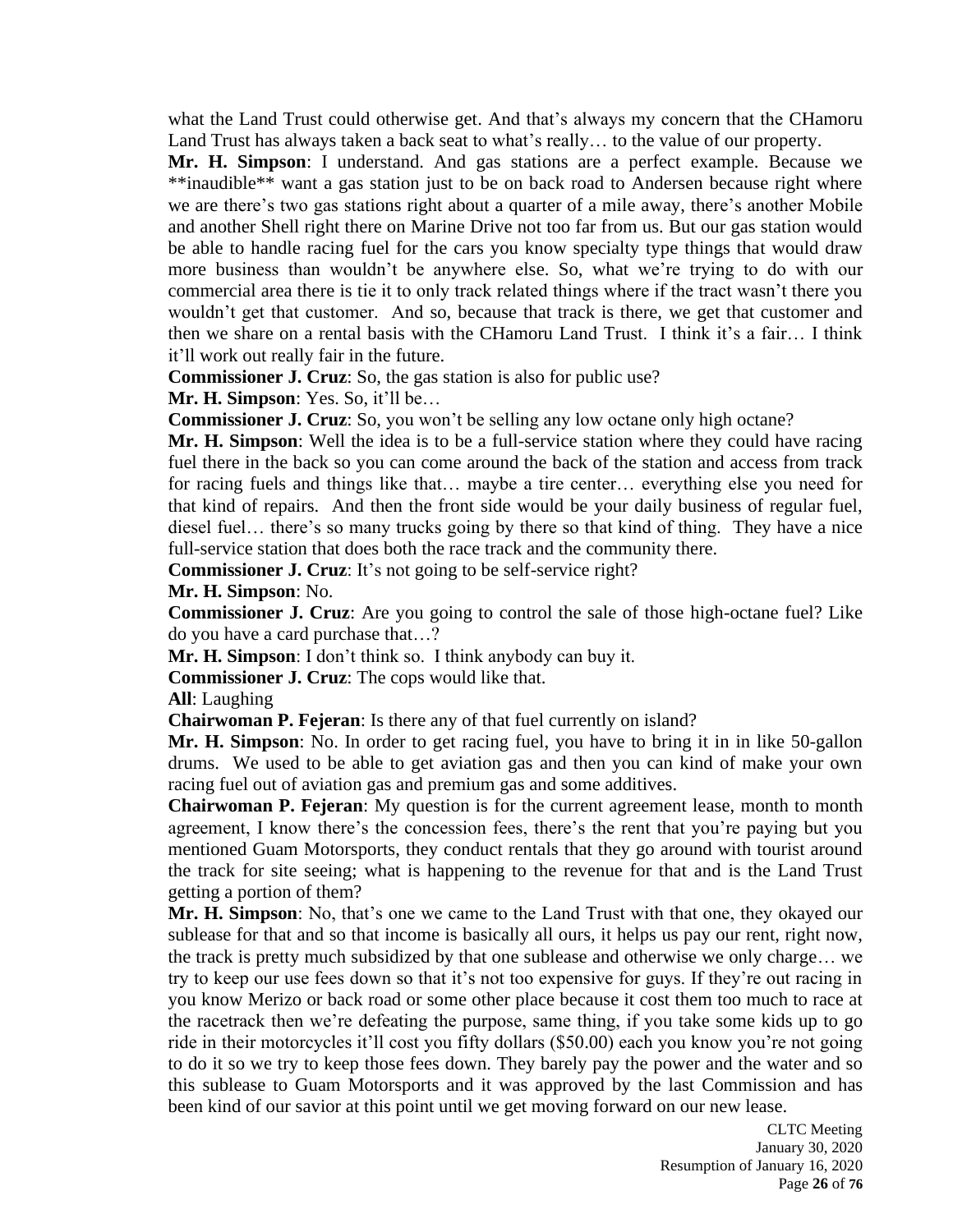**Chairwoman P. Fejeran**: Okay, I didn't realize you have a sublease already. Joey could you speak to their current lease status?

**Commissioner J. Cruz**: Is that the only lease I mean sublease that…?

**Mr. H. Simpson**: That's the only sublease that's out there.

**Program Coordinator III J. Cruz, Jr.**: When we did our initial inspection several years back, we raised the concern of about the sub-lease with what are they called… Guam Outdoor Ventures or something like that.

**Mr. H. Simpson**: Yeah.

**Program Coordinator III J. Cruz, Jr.**: We went back to review the minutes but we were unable to find any documentation regarding it being held in a Board Meeting, we only did our researched so far and then we had other priorities that had arisen.

**Mr. H. Simpson**: I could get you copies. It's for Guam Auto Sports and it was brought before the Commission and approved.

**Program Coordinator III J. Cruz, Jr.**: That could narrow our search down because we went back far back to…

**Administrative Director J. Hattig, III**: Yeah to the beginning.

**Chairwoman P. Fejeran**: Okay so for some reason we don't have a record of it. Do we even have a record of the sub-lease?

**Program Coordinator III J. Cruz, Jr.:** No.

**Chairwoman P. Fejeran**: Okay, if you could provide that Mr. Simpson.

**Mr. H. Simpson**: I will.

**Chairwoman P. Fejeran**: I mean if we're getting the payments for the coral extraction then that means you're getting just about the same payments.

### **Mr. H. Simpson**: Yeah.

**Chairwoman P. Fejeran**: And you know again, if this lease was based on your current existing uses and didn't have these open-ended sections that would allow you to… I guess… that I feel like are very open ended; if this lease was based on your existing uses then I would be in fully in support but because the Commission hasn't really had a chance to look at your masterplan in its entirety and really understand what's being purposed on the site and again it's weighing on our alternatives, right, as the Commission; this is our property. We want to keep your existing uses absolutely; however, for your proposed uses, what are the alternatives that the Commission may feel that does a better job for the Commission, for instance with infrastructure, utilities that are in place; we have a long waiting list so you know that's kind of what I'm saying, I don't feel comfortable approving your plans for the future when I don't have a clear idea of what that is and if we don't approve that what an alternative would be. And I think the Commission has to do their due diligence to understand what we're giving up by approving this current leasing agreement.

**Mr. H. Simpson**: I don't really think you'd be giving up anything, I think you would be gaining a very viable and very… really great resource for the island in the future.

**Chairwoman P. Fejeran**: Well like I said, as it stands, again the Commission acts for the exclusive benefit for our beneficiaries and our beneficiaries are those that are waiting for residential and agricultural leases. So what I'm saying is, if you don't think we're giving up anything for any of those people; convince us, you have to convince us, you got to show us exactly what you're trying to do, how you're going to do it and I understand you're working off of a 2002 masterplan that hasn't been completely updated but I think it's time if you're asking of us of all of this, I think it's time that you update it and you present it for approval so that we can give our blessing in full support, I can't support this as presented.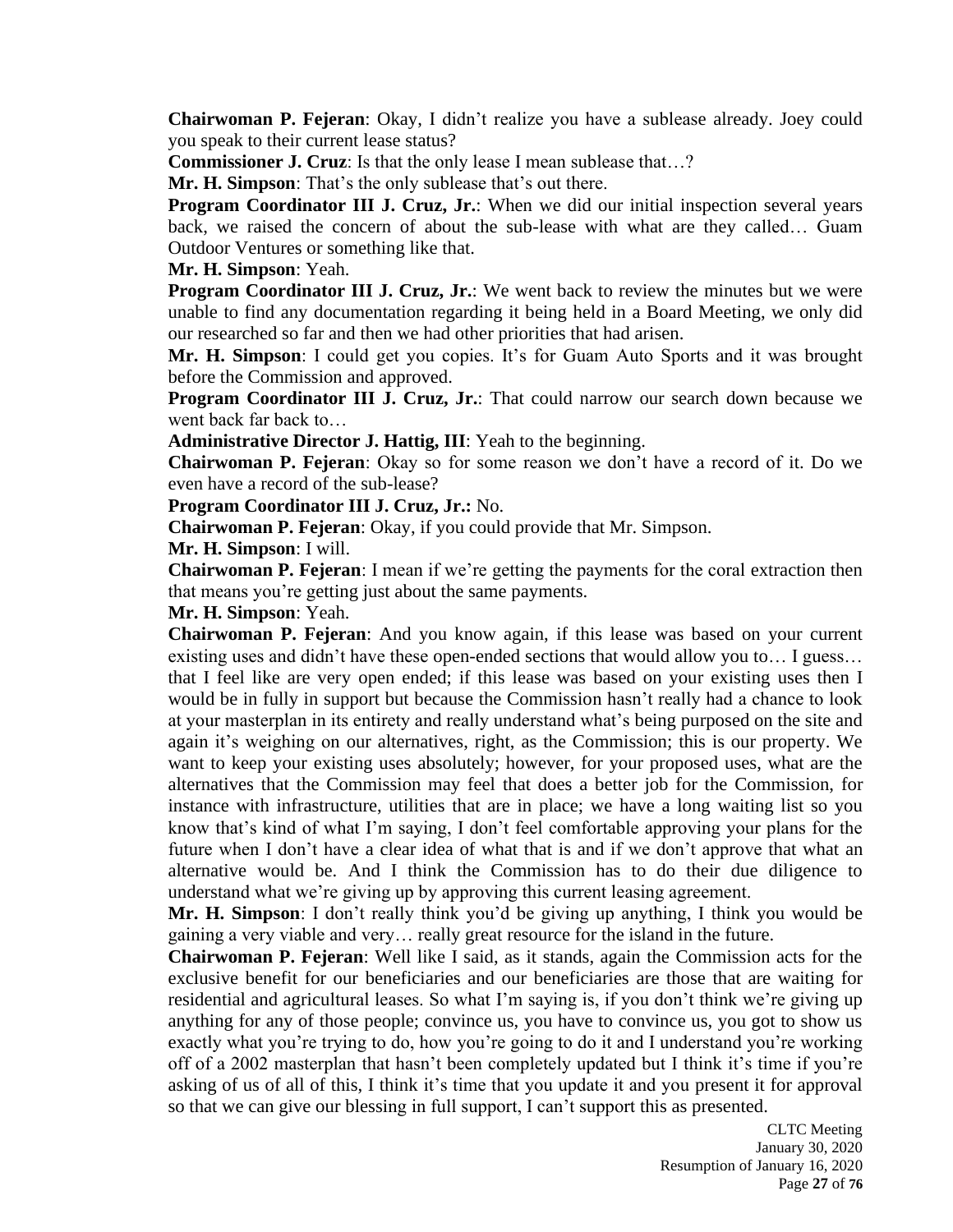**Mr. H. Simpson**: The map you're holding there is a basic outline of the masterplan; it has all the tracks on it that we're going to build and so the most expensive one is the Formula Three, the Grand Prix Course that goes through the center and it has a half mile asphalt stock car track in the center, the off-road track and the quarter mile track have already been built and so the permanent drag strip is our next project that's what we're working on right now so we probably have another… if we have all the funding that we needed to build everything we could probably be done with the whole thing in five years, if the funding is spread out over in a \*\*inaudible\*\* amount of time that's what we're going to have to do to get the final plan built, but everything that we're going to build is on that plan there.

**Chairwoman P. Fejeran**: You know, I'm very familiar with masterplans and like this is just a piece of it, right? I'm sure that there's a narrative that goes with it but is it right to assume that the primary source of funding for all of your purposed work is coming from selling coral extraction from our property?

**Mr. H. Simpson**: No. No, the… originally, we were granted nine million dollars (\$9,000,000.) in tax credits to build this with and so the first, our masterplan took about six hundred thousand (\$600,000.) in tax credits to develop. We brought in an engineer from Australia to design the Formula Three Tract we had to do sound analysis all the things… there was a large worry from people as far away as Perez Acres that noise was going to pollute the area so we did a lot of engineering, it took us from 1998 to 2001 before we were even able to start basically building it and then we started to build the off-road portion of it because it was just mainly dirt but we started using our tax credits. We were the first ones actually that came up with the idea using tax credits so that a contractor could build something like the drag strip and then take his payment back in his gross receipts taxes over a three year period so that he would do the work ahead of time and he would get paid by foregoing paying Gov. Guam his gross receipt tax for over a three year period, it was spread out and so then the real thing that really made it work for the government was these contractors had to agree to do this for their cost plus five percent  $(5%)$  so it wasn't that they could come in and charge us as much as they wanted to build this track for us, they had to do it at cost plus five percent (5%) and it had to be signed by a CPA and verified to meet that criteria. So that's what we were doing for the first six years of what we built there and then that all stopped when the military said that they wanted this for the firing range and so you know for a couple of years, we didn't know what we were going to do, whether we were going to Dandan or Pulantat or Barrigada or wherever, we didn't know what was going to happen so everything when on hiatus and then it became apparent that they didn't have a plan for anywhere for us to go. Their plan, the military plan was to give Gov. Guam six million dollars (\$6,000,000.) a year for that property and with no plan for us to go anywhere. So, we started trying to figure out if we could stay, if there could be any way for us to stay on the property. So, we stayed on the property we're continuing with what we're planning and we want to go back to Gov. Guam with a further tax credit plan to finish the Gran Prix course once we get this lease in place. So, the sale of the materials was helpful, in the meantime, it helped us maintain the track but we really couldn't do anything. We couldn't really build anymore because we thought, we didn't know where we were going and we didn't know what was going to happen and so that led us to where we are now. As soon as that record of decision was filed in 2014, I think it was in August of 2014, we filed our first grading permit and it has taken us this long to get the grading permit to get going with what we're doing. So it took a while to get restarted and you know, when we first go this and you can ask Joe Borja, he was the one that signed our first license and it's a twenty year license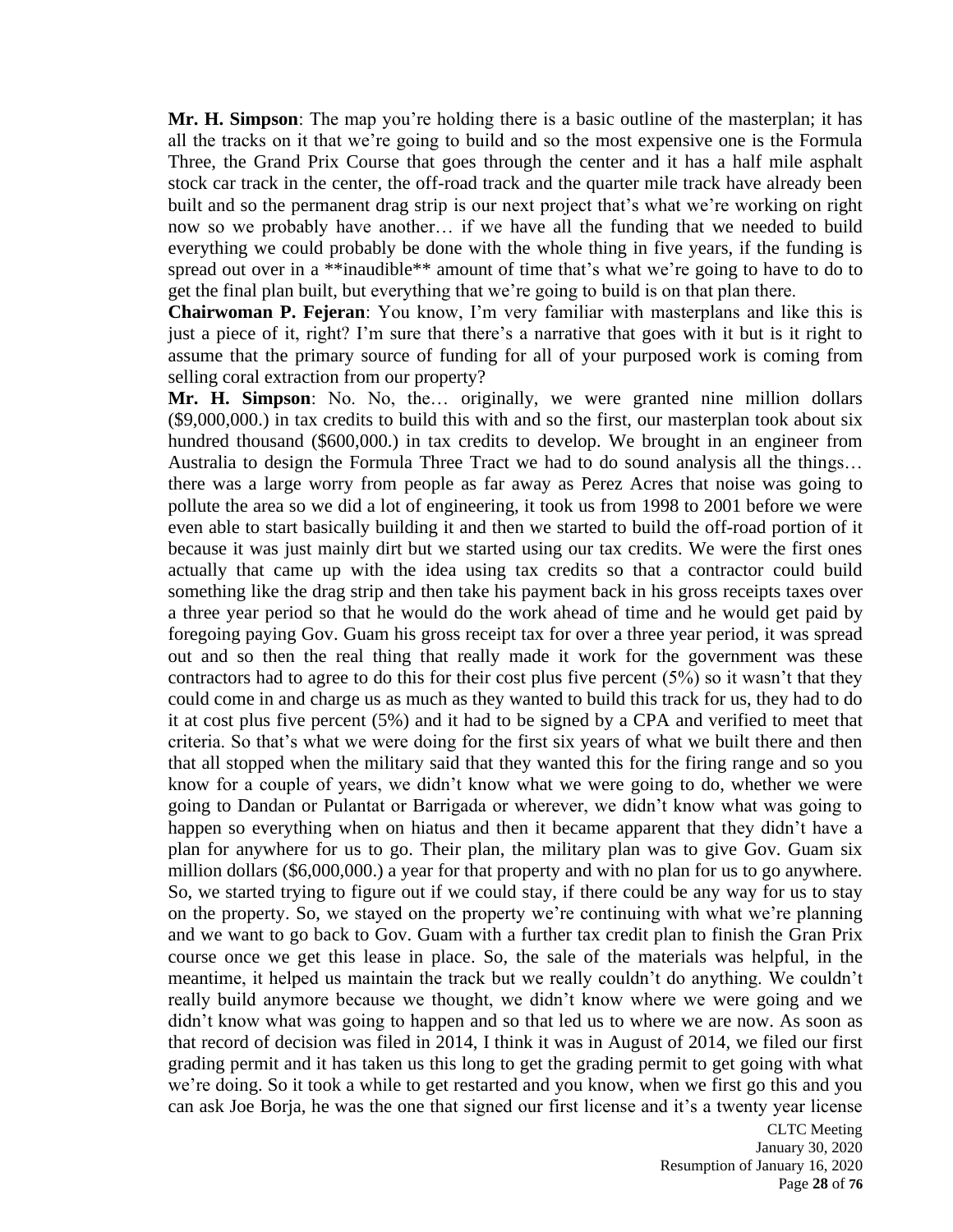and he said, we would like to give you a lease for this so that you can have the long term use of it but there's no way to do it; Randy Cunliffe was the attorney for the CHamoru Land Trust at the time and he said, we'll try to put something in here so it says, when it becomes available for you to get a long term lease, you're allowed to get a long term lease but there was no mechanism to do that and so that's why we've taken it to this step where at the end of our twenty year license in 2018, they had legislation passed that allowed us to get this fifty year lease so from 2018 until now we've been trying to get it to the point where this lease is in such form where we can take it back to the legislature for their approval so they approve that we can negotiate for the lease and that they could waive the five year requirement and we can deal directly with them. But as we started dealing directly with the legislature they said please go back and get the blessing of the CHamoru Land Trust so that's what we're doing and what we've been doing for the past twenty years. So, we come to all the meetings that we're required too, we've put in all of our documentation, I think there's still a lot of things that you could ask for but everything is really covered in this lease and we sure appreciate the opportunity to move forward.

**Commissioner J. Cruz**: So, on your masterplan that you show here is Phase 2B, 2A, 2B and 3A, B and C and then you have 4A, 4B, 4C? What is existing out of this masterplan? The 2B which is the dragstrip?

**Mr. H. Simpson**: So, what is existing is Phase 2B, that's the temporary dragstrip.

**Commissioner J. Cruz**: And where is the permanent?

**Mr. H. Simpson**: The permanent dragstrip is down here. And the reason that is, is because this was easy to build, we can get this built within one year.

**Commissioner J. Cruz**: What about 3 and 2A?

**Mr. H. Simpson**: 2A is the parking lot that's done. The quarter mile stock car track is done, the motocross portion is done. This is not done, it's clear but this is the main thing, this is the Formula Three track and the second main is the long main….

**Commissioner J. Cruz**: So, your total acreage, what would you say is your total acreage? **Mr. H. Simpson**: We're using the whole 250 acres.

**Commissioner J. Cruz**: And where is the lot line from here?

**Mr. H. Simpson**: The lot line is right here, this blue line.

**Commissioner J. Cruz**: The blue line?

**Mr. H. Simpson**: Yeah, the blue line then it goes up here across here…

**Commissioner J. Cruz**: Doesn't that blue line part of the Phasing of four?

**Mr. H. Simpson**: Yeah it is part of the phasing \*\*inaudible\*\* but the outside there is the lot line. There it is. This is the delay, this all the fine areas and stuff.

**Commissioner J. Cruz**: So, what is your elevation here?

**Mr. H. Simpson**: The elevation is about 480ft. and then this is down to 150 so it drops about 400ft across here.

**Commissioner J. Cruz**: And on this side?

**Mr. H. Simpson**: That's flat it follows \*\*inaudible\*\* so this is flat all the way across.

**Commissioner J. Cruz**: \*\*Inaudible\*\* pass this?

**Mr. H. Simpson**: Yeah, see this road here, \*\*inaudible\*\*.

**Commissioner J. Cruz**: This lot here is flat?

**Mr. H. Simpson**: That lot there is flat but this cliff line is real steep going down.

**Commissioner J. Cruz**: On this side?

**H. Simpson**: Yeah.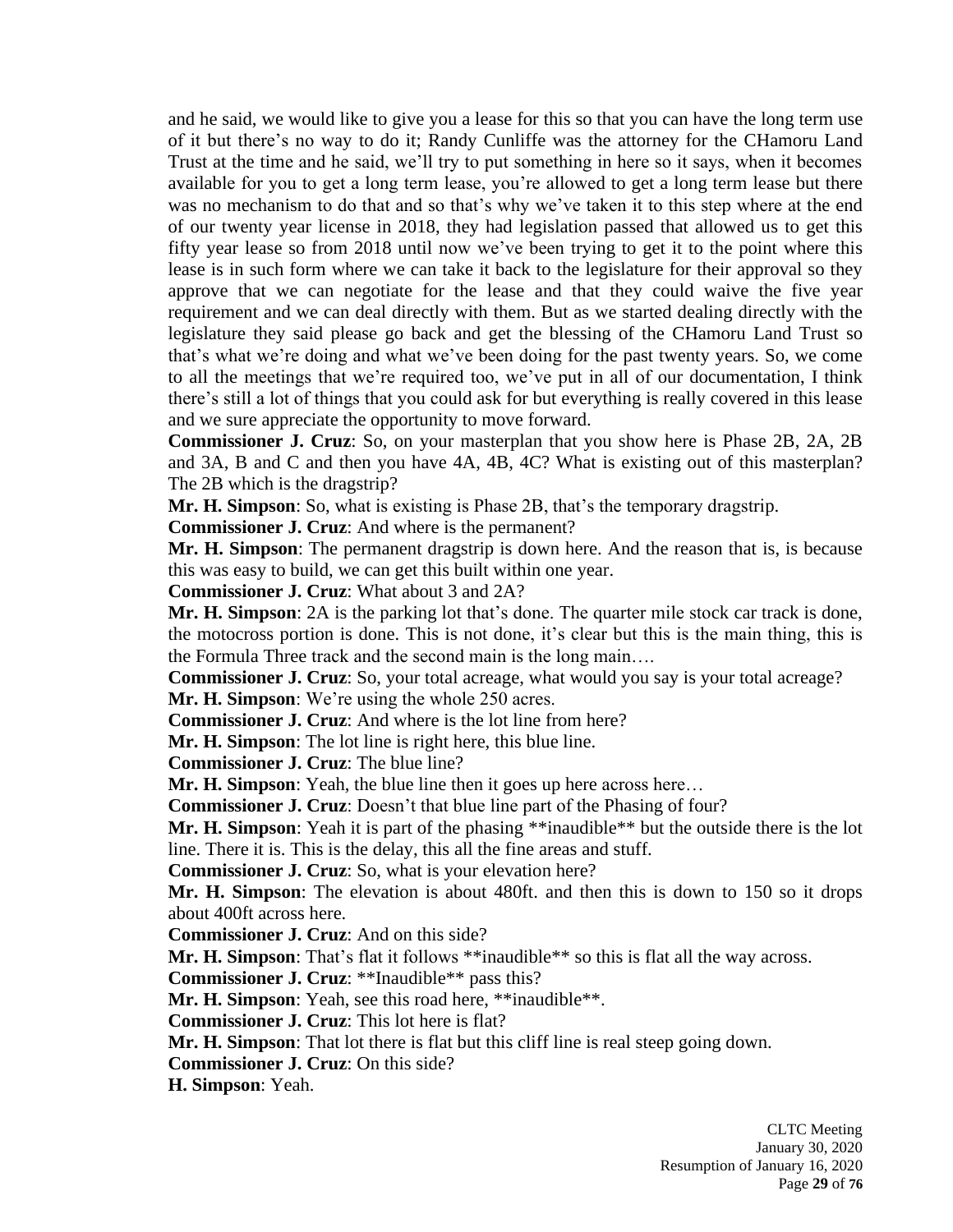**Commissioner J. Cruz**: And this is flat going towards the end of your course?

**Mr. H. Simpson**: Yes.

**Commissioner J. Cruz**: So, if we report any usage on this...

**Mr. H. Simpson**: That's not on ours.

**Commissioner J. Cruz**: Yeah, I know but I'm looking for accessibility to this area towards ….

**Mr. H. Simpson**: Yeah, you could come in, we're going to have a road that comes in this way so you can use that as accessibility.

**Commissioner J. Cruz**: This is what we need to see versus what you have, what you're working on now.

**Mr. H. Simpson**: Actually, I should have brought more, I put it in the last package.

**Chairwoman P. Fejeran**: Well I think I've made it clear, my position, I'm not ready to support a lease at this point. I'd like to see the full masterplan and just like how we discussed here; what's existing, what's planned for the future, what are your sources of funding, what are the subleases you are looking at issuing and then your time frame. And then I think that would allow the Commission the opportunity to determine \*\*inaudible\*\* position. I believe if this proposed lease was based solely on your existing leases and maintaining your existing uses; I would be fully in support but because you do have plans change the existing uses and change the property in a matter that would be very difficult to get it back to what it looks like today, I'd like to see… I'd like to understand exactly what that is. Commission in agreement? Or what are your comments?

**Commissioner A. Bordallo**: No, you know what, in business whether they're nonprofit or not; the thing is long term investment on the land, in order for you to get your finances you need solid land use cannot be just month to month or five \*\*inaudible\*\* the bank won't lend you the money \*\*inaudible\*\* that's all I have to say.

**Chairwoman P. Fejeran**: And I agree.

**Commissioner J. Cruz**: Usually for ten years.

**Commissioner A. Bordallo**: Yeah but usually long term.

**Chairwoman P. Fejeran**: But just to be clear…

**Commissioner A. Bordallo**: I think the lease says what your leases are going to be and he has to go before the Legislature, \*\*inaudible\*\* the Legislature can tell him exactly what has to be done and what he cannot do without going through them. Why don't you just take it to the Legislature?

**Commissioner J. Cruz**: That's where it was initiated.

**Commissioner A. Bordallo**: Yeah. I know your concerns but this is the decision for the Legislature.

**Chairwoman P. Fejeran**: But it's our property and I believe we're the main stewards then the Legislature won't move, I don't think the Legislature will move until we give them our blessing and I believe in order to give them our blessing we need more information.

**Commissioner J. Cruz**: Are we going to be doing in the event it's going to go, are we going to provide a resolution to this to the legislature or just…

**Chairwoman P. Fejeran**: I think it would be best if we do support it that we provide a resolution.

**Commissioner J. Cruz**: A resolution with conditions and proposals or what.

**Chairwoman P. Fejeran**: Yeah.

**Commissioner A. Bordallo**: And the whole point too, is this is for the general public, it is not just for the individuals. Yes, you can build, you have 250 acres of land that they are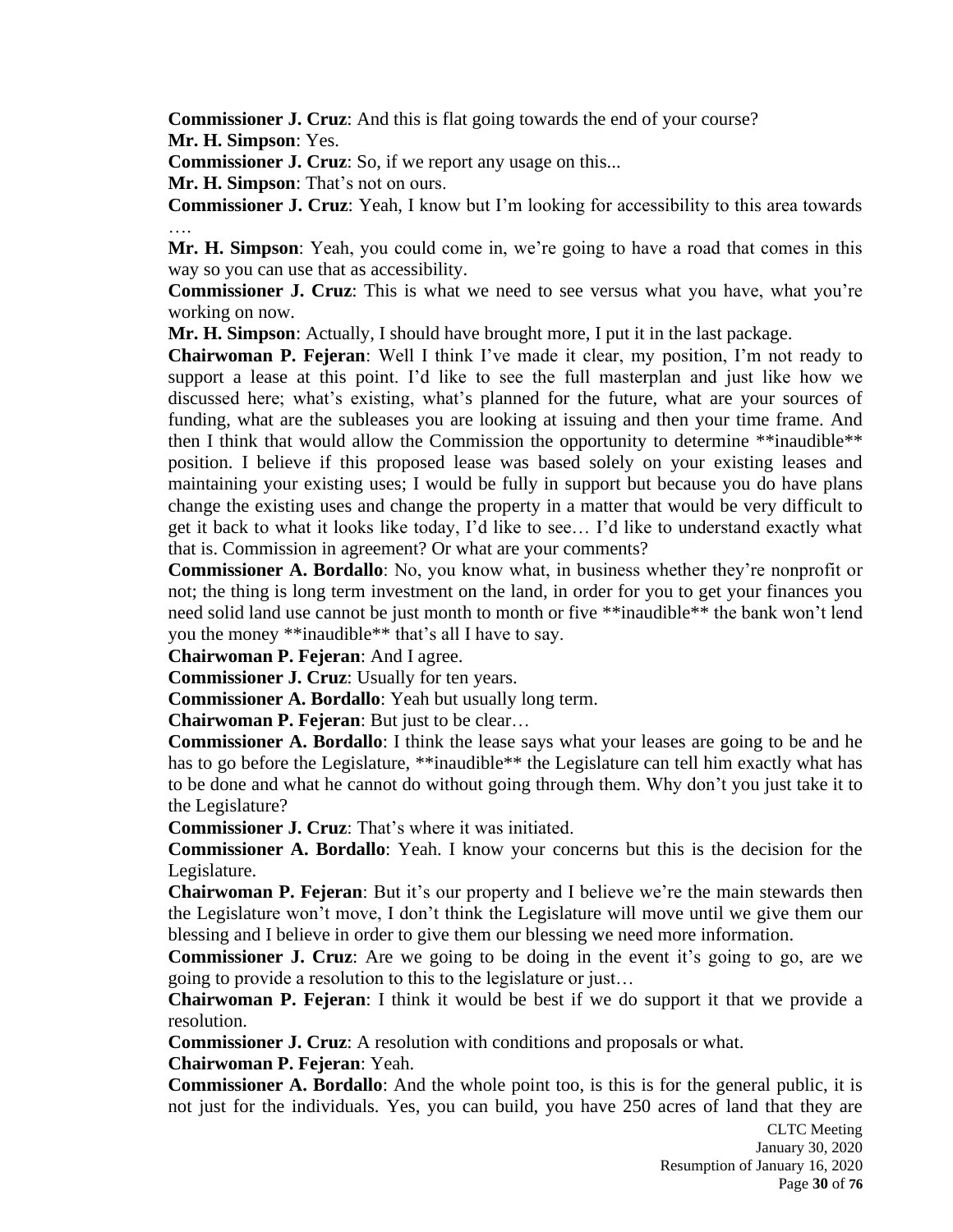holding and when you're going to divide that into how many houses, half an acre for each house, five hundred homes. Sir you have to come back with your \*\*inaudible\*\*.

# **Mr. H. Simpson**: Okay.

**Chairwoman P. Fejeran**: Also, it was discussed that we'd like to see a copy of your sublease agreement that you have with Guam Auto Sports, a signed and approved sublease agreement. You know, I know Mr. Simpson we've been sitting on this Commission for four years so your case is no stranger to me but I also have to point out that you've also have not been the most stellar tenant for the Commission either.

**Mr. H. Simpson**: Why is that? What's been the problem?

**Chairwoman P. Fejeran**: Well I mean, I know that lease payments are late, the Commission payments are late. We had to tell you to give us the entrance fees, you are also are audit write up for years until we finally said, no more, get us the information. There was also the misunderstanding from 2000, I don't know what year it was where we said moratorium on coral extraction and then you said, I thought you said it was okay and you went on did it so you got to understand our position here. I am very uncomfortable given an open book, I want to have everything super detailed in black and white so that I know what's happened in the past isn't going to happen again.

**Mr. H. Simpson**: In the past, in the past when we first started this, let's say when Joe was the Commissioner of the CHamoru Land Trust, it was kind of like the fair hair children we could do no wrong. You know, hurry up and go and get it done, right and then when the military came and stopped us, you know… what do we do with these guys and then the… so we worked with many Boards probably five or six different CHamoru Land Trust Boards and groups of people and have in the past always been as up to date as we can be on paper work and requirements and things. Now things like the ten percent (10%) commission that got thrown in probably about ten years ago by one of the senators; we needed clarification on the original law that sets this up and we have to pay two dollars (\$2.00) to Government of Guam for every paid person that comes into every event so we were having our Friday night drag races and charging a dollar (\$1.00) to come in and yet we're supposed two dollars (\$2.00) to the Government so we asked him to help us fix that, fix that legislatively, and he said okay we'll fix that but you got to pay ten percent (10%) then that means that we charge a dollar (\$1.00) we have to collect ten cents (.10) from this guy an administrative nightmare and so we worked long and hard to try to get this and in this lease, that is not in there. So there were things that were changed along the way along with many different boards and many different people, some good some bad; we've tried really hard to meet all the things that were asked of us and I will continue too, it's just that a lot of things have changed along the way and we'll be working along like crazy and then the rules change on us. You'll see when you look at the masterplan, I'm going to ask John Duenas if you don't mind to come and present the masterplan; he presented the masterplan to the CHamoru Land Trust twenty years ago and it was approved. So, he has as much history in this as I do and then it's just you know, things change, life changes, the military came went, people come and go, rules change, legislation changes, everything and we're kind of stuck with this twenty-year license that doesn't really protect us. We investing a lot of time, a lot of money a lot of effort into building that racetrack because we know it's good for the kids here, we know it's good for the island we need a place to build it and we're not doing for ourselves; I'm not doing it. It's completely as a non-profit so it's difficult to maintain the plans for the future when you can't tell what's going to happen to you; for a long time, we didn't know where we were going to be if we were going to be. Even now, it's like if you guys decide that that's a better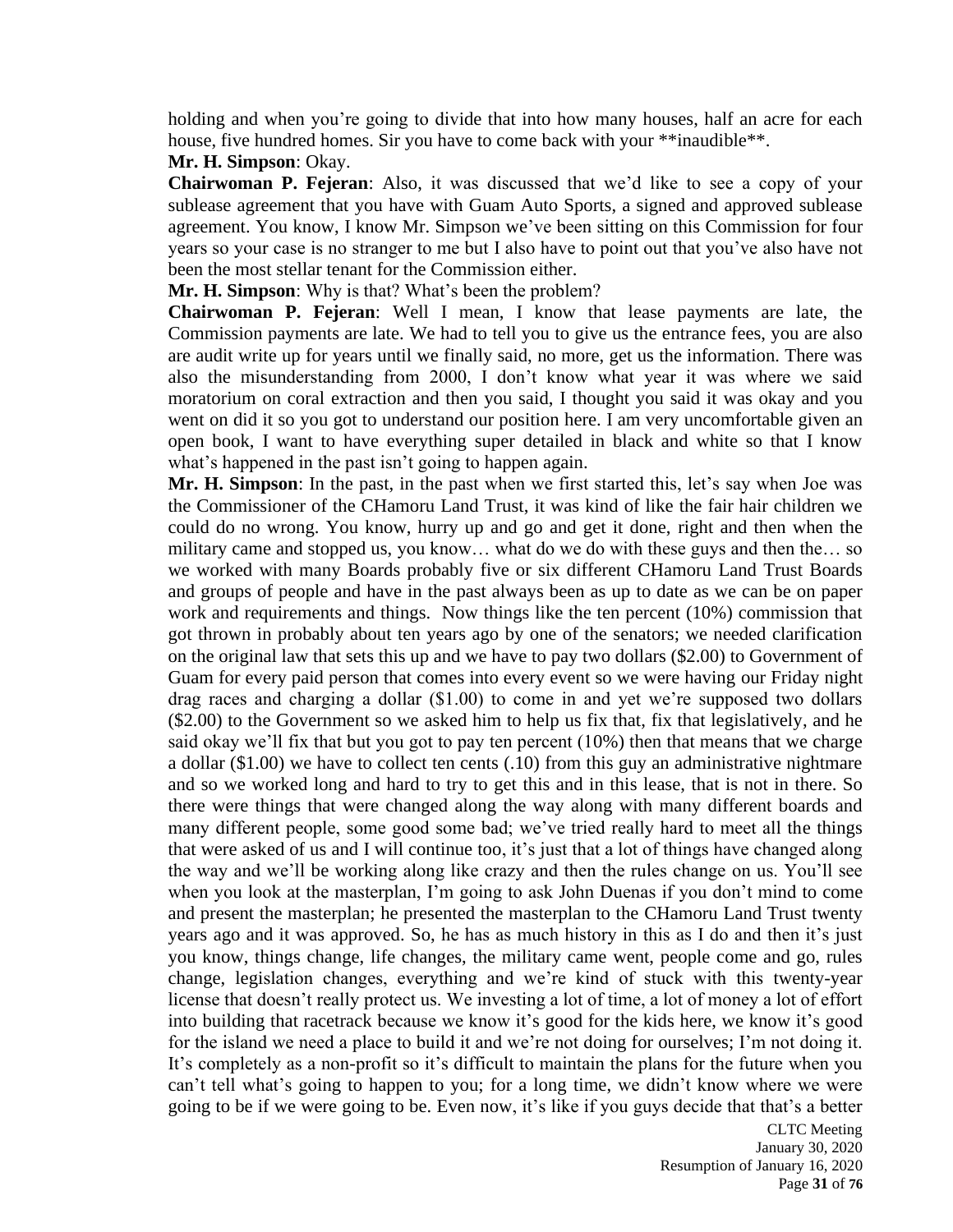use as houses, we would stick again so we're trying really hard. I'm not trying to be a bad tenant, I think we've paid almost three million dollars (\$3,000,000.) over the this last period in combined rent and royalties from the coral extraction over three million dollars (\$3,000,000.) to CHamoru Land Trust in that twenty year period and had lots of events and brought people from all over the world to participate and so I apologize if I hadn't been the best tenant. I'll try to do better but I'd sure appreciate your support on this so that we could take the next step forward.

**Commissioner J. Cruz**: You know what Mr. Simpson, you're asking us to support your lease and in order for me to give you that support, I need to know what changes have you done out there based on your original concept and the changes will make the difference because if you're just giving us a ball park figure of this Phase One, Phase Two, Phase Three and we don't know what's happening to the property then I'm not going to support that type of development.

**Chairwoman P. Fejeran**: I think if I may, what you just said; twenty years ago, Mr. Camacho came and gave a presentation to the Commission and then you know, gave the presentation of what the plans are; it was approved and you got your license back then. All we're asking is for the same to be given to us today because this is a new lease, this is a new license. I'm willing to say, okay, we're going to clean this slate, we're going to move forward with a new lease but we're just asking what was afforded back then because off all those changes and uncertainties and confusion; let's take this opportunity now, to get the Commission fully on board to understanding what your project is so that we can move forward.

**Mr. H. Simpson**: When is the next meeting?

**Administrative Director J. Hattig, III**: February 20.

**Mr. H. Simpson**: February 20, okay. I'll be here, thank you.

**Chairwoman P. Fejeran and Administrative Director J. Hattig, III:** Okay, thank you.

**Administrative Director J. Hattig, III**: Madam Chair and Commission, in the interest of time, I suggest we move forward to the DPW request.

**Commissioner J. Cruz**: I think they're switching.

**Chairwoman P. Fejeran**: Let's move the leases.

**Commissioner J. Cruz**: GPA first.

**Administrative Director J. Hattig, III**: Okay, there's actually a request for us to entertain GPA first; if that's okay with the Commission?

**Chairwoman P. Fejeran**: Sure, so the next agenda item will be Old Business, 3c. GPA

# **OLD BUSINESS**

**3c. Guam Power Authority**

**Mr. Antonio Gumataotao**: Hafa Adai Chairwoman Fejeran, members of the Commission, my name is Antonio Gumataotao with Guam Power Authority. I don't have a presentation but I can speak to the letter that we submitted to the Director on December 2019; GPA plans to upgrade its facilities on Balajadia Road in Yona and it \*\*inaudible\*\* a portion of Lot 203 that's owned by the CHamoru Land Trust. So, I provided some maps, there's a sketch that's attached to the letter and it traverses also… part of the lines follow the path of an existing road that connects the people that live on Balajadia Road to Route Four in Yona; so what we're asking is to utilize this existing road and where our lines are at and prepare an easement exhibit through a professional licensed to survey and we'll submit it to CLTC if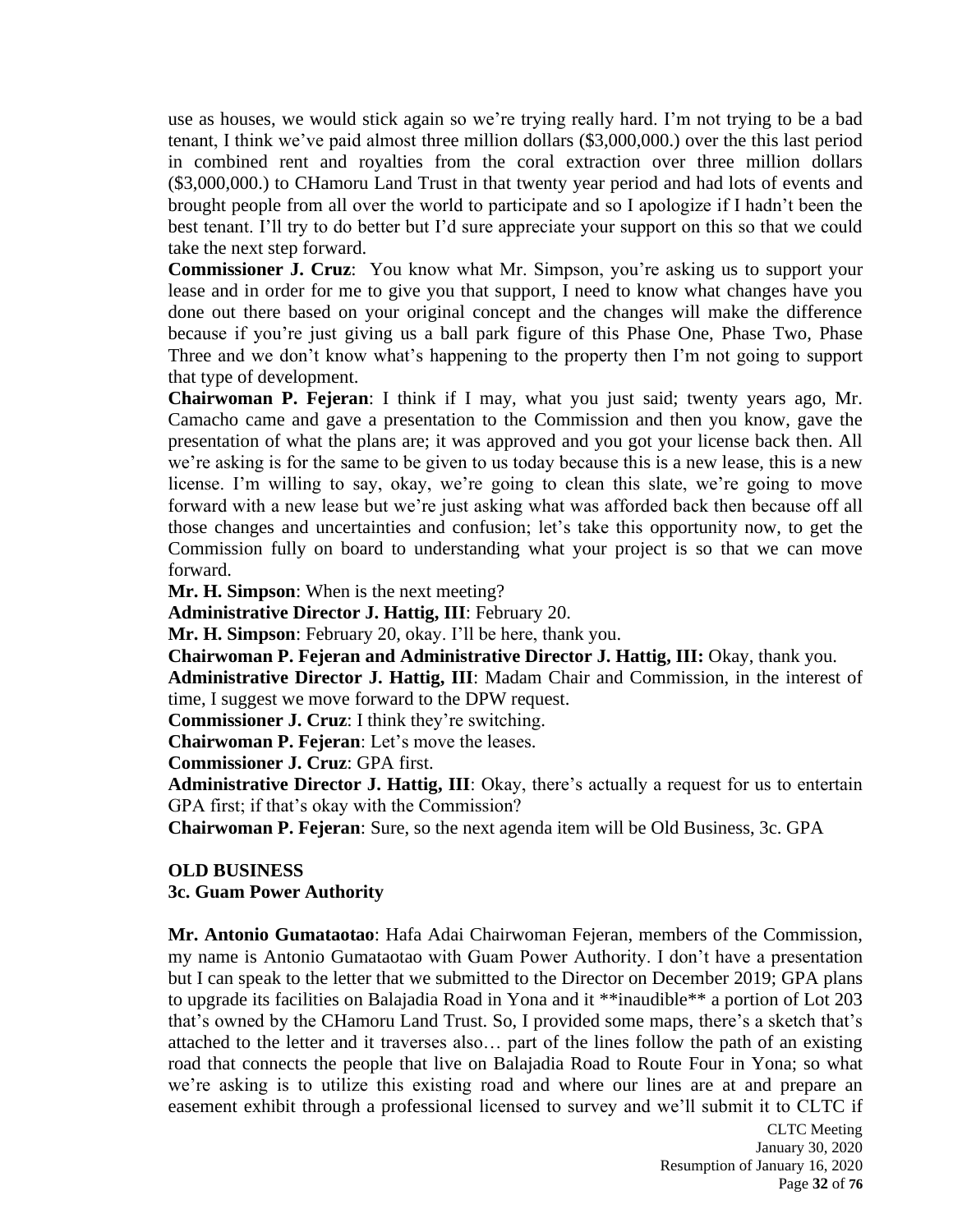approved, if we get the commitment to move forward. So, based on the Survey Map there is an easement to the south of the property however, the existing road and the lines (interrupted).

**Chairwoman P. Fejeran**: They don't align.

**Mr. A. Gumataotao**: They don't align, that's correct. So, what we're asking is to shift it more north to follow that road. So, part of the benefits to (interrupted).

**Chairwoman P. Fejeran**: Sorry, before we move on, can somebody show us what we're talking about here; which one is our property, which one is the easement that you're requesting to take.

**Mr. A. Gumataotao**: So, to the north…

**Chairwoman P. Fejeran**: Okay, L203 which is just that red boundary, that's our property.

**Administrative Director J. Hattig, III:** Yes.

**Mr. A. Gumataotao**: Correct.

**Chairwoman P. Fejeran**: Okay, so what is this map \*\*inaudible\*\*?

**Mr. A. Gumataotao**: I don't know what that map is.

**Chairwoman P. Fejeran**: Oh, I thought this was yours.

**Legal Counsel N. Toft**: \*\*Inaudible\*\*

**Mr. A. Gumataotao**: I have an extra copy of what I submitted to the Land Trust.

**Chairwoman P. Fejeran**: I have two December fourth, oh, I see.

**Administrative Director J. Hattig, III**: That's the one.

**Chairwoman P. Fejeran**: So, this is the proposed one?

**Mr. A. Gumataotao**: That's correct.

**Chairwoman P. Fejeran**: Okay.

**Mr. A. Gumataotao**: So, this is passed the DPW bus satellite facility and connects the people again that live to the west of it, to Route Four. So, there's about 40 homes in there, this is the primary access to Route 4 from their private properties and it does traverse the Lot 203. So, from public records in DLM, we know that it was administratively transferred to the CLTC so that's why we're approaching you folks for the easement request. And again, subject to your approval; we will go out and prepare an exhibit through a professional license surveyor and then submit it.

**Chairwoman P. Fejeran**: So, what you're requesting is through Lot 203, right here? And down this way?

**Mr. A. Gumataotao**: That's correct and it follows southwest.

**Chairwoman P. Fejeran**: So, you're not asking… this looks like an easement, right? This is an existing easement right here?

**Administrative Director J. Hattig, III**: Yes.

**Chairwoman P. Fejeran:** You're not asking for an easement right through our property... it's just…

**Mr. A. Gumataotao**: So, I really don't know what that map is, ma'am.

**Administrative Director J. Hattig, III**: Oh, that's just a blow up.

**Mr. A. Gumataotao**: Oh, yeah, we're following the existing road, so really it bisects the property in half; so again, the benefits of this is we will have a surveyed easement exhibit and…

**Commissioner J. Cruz**: So, the alignment here, the existing road is not severed, it's not yet delineated on 203?

**Mr. A. Gumataotao**: That's correct. Looking at the (interrupted)…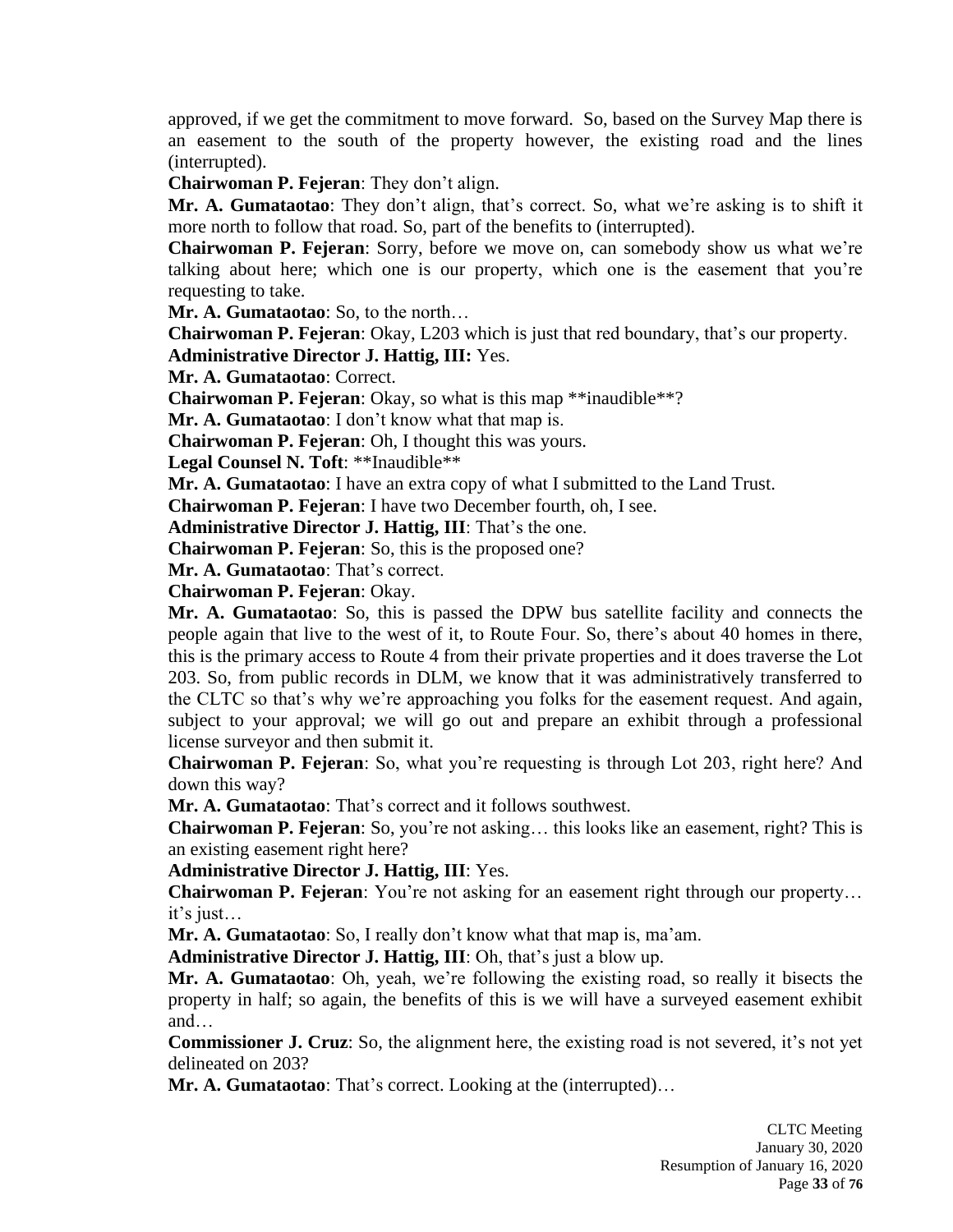**Commissioner J. Cruz**: It's just an existing paved road but if you look at the survey map that was prepared in 1994, 429FY93 the PAUE or Public Access Utilities Easement is to the south border of the property so it's not aligned to the PAUE that connects the private property owners on the left.

**Legal Counsel N. Toft**: Yeah, can we see the… we don't have this… there you go.

**Mr. A. Gumataotao**: So, if you look at the imagery it really cuts it's more north of that, the existing road and then our utility lines (inaudible) so we want to prevent you know, since it's in the past, we want to do it right and in our application for the upgrades we want to approach the commission for a correct easement.

**Commissioner J. Cruz**: So how wide is the proposed?

**Mr. A. Gumataotao**: So, all we need is 20ft. wide if you want to include a road, we can do that in our survey.

**Commissioner J. Cruz**: And that's going to be separate from our existing there?

**Mr. A. Gumataotao**: Yes, because it's a part and away from it, right? So, we could...

**Commissioner J. Cruz**: There will be a lot of waste land there.

**Chairwoman P. Fejeran**: On the bottom.

**Commissioner J. Cruz**: Yeah because you got 40ft. and then you're going to create another (interrupted)…

**Mr. A. Gumataotao**: So, I believe one of the reasons, because when we went out to do the site visit; if you're looking at the property it's more, the topography is more (interrupted)...

**Administrative Director J. Hattig, III**: That's the reason why the road was built.

**Mr. A. Gumataotao**: Correct.

**Administrative Director J. Hattig, III**: The lower part of the property was dropped. So really it is unusable.

**Mr. A. Gumataotao**: If you can bring in the topple you can see why it was like that.

**Administrative Director J. Hattig, III**: So really it is unusable.

**Mr. A. Gumataotao**: Right.

**Commissioner J. Cruz**: So, what's the width of the lot again? Can we go back to the map? **Administrative Director J. Hattig, III**: The width of the lot is…

Legal Counsel N. Toft: About 100 \*\*inaudible\*\*...

**Engineering Technician II Melvin Javier**: About 300 feet.

**Commissioner J. Cruz**: Is that meters? That's 300 feet.

**Engineer Technician II M. Javier**: Yes.

**Commissioner J. Cruz**: 300 feet. So, if you put a… you got 40 there? So, if you put a 40ft. right at the center of the 300 \*\*inaudible\*\*.

**Administrative Director J. Hattig, III**: Give or take, yeah.

**Commissioner J. Cruz**: So, we can create a new access of the (inaudible) lot and request for deletion on this 40ft.

**Mr. A. Gumataotao**: So, there's an existing utility or an existing paved road through the middle of the property.

**Commissioner J. Cruz**: So that existing road has a water line?

**DPW Deputy Director Jesse Garcia**: Yes. DPW Deputy Director J. Garcia from Public Works. Yes.

**Mr. A. Gumataotao**: I can't speak for water.

**Deputy Director J. Garcia**: Anyway, so Joe that lot, even if in the future whatever, when you guys subdivide it, you're going to be required to provide access; so, it wouldn't make a difference it's a utility easement right of way.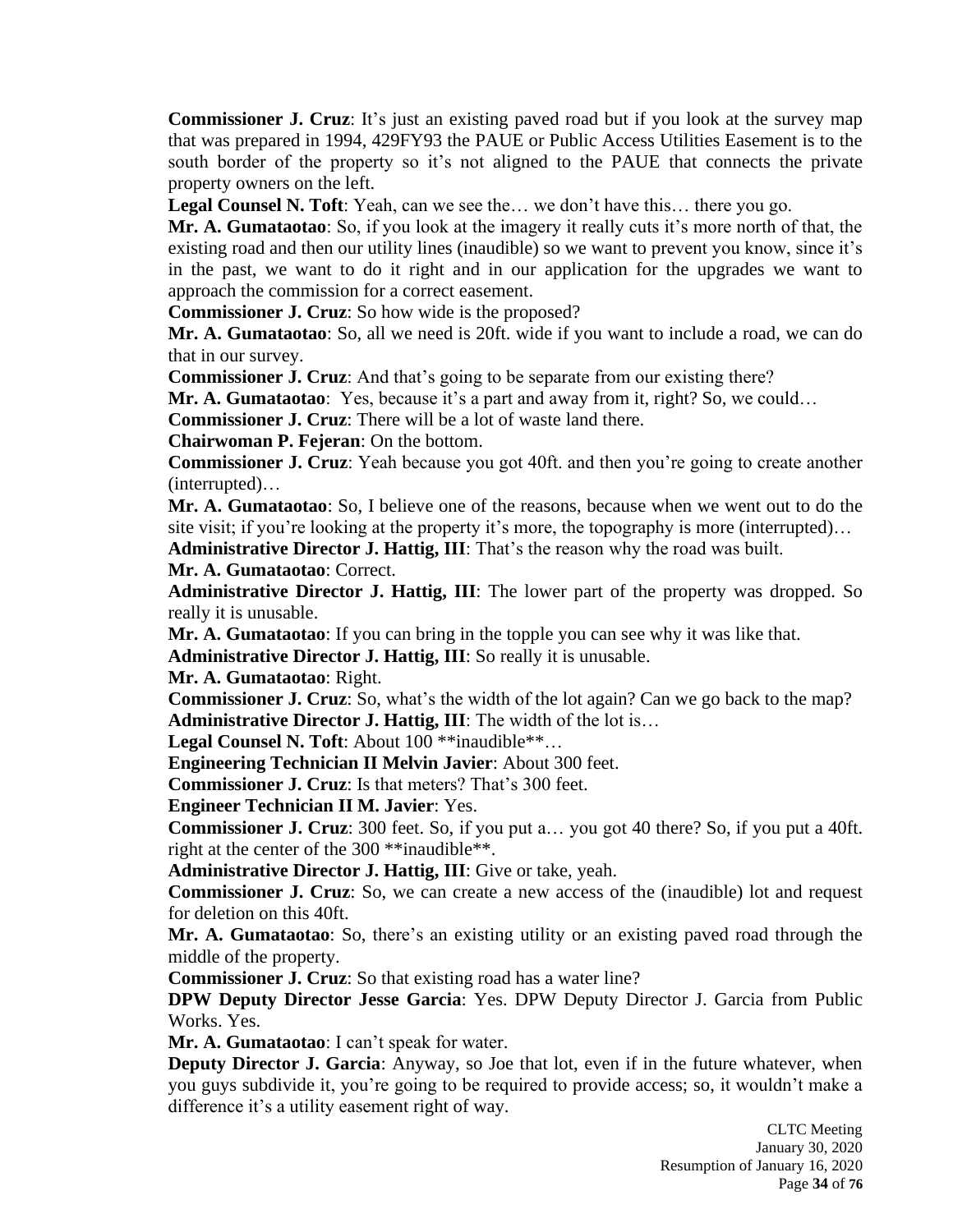**Commissioner J. Cruz**: Wow. So, in your proposal, what would be the distance on your power line to the edge of the boundary towards the cliff?

**Mr. A. Gumataotao**: I don't have that information right now.

**Commissioner J. Cruz**: Roughly.

**Mr. A. Gumataotao**: So, what we would want or what we're requesting for is 20-foot-wide so 10 feet on each side of the pole.

**Commissioner J. Cruz**: I understand what you're asking but I'm asking, since you're already went and asked for a 20-foot alignment.

**Mr. A. Gumataotao**: From the center of the pole, 10 feet on each side.

**Commissioner J. Cruz**: I understand that. But from the property line, that 300ft. wide where would your 20 foot be out of that 300ft?

**Mr. A. Gumataotao**: I don't know. We'd have to survey the poles and then adjust it and then we can propose; if you folks give us the authorization or some kind of assurance that it will be approved, we can go out and get a PLS and provide that to you folks and then if you need us to make adjustments we can. And if you want to incorporate the road, we can do that as well.

**Legal Counsel N. Toft**: It looks like its dead center.

**Commissioner J. Cruz**: If you're running your 20 foot here, we would like to find out the distance between the 20 foot to this corner so that we can determine that rough terrain here so whatever distance from the upper lot level and give us at least a 100 feet from there so that we can maximize this and this would be like a buffer, the terrain.

**Deputy Director J. Garcia**: Joe, so it wouldn't matter because even if we were to open up a road and realign it to the edge of the property line, if you're going to ask the government to open up road, that's going to be impossible to do because of the slope, it's too steep.

**Commissioner J. Cruz**: No, we're not going to open the 40 foot we're going to delete it since it's not passable.

**Deputy Director J. Garcia:** Yes, yes but I guess when...

**Commissioner J. Cruz**: But if we're going to give you a 20 foot and this is my take, if we're going to give you a 20 foot right at the center of our lot; we would like to capitalize the difference between the 20 foot and the usable land along the edge of the cliff.

**Mr. A. Gumataotao**: So, you can create lots?

**Commissioner J. Cruz**: Yes.

**Mr. A. Gumataotao**: Sure.

**Commissioner J. Cruz**: Because right now, if we're going to allow you to do that; we don't know the distance between the edge of the topography of the line to the 20 foot that you're asking.

**Mr. A. Gumataotao**: Right but if you refer to the… Sir, if you refer to the map so the road is to the south of the existing lines so even if we incorporate just the 20 foot and we move it north, you have the existing paved road.

**Legal Counsel N. Toft**: He said it's about 100 feet.

**Engineer Technician II M. Javier**: It's 100 feet just compared to this ARC map it's 100 feet to the edge of the boundary to the existing paved road.

**Commissioner J. Cruz**: Okay. So now that the existing phase is 100ft. from the boundary.

**Engineer Technician II M. Javier**: Yes, from the boundary.

**Commissioner J. Cruz**: There's a 40 foot there, right?

**Engineer Technician II M. Javier**: Right down here, yeah.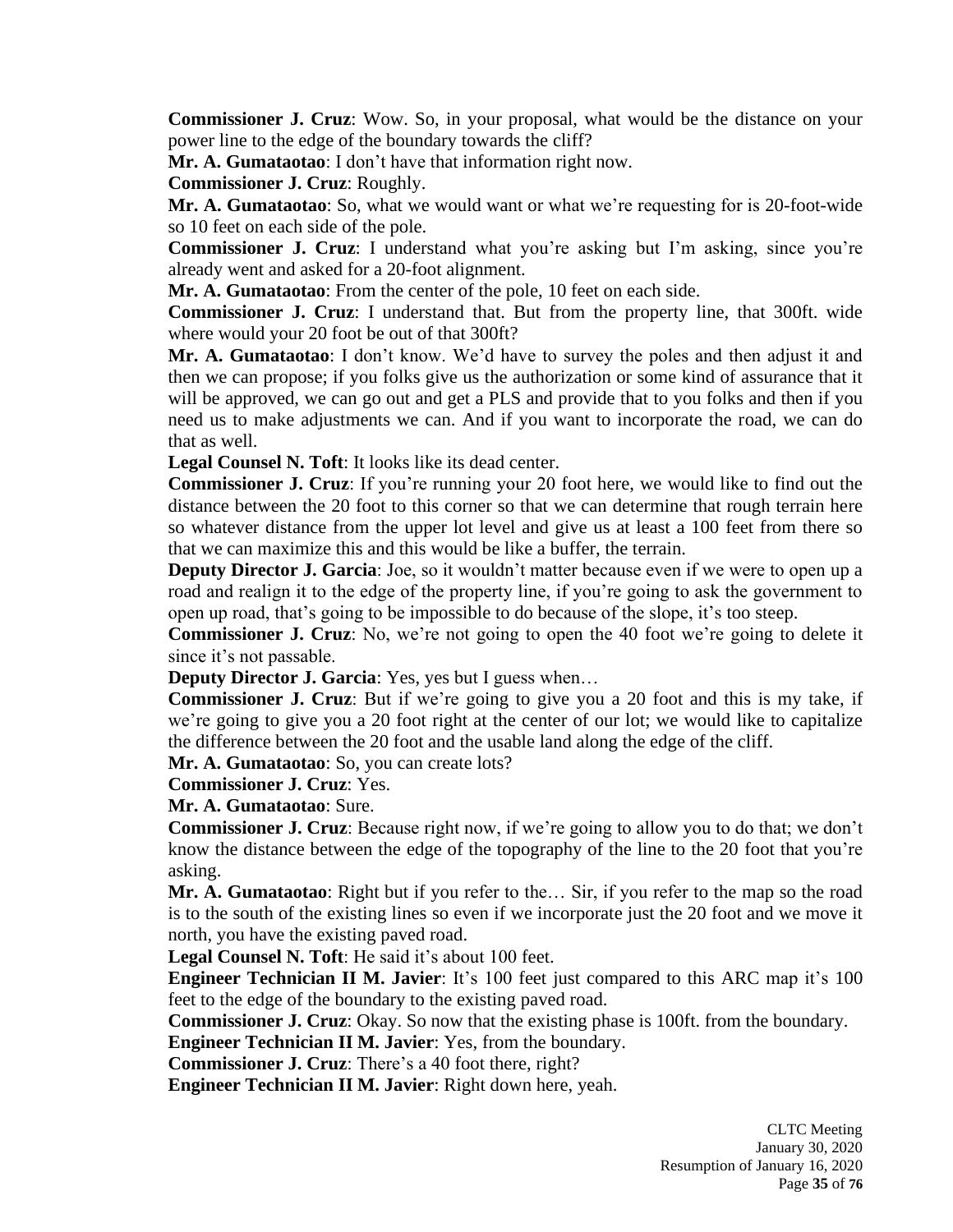**Commissioner J. Cruz**: Okay, 40 feet so from that 100 foot to the boundary is still clear to develop, so what is the distance between the 100 foot of the existing road to the edge of the cliff?

**Administrative Director J. Hattig, III**: Unusable.

**Commissioner J. Cruz**: Yeah. See this is what we don't know. We don't know this. So, if we put the 20ft. here, what would be our distance to put a least 3 or 4 tenants in this area.

**Engineer Technician II M. Javier**: Well that's going to base on after they do the survey. They have to survey so that we can see what's \*\*inaudible\*\*.

**Mr. A. Gumataotao**: So, Sir the survey would be limited to an easement exhibit, it's not parceling property, it's not…

**Commissioner J. Cruz**: No but at least give us an as built.

**Mr. A. Gumataotao**: Sure.

**Administrative Director J. Hattig, III**: I just want to put forth to the Commission too, that Lot 203 is an unregistered property to the Trust so...

**Legal Counsel N. Toft**: It'll be a while.

**Administrative Director J. Hattig, III**: Yeah, we would still have to…

**Legal Counsel N. Toft**: But we can move on that.

**Administrative Director J. Hattig, III**: Yeah just a consideration.

**Mr. A. Gumataotao**: So again, the benefits to the Commission is powers at the doorstep for future development and it would make our easement bona fide if it's approved by your folks.

**Chairwoman P. Fejeran**: So, there's not currently power there?

**Mr. A. Gumataotao**: There is power there.

**Deputy Director J. Garcia**: Power and road.

**Mr. A. Gumataotao**: There is power, water and road, paved road so again, it was done a \*\*inaudible\*\* of the past and now that we're going to make the improvement and put two additional poles to reroute the lines and make improvements for the private residents on the left; we want to approach it and do it right, we want to correct everything and do it right.

**Chairwoman P. Fejeran**: I see. So that's what your pink dots are?

**Mr. A. Gumataotao**: That's correct.

**Chairwoman P. Fejeran**: So, the pink dots are poles?

**Mr. A. Gumataotao**: No, the pink dots are just an approximate location of following the poles.

**Commissioner J. Cruz**: Those are the new lines?

**Mr. A. Gumataotao**: The little dots with numbers are the poles.

**Chairwoman P. Fejeran**: You said that the benefit to the Commission would be that we'd have power for our lessees' right there but there's already power; so, what's the benefit?

**Mr. A. Gumataotao**: So, if we go through land registration right and now, we have an easement in hand; we can't… we have good easement for that right; so, when you folks go for subdivision here's a bona fide easement and we can use this in the future versus us being challenged and taken up property. If we were to be challenged right now, we'd have to take out the lines right because we lack an easement really, right. And if you look at the two poles at the southwest portion, there is a gap so we want to do two additional poles towards the red line so that again is additional power closer to you folks, right.

**Chairwoman P. Fejeran**: I'm not following, where are you referring too? Which poles? If you could show us. So, what's the red? What's the green?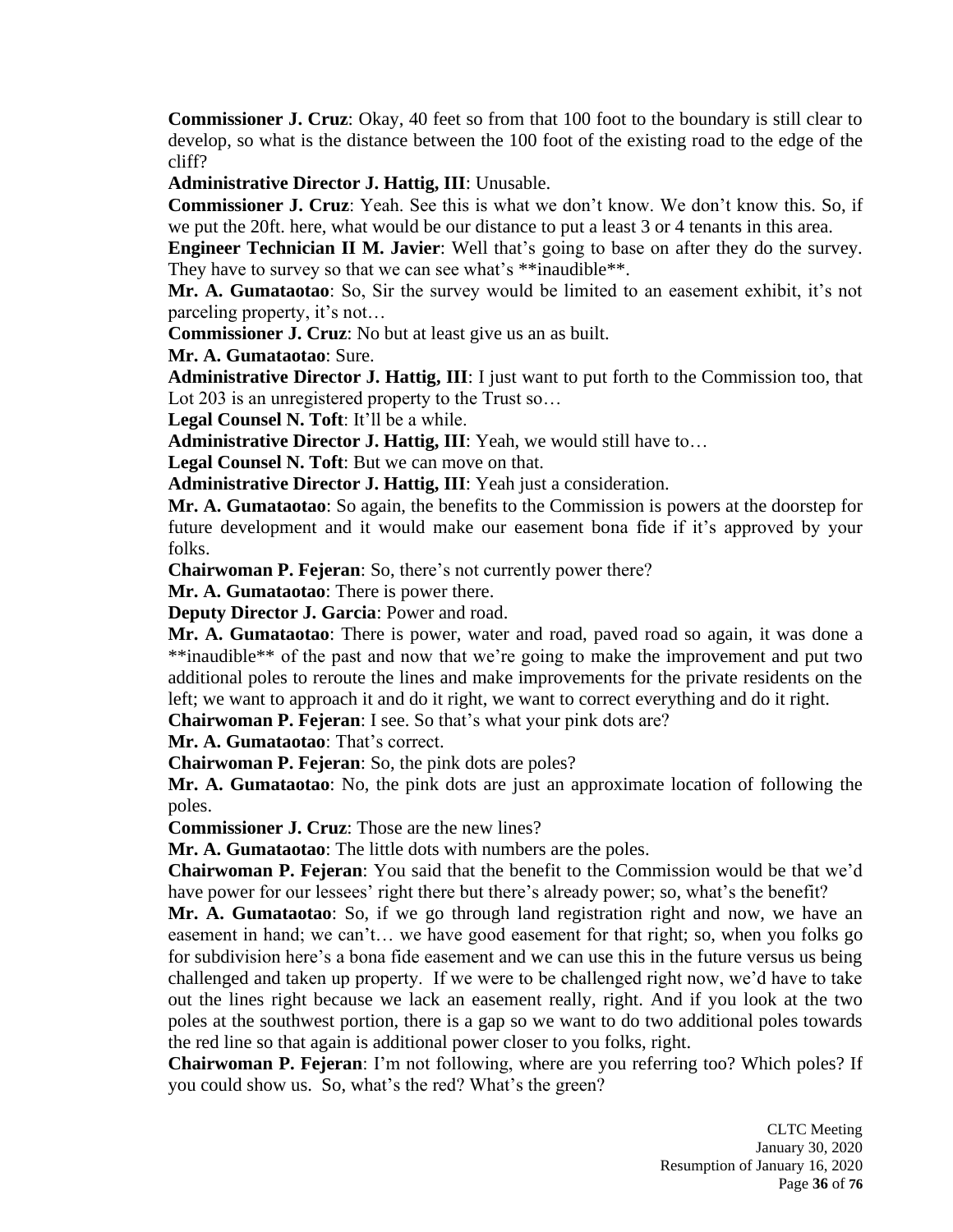**Mr. A. Gumataotao**: Oh yeah so, these two are poles and there's a gap right here so we're going to put two additional poles so we can have access \*\*inaudible\*\*.

**Chairwoman P. Fejeran**: Alright and there's an existing line here?

**Legal Counsel N. Toft**: That's correct.

**Mr. A. Gumataotao**: So, it goes down this way and we want to take all of this out.

**Chairwoman P. Fejeran**: Oh, this would all be removed?

**Mr. A. Gumataotao**: That's correct. We're going to come this way, follow the \*\*inaudible\*\* road and then now with that removed we can do all of that.

**Chairwoman P. Fejeran**: What about these people? What happens to their power?

**Mr. A. Gumataotao**: So, we're going to wrap around this way because.

**Chairwoman P. Fejeran**: And it'll end there. It'll terminate so you're kind of just bringing it around.

**Mr. A. Gumataotao**: That's correct.

**Chairwoman P. Fejeran**: You mentioned you're moving two poles to help private residents; what poles are those?

**Mr. A. Gumataotao**: We're going to add two poles here.

**Chairwoman P. Fejeran**: Oh, you're going to add two poles. But this is Land Trust property?

**Administrative Director J. Hattig, III**: Yes.

**Chairwoman P. Fejeran**: What is the, I guess the motivation for this \*\*inaudible\*\* because I'm sure you didn't say; hey, I don't have an easement.

**Mr. A. Gumataotao**: We have distribution issues and we need to add the two poles to fix the distribution issue so a part of that is approaching you folks and doing it right by doing it the correct way.

**Chairwoman P. Fejeran**: Okay. Well. (Interrupted)

**Commissioner J. Cruz**: Those are all primary lines, right?

**Mr. A. Gumataotao**: So, there's a mix of both, primary and distribution lines.

**Deputy Director J. Garcia:** So, Joe because it's unregistered, so when you guys go for land registration, even DPW will come in and we're going to request that the road stay in place because it's a…

**Commissioner J. Cruz**: Can GPA register this?

**All**: Laughing.

**Chairwoman P. Fejeran**: I'm glad you asked that question because my next question was, you're asking us for that, what are we going to get in return?

**Mr. A. Gumataotao**: So again, power at your doorstep a certified easement.

**Chairwoman P. Fejeran**: But we already have power there.

**Mr. A. Gumataotao**: A certified easement so we're going to rights to those lines.

**Chairwoman P. Fejeran**: Right, but it's our property right now. So, we could say, that's your benefit.

**Commissioner J. Cruz**: What if we disapprove this today?

**Mr. A. Gumataotao**: So, if it's disapproved then we'll go through the land registration process and just claim our rights to a prescriptive easement.

**Chairwoman P. Fejeran**: Oh, so you're going to register it?

**Mr. A. Gumataotao**: No.

**Chairwoman P. Fejeran**: Mr. Gumataotao you know we're always getting hit left and right and hey we're about to talk to DPW right here asking the Land Trust for property use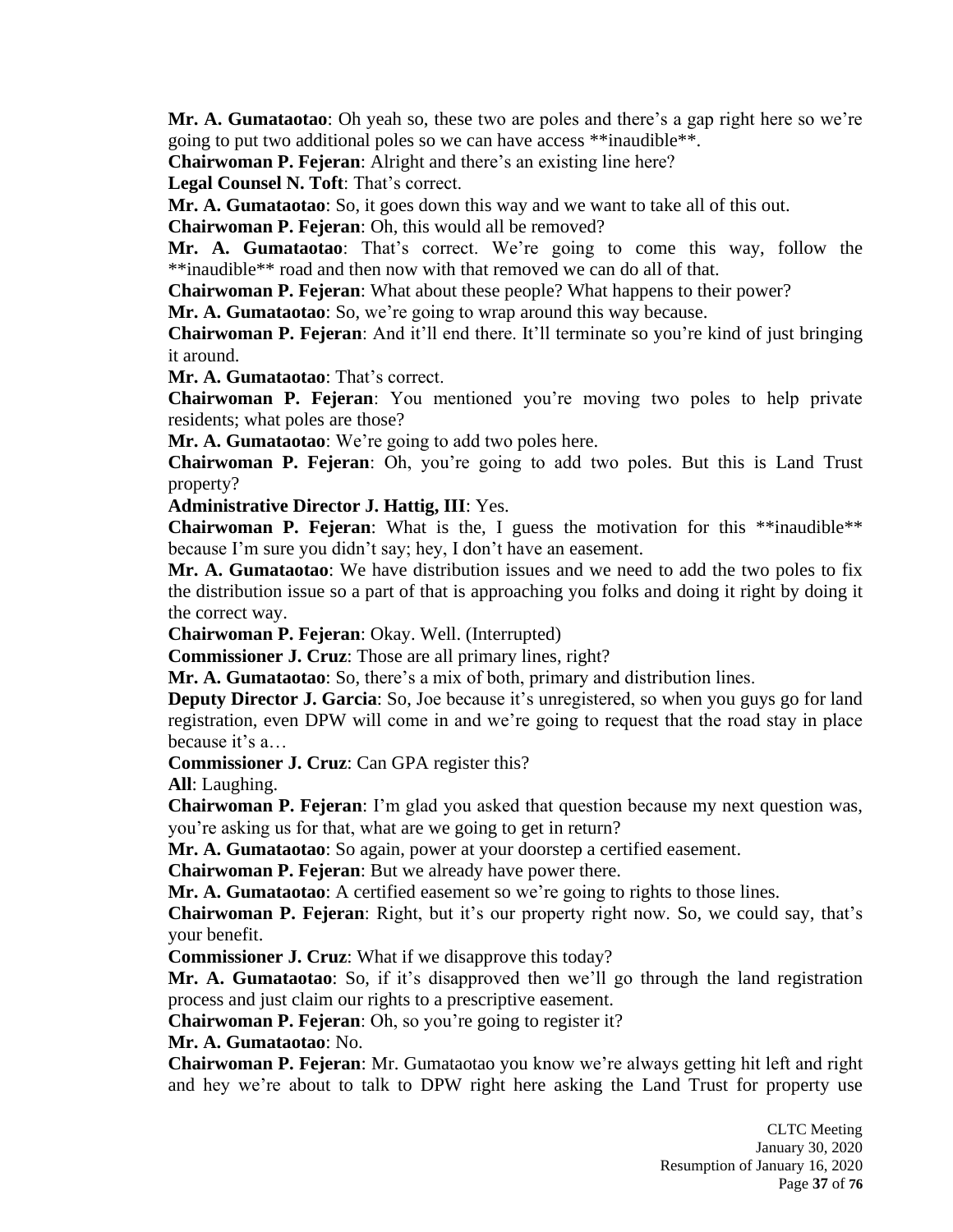occupancy whatever… the Land Trust is going to ask back; what are you going to do for us in return?

**Mr. A. Gumataotao**: The registration of the property for the easement. The easement exhibit, a PLS certified easement exhibit and then for the poles to remain in place.

**Commissioner J. Cruz**: So, you're only going register your alignment?

**Mr. A. Gumataotao**: That's correct.

**Chairwoman P. Fejeran**: Is 203 the only unregistered lot that we have there? **Commissioner J. Cruz**: In that area.

**Chairwoman P. Fejeran**: In that area, it's just that one? Or is it a part of a larger unregistered?

**Legal Counsel N. Toft**: I'm not sure they have the legal right to register by GPA I think that's something that we would have to initiate.

**Chairwoman P. Fejeran**: Oh, we'd initiate but they pay for it.

**Legal Counsel N. Toft**: We'll if they do the survey then our surveyors can use the maps then saves some work…

**Chairwoman P. Fejeran**: So, you wouldn't be just surveying the easement? You would be surveying our whole entire lot?

**Mr. A. Gumataotao**: That wouldn't be…

**Legal Counsel N. Toft**: The map that do would not be a map we would use that the land registration map but it may be used as a basis for it.

**Mr. A. Gumataotao**: That's correct. So, we can ask for…

**Legal Counsel N. Toft**: So, it's not completely without use to the Commission, I guess would be the way to put it.

**Mr. A. Gumataotao**: That's correct so from 1994 to today, you know things may have changed so we can ask them to recover points we can put that as part of the scope, recover points and then delineate the existing…

**Legal Counsel N. Toft**: Sign off on the deletion of this other easement as well so that we'd recover the amount of land in Lot 203.

**Deputy Director J. Garcia:** But even with deleting of that easement, you got to look if there's other people in the bottom that use that easement as part of their subdivision. Remember back…

**Legal Counsel N. Toft:** \*\*Inaudible\*\* just as part of the 203 but the part within 203 I mean we wouldn't have the rights to delete the easement \*\*inaudible\*\* outside of the 203 line.

But just so it maximizes… if we were to be able to use any of the cliff-ish area south of the road that we are at least maximizing the available land.

**Chairwoman P. Fejeran**: Does the Commission find that sufficient for the request?

**Commissioner J. Cruz**: Survey, give us the a…

**Mr. A. Gumataotao**: Survey? The exhibit?

**Commissioner J. Cruz**: You know you have 20-foot easement I mean your 20-foot alignment is not too sure where you're going to have it on that lot, you're only asking for 20 floating.

**Mr. A. Gumataotao**: No, we will delineate where it's going to be, it will be something that the Commission has approved before, we've done it in the past.

**DPW Deputy Director J. Garcia**: \*\*Inaudible\*\*

**Mr. A. Gumataotao**: No, it's going to be PLS. It will be a PLS certified.

**Deputy Director J. Garcia**: Severed out?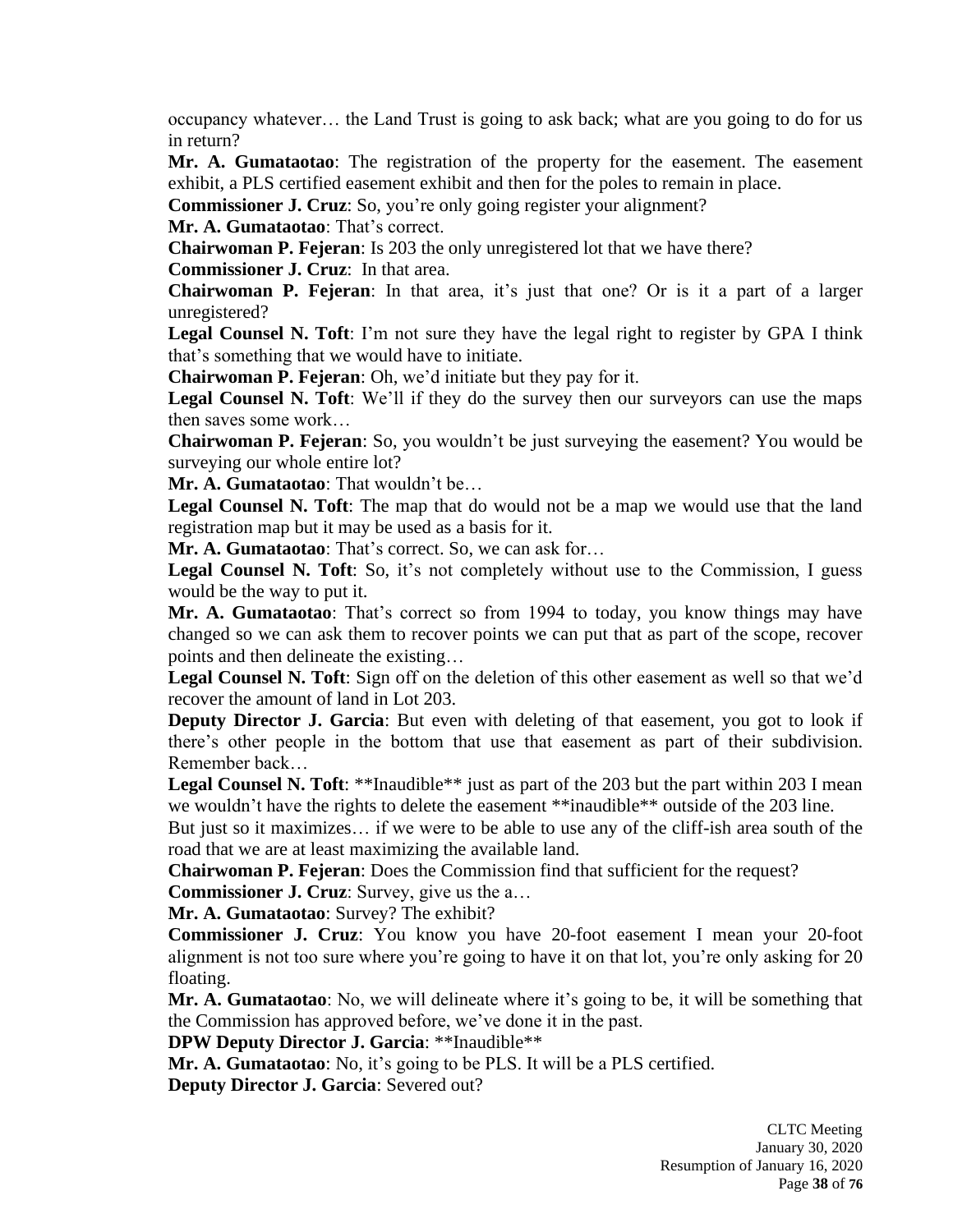**Commissioner J. Cruz**: So, if you're doing a survey, consider the existing infrastructure there, the paved road, the waterline and you know try not…

**Mr. A. Gumataotao**: So, we can submit it to the Director and say; hey, can you make these changes… adjust here adjust there if you want to incorporate the existing road but it will be granted to GPA so…

**Commissioner J. Cruz**: Grant what to GPA again?

**Administrative Director J. Hattig, III**: An easement.

**Mr. A. Gumataotao**: An easement.

**Deputy Director J. Garcia:** It's only going to be power easement.

**Administrative Director J. Hattig, III**: Power easement.

**Deputy Director J. Garcia**: Not water.

**Administrative Director J. Hattig, III**: No water.

**Deputy Director J. Garcia:** It's only going to power when they do the survey.

**Mr. A. Gumataotao**: Unless you want to change it. If you want to change it to create a PUAE so we're all in there.

**Deputy Director J. Garcia:** Because when it comes down to land registration, we're going to request for road.

**Commissioner J. Cruz**: So, if we put a public easement, would Public Works come and pave it?

**Deputy Director J. Garcia**: It's already paved.

**Commissioner J. Cruz**: No, the new one.

**Mr. A. Gumataotao**: So, if that's what you want to do, to create the PAUE.

**Administrative Director J. Hattig, III**: Public Access Utility Easement.

**Mr. A. Gumataotao**: For the existing to include everything and then swap it basically maybe present that as a condition in your response and we can talk to management and then…

**Chairwoman P. Fejeran**: And then at the same time, we'd be able to use the survey map that you do for that easement for our land registration purposes.

**Mr. A. Gumataotao**: Absolutely. I would just need to know what the scope is and maybe they can give us a scope so that way we can provide it to our…

**Administrative Director J. Hattig, III:** My next meeting is with them so...

**Mr. A. Gumataotao**: Thank you, that's all I have unless you…

**Chairwoman P. Fejeran**: Should we make a motion to memorialize this.

**Commissioner A. Bordallo**: Yes.

**Chairwoman P. Fejeran**: Yeah.

**Commissioner J. Cruz**: Yeah.

**Administrative Director J. Hattig, III**: Are you ready?

**Mr. A. Gumataotao**: So, if I may, if it does in the motion; can it include that proceed with the electrical project to add the two poles?

**Commissioner J. Cruz**: Yeah, we can.

**Chairwoman P. Fejeran**: So, we're talking about approving GPA to create a PAUE, right so that along the existing road with the existing electrical lines but then making it legit and within that PAUE there would be two additional poles.

**Mr. A. Gumataotao**: Yes, please. As soon as it's approved, we can move forward with that critical project.

**Administrative Director J. Hattig, III**: How long would it take to finish your project?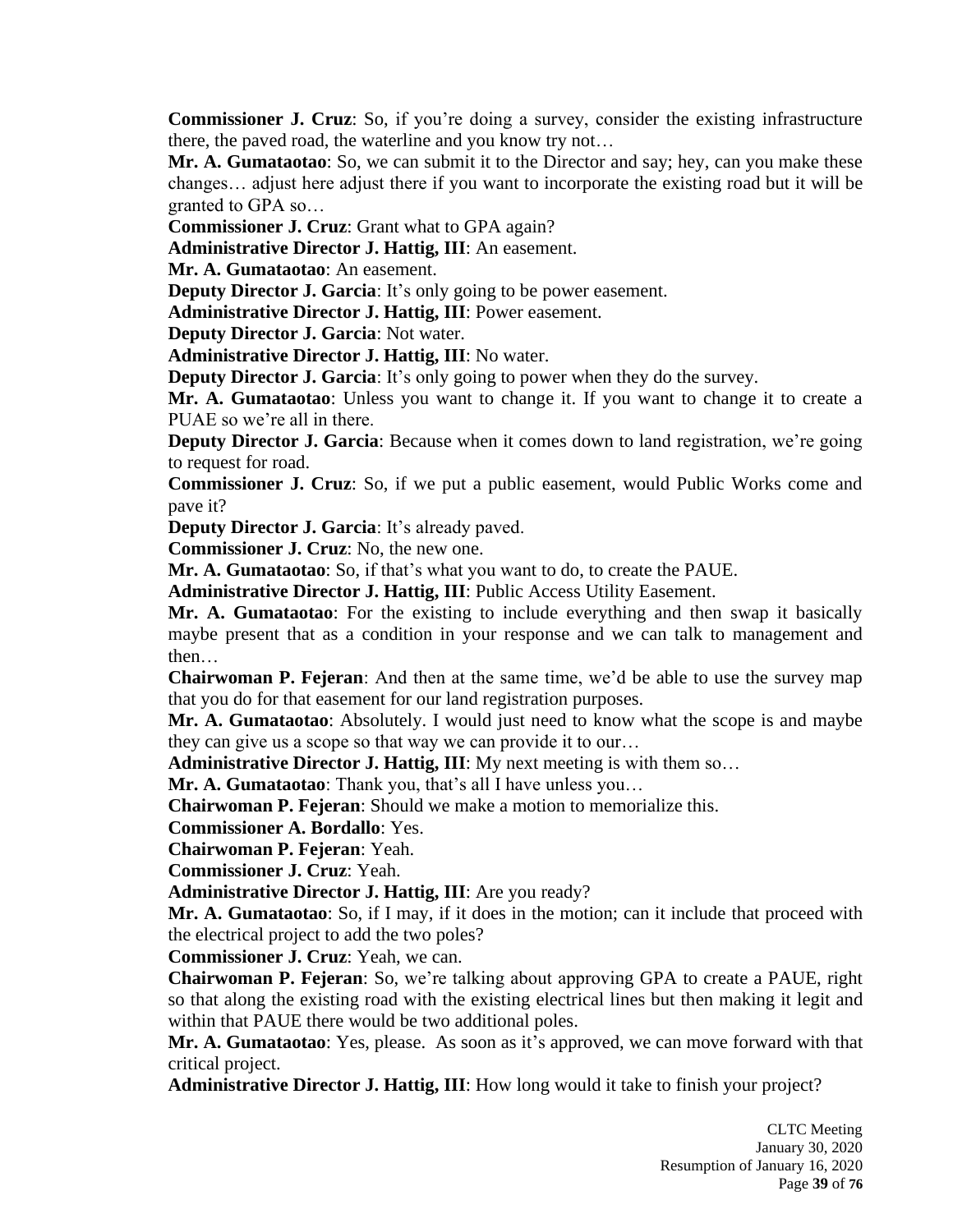**Mr. A. Gumataotao**: So, we have the design we just have to get the clearances from other utility agencies and then we can…

**Administrative Director J. Hattig, III**: Can you give us a ball park figure? One month, two months?

**Mr. A. Gumataotao**: Maybe a month and a half.

**Deputy Director J. Garcia:** I think the critical part is when you want this project done; it's going to take time for them to do… the survey itself is…

**Mr. A. Gumataotao**: That's what I was saying, we'll do this survey, we'll proceed with that portion but if we can get the approval to say okay; you can proceed with the electrical project subject to you submitting the maps, right. We want to proceed with that project; we'll go to the permitting agencies. It's just the survey is going to take a lot longer than what we can do with our…

**Commissioner J. Cruz**: What's our liability?

**Mr. A. Gumataotao**: Say that again.

**Commissioner J. Cruz**: What is our liability giving you the authorization without the...

**Mr. A. Gumataotao**: You can revoke it. You can…

**Chairwoman P. Fejeran**: Liability.

**Commissioner J. Cruz**: During construction of you putting up those poles.

**Mr. A. Gumataotao**: Oh, so it's GPA's liability. We're going to go and get the permits, right. We're going to get the clearances we're not going to hit the waterlines; we're going to stay away from the roads. There is zero liability right now to the Commission.

**Chairwoman P. Fejeran**: So, it sounds like what you're asking for is kind of two things; one, is a right of entry to proceed with the project immediately and then two, the creation of the PAUE easement?

**Mr. A. Gumataotao**: Yes.

**Commissioner J. Cruz**: I think he is also asking for the installation of the two lines?

**Mr. A. Gumataotao**: The right of entry will give us that authorization.

**Commissioner A. Bordallo**: So moved.

**Commissioner J. Cruz**: I second it.

**Chairwoman P. Fejeran**: A motion made and seconded. Is this one motion? All of that? **Commissioner J. Cruz**: Yes.

**Legal Counsel N. Toft**: You can do that.

**Chairwoman P. Fejeran**: Okay. Just to restate the motion; if I may, to grant GPA a Right of Entry to proceed with their powerline upgrade and power pole installation on Lot 203 and also to approve GPA creating the PAUE easement along that same area.

**Mr. A. Gumataotao**: Yes.

**Chairwoman P. Fejeran**: Any further discussion?

**All Commissioners**: None.

**Chairwoman P. Fejeran**: All those in favor?

**All Commissioners**: Aye.

**Chairwoman P. Fejeran**: Ayes have it. Okay, motion passes.

**Mr. A. Gumataotao**: Thank you so much. Thank you.

**Chairwoman P. Fejeran**: Okay. Aright, next we have under Old Business, No. 3a. DPW; Right of Entry request for Lot 5173 in Tamuning

# **OLD BUSINESS**

**3a. Department of Public Works; Right of Entry request for Lot 5173, Tamuning**.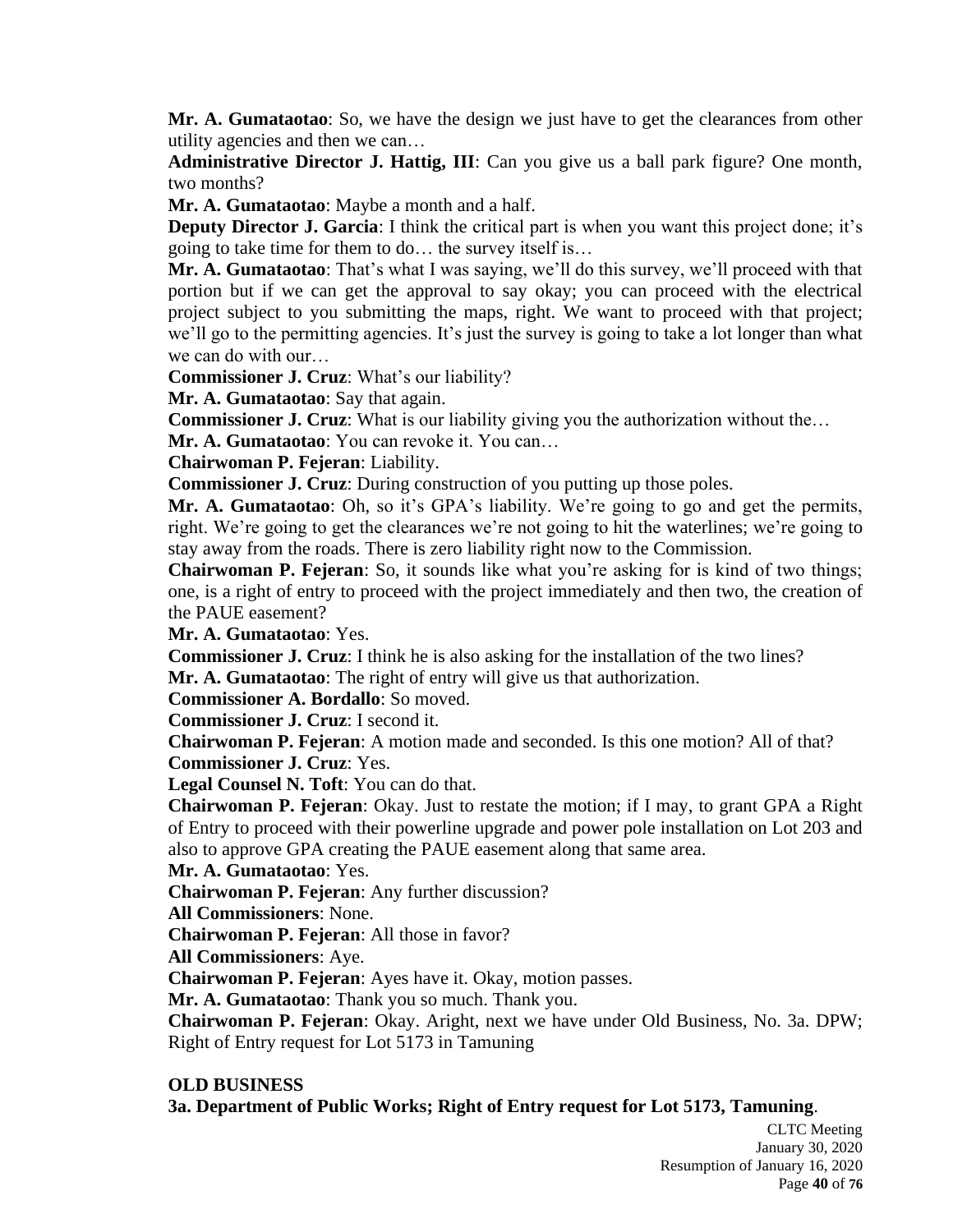**Deputy Director J. Garcia**: Okay, so DPW Deputy Director J. Garcia Department Public Works the Deputy Director. Anyway, so that lot, we canceled the bid for now but when we reopen the bid, we need to come back to the Commission and request for location so basically the last meeting I guess we identified an area that DPW wanted to use for the staging site for whoever wins the contract. The only reason we would ask that DPW be the one request for it is because it's going to take an effect into the value of the proposed contract. So, to keep it easier; if Government of Guam request for the contract and in return we're going to just clear the area and make usable to whoever you guys want to lease it out too.

**Chairwoman P. Fejeran**: Okay, so 51…

**Deputy Director J. Garcia:** But we can discuss that later because the contract needs to \*\*inaudible\*\* be done.

**Chairwoman P. Fejeran**: Okay so last time it was kind of…

**Deputy Director J. Garcia**: But it's going to come back in.

**Chairwoman P. Fejeran**: It is going to come back in, obviously.

**Deputy Director J. Garcia:** Yes, it will come back but it may not be at that same location.

**Chairwoman P. Fejeran**: Okay, so this is for Lot 5173 in Tamuning that we previously reviewed.

**Deputy Director J. Garcia**: Yes. The Oka Point.

**Chairwoman P. Fejeran**: Okay, I would ask that when you do come back; you provide the Commission with…

**Deputy Director J. Garcia**: We'll get the details of what we're going to ask for.

**Chairwoman P. Fejeran**: \*\*Inaudible\*\* the details but also what is the Trust going to get in return with the use of this property and etc.…

**Administrative Director J. Hattig, III**: I know we talked with Masoud and in kind, the Chief Engineer was here at the last meeting and he spoke possible in-kind services as far as…

**Deputy Director J. Garcia**: Yes, and that's why we'll discuss it and see what the requirements are going to be for the project.

**Chairwoman P. Fejeran**: Okay so it sounds like Mr. Garcia we can table this Right of Entry request?

**Deputy Director J. Garcia**: Yes, you can table it.

**Chairwoman P. Fejeran**: Actually, we'll just place it as a dead agenda item until you come back. Okay, so this is a dead item, no longer requested. So now the next agenda item is a proposal for Lot 11405, in Dededo.

**Administrative Director J. Hattig, III**: So, I want to submit before the Director, if I could, I want to submit the overlays for the Coral Pit. Currently right now, DPW came to us and informed us that um well actually they're not the same, they're the succession, the way I put it in order.

**Chairwoman P. Fejeran**: Uh oh, I think we put it out of order.

**Administrative Director J. Hattig, III**: Yeah, so we only made one copy because it's color.

**Chairwoman P. Fejeran**: So, this? What did you say, Lot Four…?

**Administrative Director J. Hattig, III**: 11405 right, the Coral Pit. So, the first indication here, is the entire… currently what's going on right now, okay? So currently what's going on right now is they don't have enough buffer space in order to meet the mining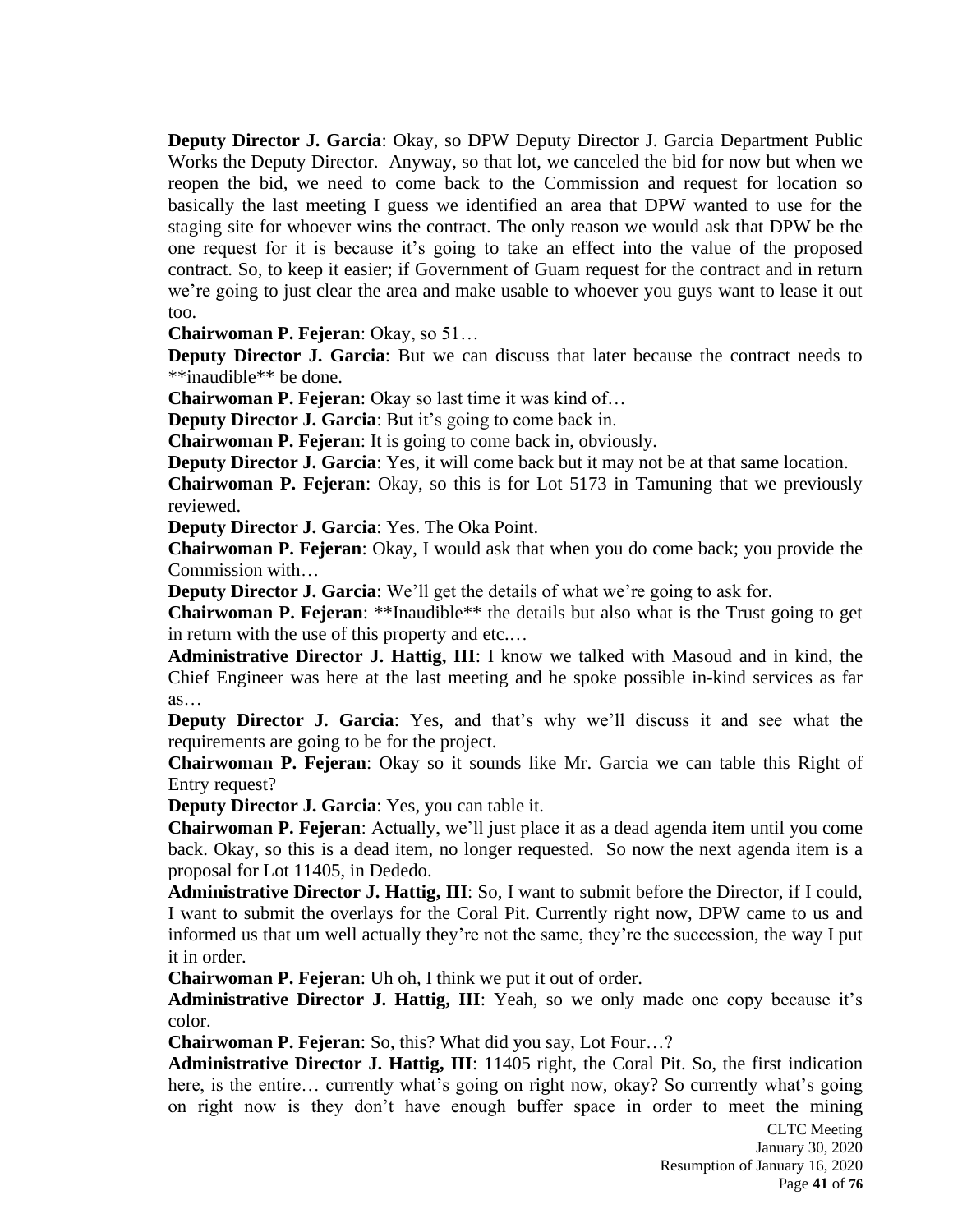requirement, the Federal Mining requirement so they came to us with the request for the lots that you see here that are above the current Coral Pit, right here. So, there are lots, roughly seven and if you count these three, there's ten lots that are already leased to CLTC lessees so that's currently the situation right now. Now this next one is what would happen if they were given the appropriate boundary in order to meet the requirement and satisfy the federal regulation, it would cut into the current lots that are here, as you can see and so that's what they are coming to the Board for, right. So, we've worked with them to try to identify these lots and try to identify the buffer strip like how much they need, so this is a determination for that and this last one right here is the actual what we had beforehand was to include these three lots but in consultation with them; they said that we would be able to keep those lots whole therefore satisfying their federal requirement of this.

**Chairwoman P. Fejeran**: So, the yellow is…

**Administrative Director J. Hattig, III**: The yellow is pretty much what we're proposing right now. So that's the synopsis so far, I'll have the Director you know kind of provide context but this is what we've drawn up.

**Deputy Director J. Garcia**: So I guess that Dededo Coral Pit has been there since DPW existed with the Coral Pit so as the Government of Guam started identifying lands for CHamoru Land Trust and government agencies \*\*inaudible\*\* reserved, that's always been… DPW property that we've been using and have used so I guess when CHamoru Land Trust did their parceling for those lots for land for the CHamoru Land Trust or the people or applicants or lessees that they awarded, they should have took into consideration that there is an existing Coral Pit, the Coral Pit has been there and it's a deep drop, they should have took into consideration a buffer zone. And then what really came up is MSHA it's a mining OSHA for Coral Pit.

**Administrative Director J. Hattig, III**: Safety and Health and \*\*inaudible\*\*.

**Deputy Director J. Garcia:** There was a... in the Kaiser housing area one of the residents walked into the Coral Pit and fell into the Coral Pit and died.

**Chairwoman P. Fejeran**: Oh, my gosh.

**Deputy Director J. Garcia**: It was on a weekend.

**Chairwoman P. Fejeran**: When was this?

**Deputy Director J. Garcia:** A couple of years ago. And then our guys when they came into work Monday, they told me. But the Coral Pit has been there so the Commission should have taken into consideration a buffer prior to them \*\*inaudible\*\*.

**Chairwoman P. Fejeran**: I appreciate it that, I'm all for safety. But shouldn't the buffer be on your property not our property?

**Deputy Director J. Garcia**: But our Coral Pit has been (interrupted).

**Chairwoman P. Fejeran**: I mean if all… (Interrupted).

**Deputy Director J. Garcia**: Our Coral Pit has been existing. The subdivision wasn't there yet so when they did the planning of the subdivision, they should have planned for the buffer. Not DPW because our Coral Pit is there, what we're asking… (interrupted).

**Commissioner J. Cruz**: But do you have a map or a outline of your limitation for your buffer? Recorded somewhere where it could be associated with the approval of maps?

**Deputy Director J. Garcia**: No, I don't think so because what happened was when the Government requested for so many acres and the Government awarded us the acreage so I guess when they did the survey that was a boundary where they created our limits.

**Commissioner J. Cruz**: But is your Coral Pit sitting on a specific lot?

**Deputy Director J. Garcia**: Yes, it's sitting on a…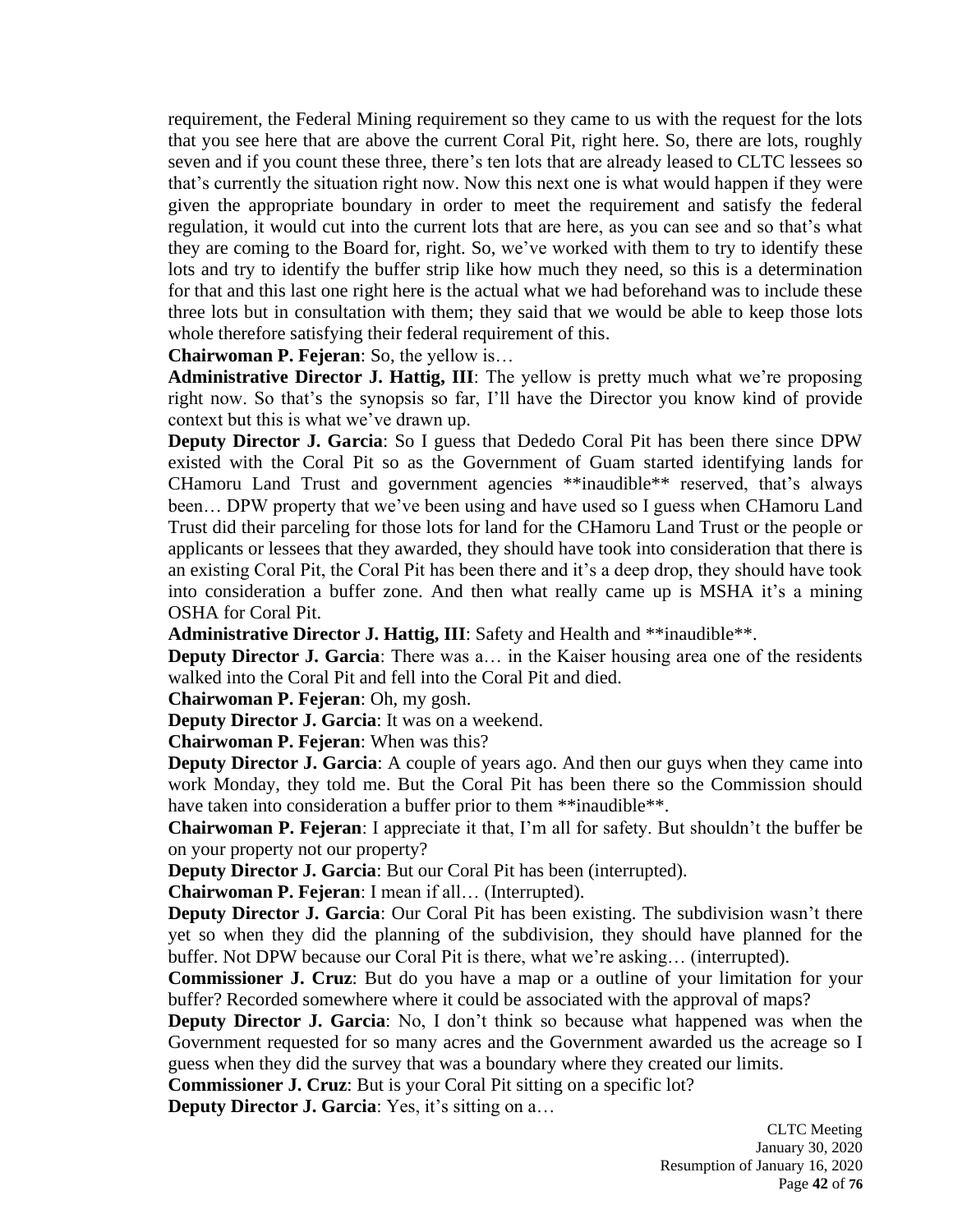**Commissioner J. Cruz**: Lot number?

**Deputy Director J. Garcia**: Yeah.

**Commissioner J. Cruz**: And does that lot number overcome the subdivision that we created?

**Administrative Director J. Hattig, III**: \*\*Inaudible\*\* In the process of mapping it right now, Land Management… it's being mapped right now.

**Deputy Director J. Garcia:** I believe so, it was a part of the whole basic lot of...

**Commissioner J. Cruz**: So, our subdivision is seniority over your lot because it's still being mapped.

**Deputy Director J. Garcia**: Yeah, but it's existing. Our Coral Pit has been existing before you've even been mapped.

**Commissioner J. Cruz**: Yeah but the development of the extraction is just recently.

**Deputy Director J. Garcia**: No, no, no… our Coral Pit.

**Commissioner J. Cruz**: No, it's recently extracted on the west side. It's deep. The main thing is old but the new extraction is just recently, less than two years.

**Deputy Director J. Garcia**: I don't think so, Joe. The Coral Pit side that's the first side of the Coral Pit that they did. That's where they're always at.

**Commissioner J. Cruz**: Yeah, the hole that's existing, that's old but the excavation towards the subdivision is just recently.

**Deputy Director J. Garcia**: No...no...no... from behind your subdivision, that's a straight drop. It's not… so in the back side that's how we're doing it, Joe but not that side, that's the original (interrupted).

**Chairwoman P. Fejeran**: What is your request?

**Deputy Director J. Garcia:** Our request is to see if CHamoru Land Trust can move those guys or relocate those people that were awarded \*\*inaudible\*\*.

**Engineer Technician II M. Javier**: These are the seven lots that he's asking to… (Interrupted).

**Chairwoman P. Fejeran**: And there's seven lessees I mean existing homes?

**Commissioner J. Cruz**: How many tenants do we have there?

**Engineer Technician II M. Javier**: Three that has existing… one, two, three.

**Deputy Director J. Garcia**: We're in the process of fencing off our property line.

**Commissioner J. Cruz**: Your buffer?

**Deputy Director J. Garcia**: No, the boundary line of the Coral Pit where we have but the problem is for the safety of the tenant… (Interrupted).

**Commissioner J. Cruz**: What you're fencing is your boundary line or the buffer? **Deputy Director J. Garcia**: No, the boundary line.

**Chairwoman P. Fejeran**: They're asking to use our property as their property.

**Deputy Director J. Garcia**: No, we're not asking to use your property. We're asking for the CHamoru Land Trust for the safety of your clients to keep them away from our fence.

**Chairwoman P. Fejeran**: But you're no… yeah, I mean yeah. So, you're not asking us to give you property?

**Deputy Director J. Garcia**: No… no we're not asking for property.

**Chairwoman P. Fejeran**: You're just asking us to kick our tenant.

**Deputy Director J. Garcia**: To relocate them for safety.

**Chairwoman P. Fejeran**: To remove our tenants so that you can comply with OSHA and we can keep everybody safe.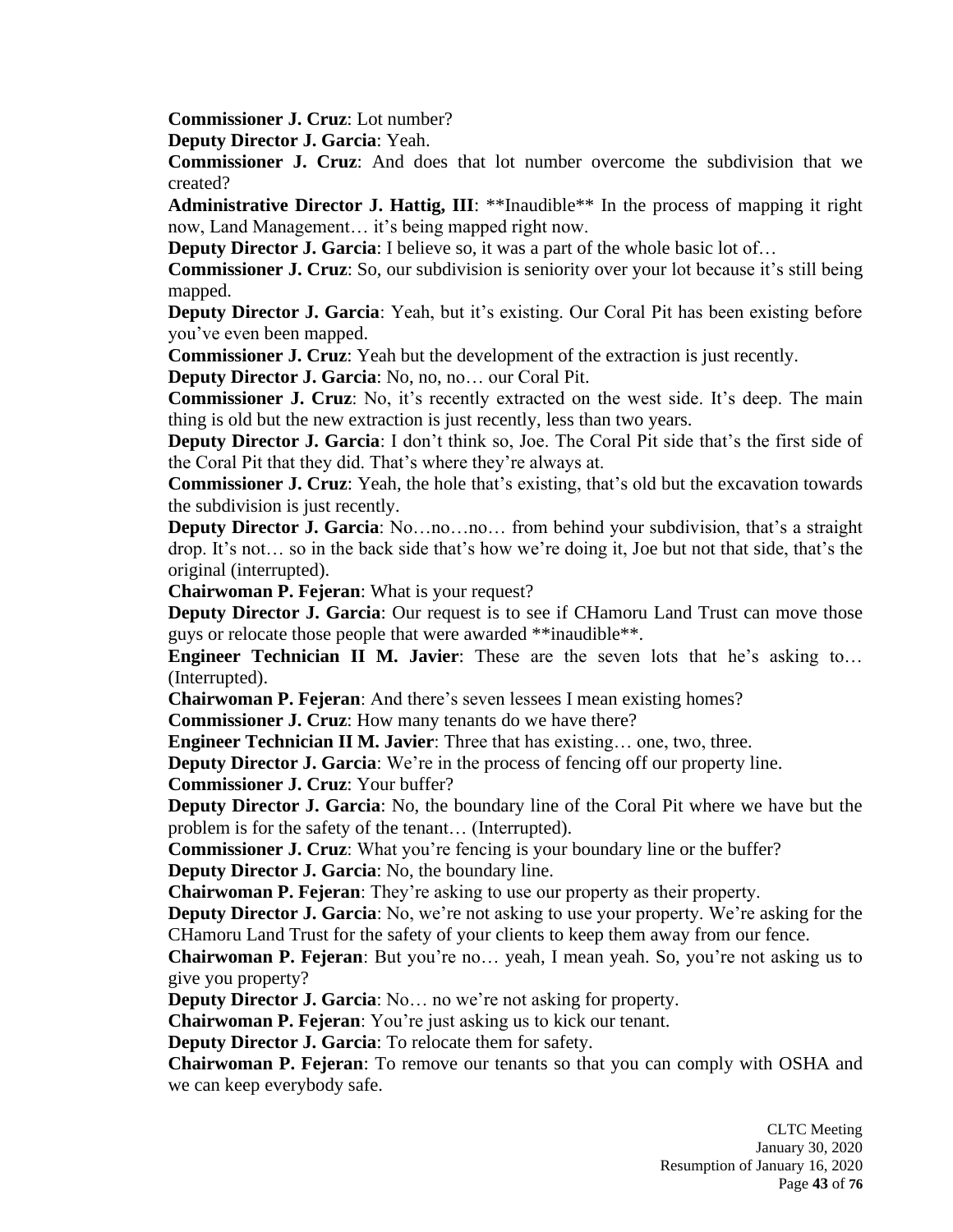**Deputy Director J. Garcia:** Actually, we're putting up the fence to comply with OSHA but as the Government we're thinking about the safety of… if they have kids or they jump over the fence and they go straight into the Coral Pit.

**Chairwoman P. Fejeran**: Yeah, safety is absolutely a priority. My concern is the tenants that are there right now and if you put the fence up that's not adequate for OSHA, so it sounds like (interrupted).

**Deputy Director J. Garcia**: It's not that it's going to be adequate for OSHA, we're putting up the fence because of the safety barrier. We're putting up the safety barrier that's required but we want to make sure that DPW's part is that the government takes responsibility and puts a safety barrier a safety zone so that there's no incidents that would happen.

Administrative Director J. Hattig, III: Jess, you're going to put earthen mounds pretty much? I mean, what's the safety barrier?

**Deputy Director J. Garcia**: No, no we're putting up chain-link fence.

Administrative Director J. Hattig, III: Okay so you're actually putting up more fences.

**Chairwoman P. Fejeran**: So, you're putting it up at the back of the Land Trust properties?

**Deputy Director J. Garcia:** Actually, we're doing it right now in front of the Coral Pit, we want to extend it to the side.

**Commissioner J. Cruz**: This is where they're at. If you're facing the Coral Pit it's on the right.

**Chairwoman P. Fejeran**: So, you're… are installing fence on your property?

**Deputy Director J. Garcia**: Yes, on our boundary line.

**Chairwoman P. Fejeran**: But not in this proposed buffer zone, yet?

**Engineer Technician II M. Javier**: There's an existing fence right now along this boundary right here.

**Chairwoman P. Fejeran**: Oh, there is.

**Deputy Director J. Garcia**: But it's not stable. We're hardening it.

**Chairwoman P. Fejeran**: So, you're hardening it?

**Deputy Director J. Garcia**: Yes.

**Chairwoman P. Fejeran**: Oh okay. I guess I'm trying to understand why do you need it?

**Deputy Director J. Garcia**: I don't need the property. I'm a part of the Government, we're thinking about the safety of your lessees that are out there. You can leave your lessees there, let's just say for example, we have a storm and the typhoon falls the kids walk over and fall into the hole. But if there's a buffer, they know they're not supposed to be there.

**Chairwoman P. Fejeran**: So anytime we have to relocate lessees, we have to give them compensation, pay for their relocation whatever they have to leave behind we have to pay for so is DPW willing to do that for the Trust? For all of these properties?

**Deputy Director J. Garcia**: We're here to help ma'am but we've done work for the CHamoru Land Trust and you guys… I hope the Land Trust takes into consideration the work that DPW did for example, we did the Dengue Fever, we did the work of the cleanup of the Swamp Road; there was no charge to CHamoru Land Trust, we just did it. We don't want to go back to who's going to pay what…this is the Government, we did it as a Government. This is just a safety concern. If they don't want to relocate, then fine, \*\*inaudible\*\* we came and request. On our part, we did our due diligence to inform the CHamoru Land Trust.

**Administrative Director J. Hattig, III**: Ma'am, if I could, we did meet with the Chief Engineer and we have the Deputy Director here but if can determine that those homes are not concrete homes; DPW did make \*\*inaudible\*\* that they would be able to assist in the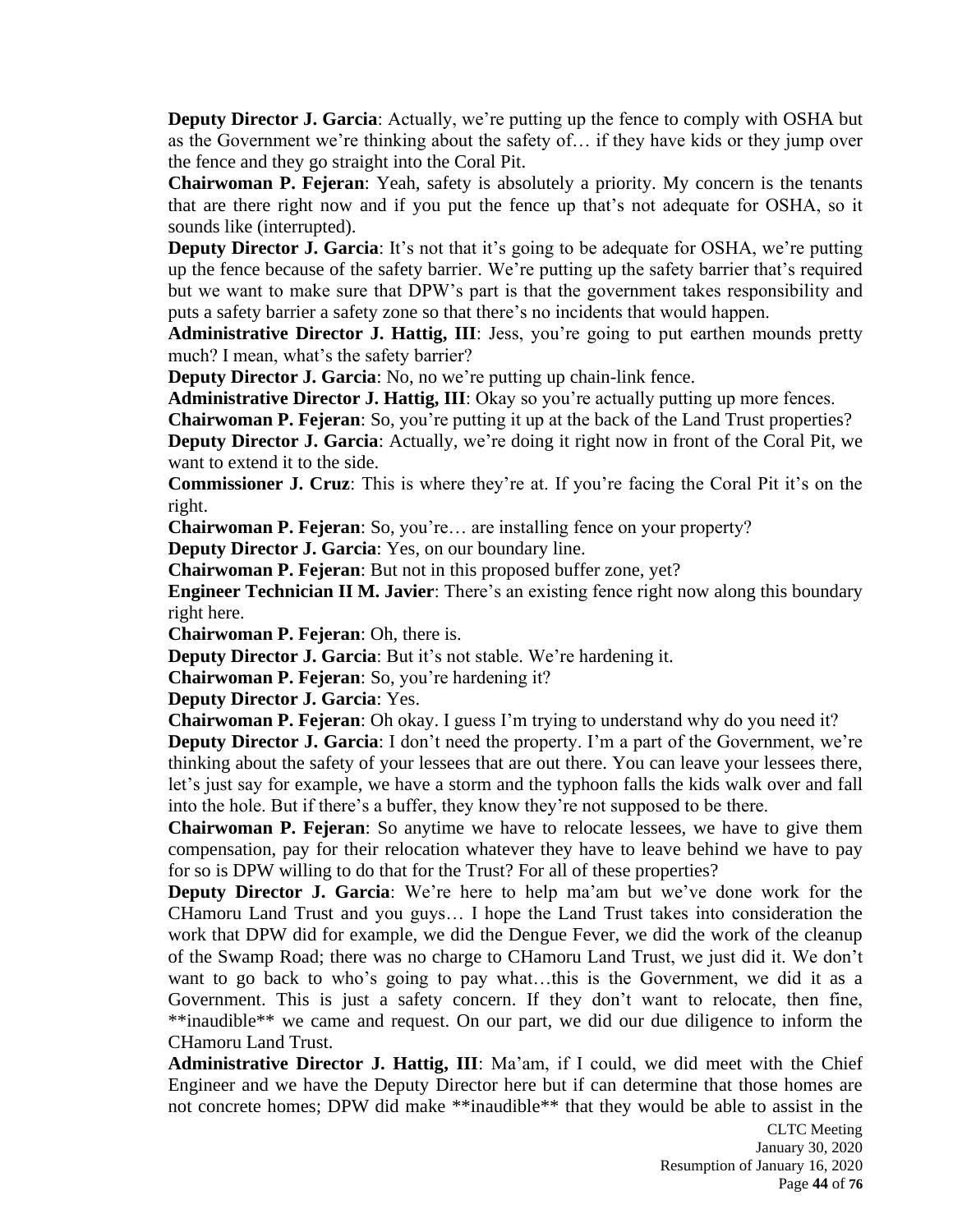movement. I think that we have a container home that needs to be moved, so perhaps that kind of in-kind service.

**Deputy Director J. Garcia**: Those kinds of things are workable.

**Commissioner J. Cruz**: But do we have a place to relocate \*\*inaudible\*\*.

**Administrative Director J. Hattig, III**: And that's our job, you know, once you tell us that. Obviously, we're looking for seven parcels for seven lots that we can relocate these people too. So, we're already preparing in the event of… and we're trying to properties that are surveyed number one and close to utility because I believe that there's powerlines that there's an easement that's in there already and powerlines erected already so we're trying to meet the same qualifications that they had with the new property.

**Commissioner J. Cruz**: So, all those seven are legally leased? Not squatters?

**Administrative Director J. Hattig, III**: Yeah. No. According to our record. And three of them need to be moved and the others have not been touched yet, have not occupied yet. **Commissioner J. Cruz**: But they leased.

**Administrative Director J. Hattig, III**: Right. That's easy but the three that we have to you know work with DPW on that one.

**Chairwoman P. Fejeran**: Okay, but I think it's absolutely important that we get out and we notice them right away about this news, what should be a buffer zone that should not be occupied.

**Administrative Director J. Hattig, III**: We've gone out and we've actually preliminary talked with them about the situation and so what I'd like to do is issue an actual, once the Board makes a decision, to issue and actual letter of some kind informing them.

**Chairwoman P. Fejeran**: Notice of relocation or something?

**Administrative Director J. Hattig, III**: Perhaps, for safety concerns. The staff will meet each individual, we'll bring them in and we'll make them understand. We've gone out already to the sites and we visited the three that are occupying already and we kind of told them that this is the situation right now and please be prepared in the eventuality that the Board decides for your safety to relocate you.

**Chairwoman P. Fejeran**: Okay.

**Commissioner J. Cruz**: Another thing we'll do, these lots that are not being affected; its advice to give them notice, hazardous notice.

**Administrative Director J. Hattig, III**: Of course, definitely.

**Chairwoman P. Fejeran**: Okay, well do we need a motion?

**Administrative Director J. Hattig, III**: Well for the relocation; definitely, I think that that's something we need and then perhaps a right of entry to construct, once the relocation has been has been complete then to construct whatever \*\*inaudible\*\*.

**Deputy Director J. Garcia:** Actually, that fence that we're putting up is going to be on our property.

**Administrative Director J. Hattig, III**: So, there's no additional construction on our property at all? Nothing?

**Deputy Director J. Garcia**: I don't think so.

**Chairwoman P. Fejeran**: So, you're just asking that we keep it vacant?

**Deputy Director J. Garcia**: Yes.

**Chairwoman P. Fejeran**: Okay.

**Commissioner J. Cruz**: Are you going to be clearing the buffer? Grading or leaving it as is?

**Deputy Director J. Garcia**: We could probably just clear it and then put berms up.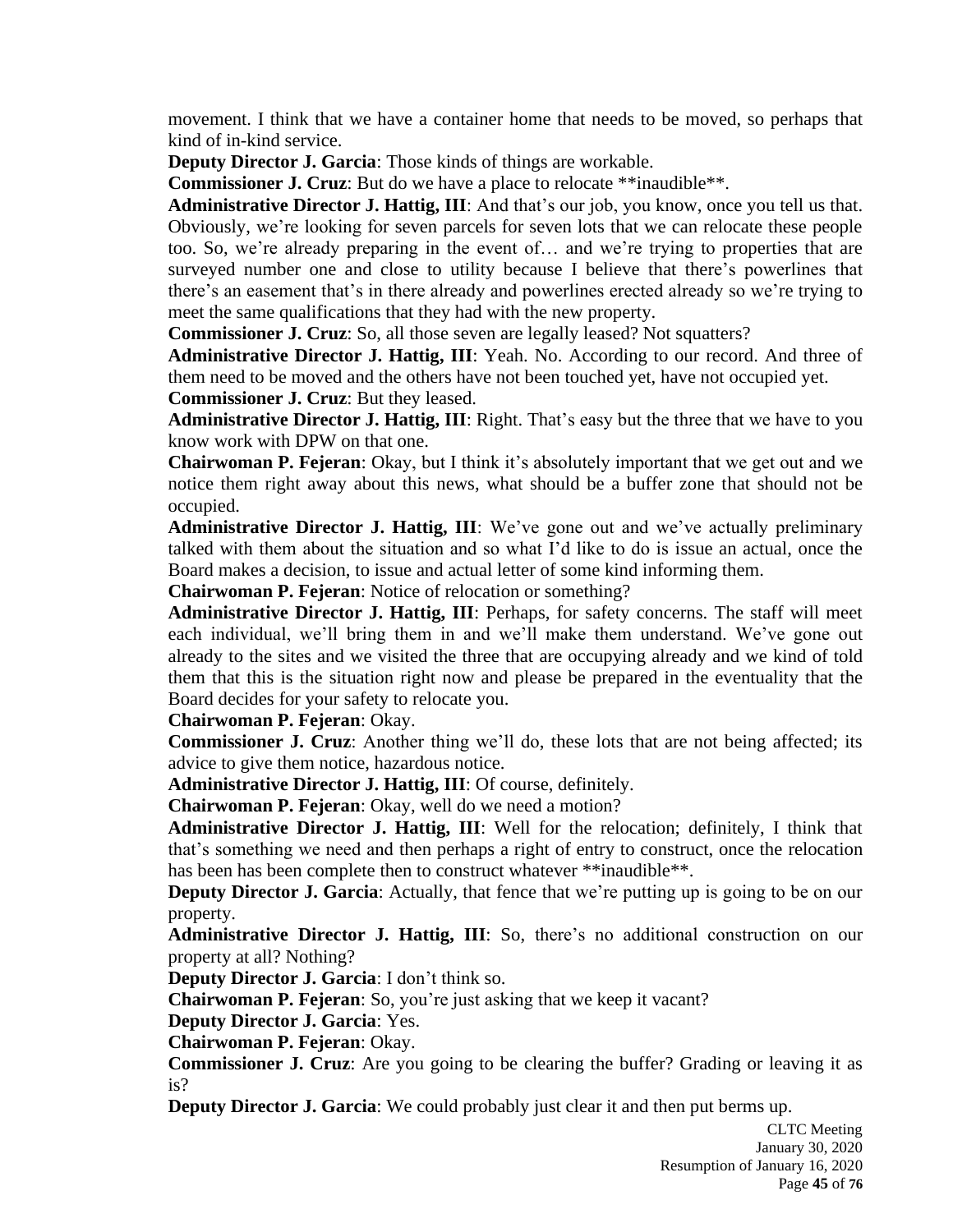**Administrative Director J. Hattig, III**: That's what I was asking, earthen berms, right that way…

**Deputy Director J. Garcia:** (inaudible) Yeah that's the one but as far as fencing it will be on our property.

**Administrative Director J. Hattig, III**: Okay.

**Chairwoman P. Fejeran**: Okay, I mean you know it's for safety, my concern is the cost that we will incur for this.

**Deputy Director J. Garcia**: We'll assist on whatever simple stuff we can do.

**Administrative Director J. Hattig, III**: I'd like to be given the opportunity to work with DPW on exactly what those terms are going to be but not withstanding the relocation, which is the important part.

**Chairwoman P. Fejeran**: Okay so I heard relocation to a similar or conditions?

**Administrative Director J. Hattig, III**: Yeah similar conditions to the existing power and water and of course access because there is a road that goes into those particular lots. We attempted to try and approach the Department of Land Management already because there is a portion of 11405 that was set aside for land transfers and so we were trying to see if they could assist us in moving them there so that we wouldn't have to move them too far but that possibility is not possible at all. Seventy acres, right?

**Engineer Technician II M. Javier:** Seventy acres.

**Administrative Director J. Hattig, III**: Seventy acres that was set aside by law, we were trying to see if we could you know kind of move them there…

**Commissioner J. Cruz**: Yeah, but that's reserved for land exchange.

**Program Coordinator J. Cruz, Jr.:** That's why we can't.

**Administrative Director J. Hattig, III**: Yeah for land exchange, well I only mentioned it because the Director of Land Management came to me and he approached me about it and so we went through the process of trying to find out but we found out that it was done legislatively and so any changes would have to be done legislatively too.

**Commissioner J. Cruz**: Under the land reservation.

**Administrative Director J. Hattig, III**: Right now, we have the land agents working and finding those seven lots so that we can provide that. We're hoping that it can be in the same, all seven can be in the same area but we can't guaranty that right now.

**Commissioner J. Cruz**: And if there's water and power that's \*\*inaudible\*\* what's going to be compatible.

**Administrative Director J. Hattig, III**: Well currently there's water I mean power I don't know about water; I'd have to verify that but there's power within 100 feet, I believe.

**Chairwoman P. Fejeran**: Okay. Does someone want to make that motion? To initiate.

**Commissioner A. Bordallo**: To initiate. I \*\*inaudible<sup>\*\*</sup> that we initiate the relocation of seven lots near the Dededo Coral Pitt in order to have a buffer zone and for safety reason.

**Chairwoman P. Fejeran**: Motion made.

**Commissioner A. Santos**: I second it.

**Chairwoman P. Fejeran**: Seconded by Tan Amanda. Further discussion?

**All Commissioners**: No.

**Chairwoman P. Fejeran**: No? All those in favor?

**All Commissioners**: Aye.

**Chairwoman P. Fejeran**: Okay, ayes have it.

**Administrative Director J. Hattig, III**: Thanks Jess. Thank you, Karen. Thank you very much.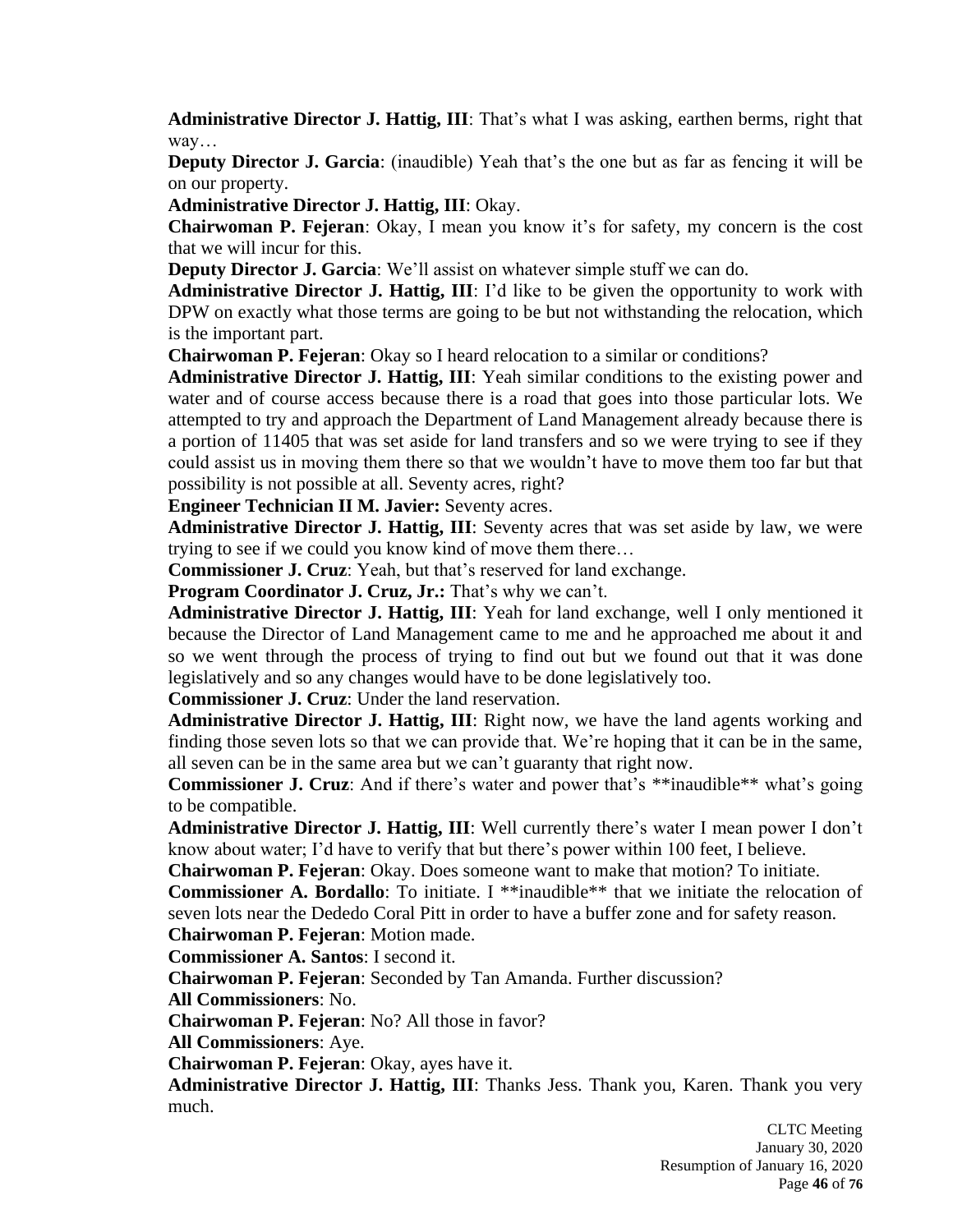**Chairwoman P. Fejeran**: Do we have anyone else in the room for…

**Administrative Director J. Hattig, III**: No. No, ma'am.

**Chairwoman P. Fejeran**: Alright, we have 30 minutes, what's left on our agenda is Old Business, Commercial Leases, Leases expiring in two years.

**Administrative Director J. Hattig, III**: Yes.

**Chairwoman P. Fejeran**: Do we have anything under New Business; Agricultural Residential Leasing?

**Administrative Director J. Hattig, III**: Yes, ma'am we do and I spoke about that; Mr. Johnny Mafnas Hattori was brought before the Commission on January sixteenth, however, at that time Commission has decided to table it until the Legal Counsel could be present and we do have the land agent that is available to present the Staff Report that's before you, it should be in the packet so that we can make a determination.

**Chairwoman P. Fejeran**: Does the Commission want to table the leases expiring in two years and jump to that? Is that okay?

**All Commissioners**: Yes.

**Administrative Director J. Hattig, III**: Just for the Commission, we did include an updated list and their expiration dates so when they're ready to jump into that, they could use that as a reference.

#### **New Business**

# **1a. Agricultural and Residential Leasing**

# **Johnny Mafnas Hattori**

**Chairwoman P. Fejeran**: Okay, we're ready to hear about Johnny Mafnas Hattori.

**Land Agent I Jessica Dayday**: Hi so, my name is Jessica Dayday Land Agent with CHamoru Land Trust Commission. I have Mr. Johnny Mafnas Hattori, he is not on island at this time, he left on a family emergency. So, Mr. Hattori is currently occupying Lot 10120, this in Swamp Road in Dededo. Mr. Hattori has a Land Use Permit, he was a pre-occupier prior to 1986 he was a pre-occupier in Lot 50402, Pagat, Mangilao and then when he met his wife or his spouse, he relocated himself to Swamp Road where she was occupying, her and her family. His application date and time is December 18, 1995 or excuse me just his date, December 18, 1995. Mr. Hattori a Dededo Mayor's Verification and the Mayor stated that he's been residing in Swamp Road since 1986. He has no lease, he has no lease at this time, he is requesting for issuance of an Agricultural Lease. We did conduct a site inspection. We found that there is a home. He did construct a home. He is not farming though but he is using the whole property. He has like his storage, his dog kennel, and he has power, water, telephone and cable.

**Administrative Director J. Hattig, III**: With no lease.

**Chairwoman P. Fejeran**: Why did he want to change to agricultural?

**Land Agent I J. Dayday**: Actually, he requested for agriculture at that time because his mother in law and when he moved there, he was farming with her and…

**Chairwoman P. Fejeran**: Is he ready for an Agricultural Lease now or?

**Land Agent I J. Dayday**: Yes, he originally came in for Survey Authorization so we just… **Commissioner A. Santos**: Oh, so ready for farming.

**Land Agent I J. Dayday**: So, I'm bringing this to the board to request for Agriculture Lease but subject to survey but he is ready. He does have a home on the property at this time.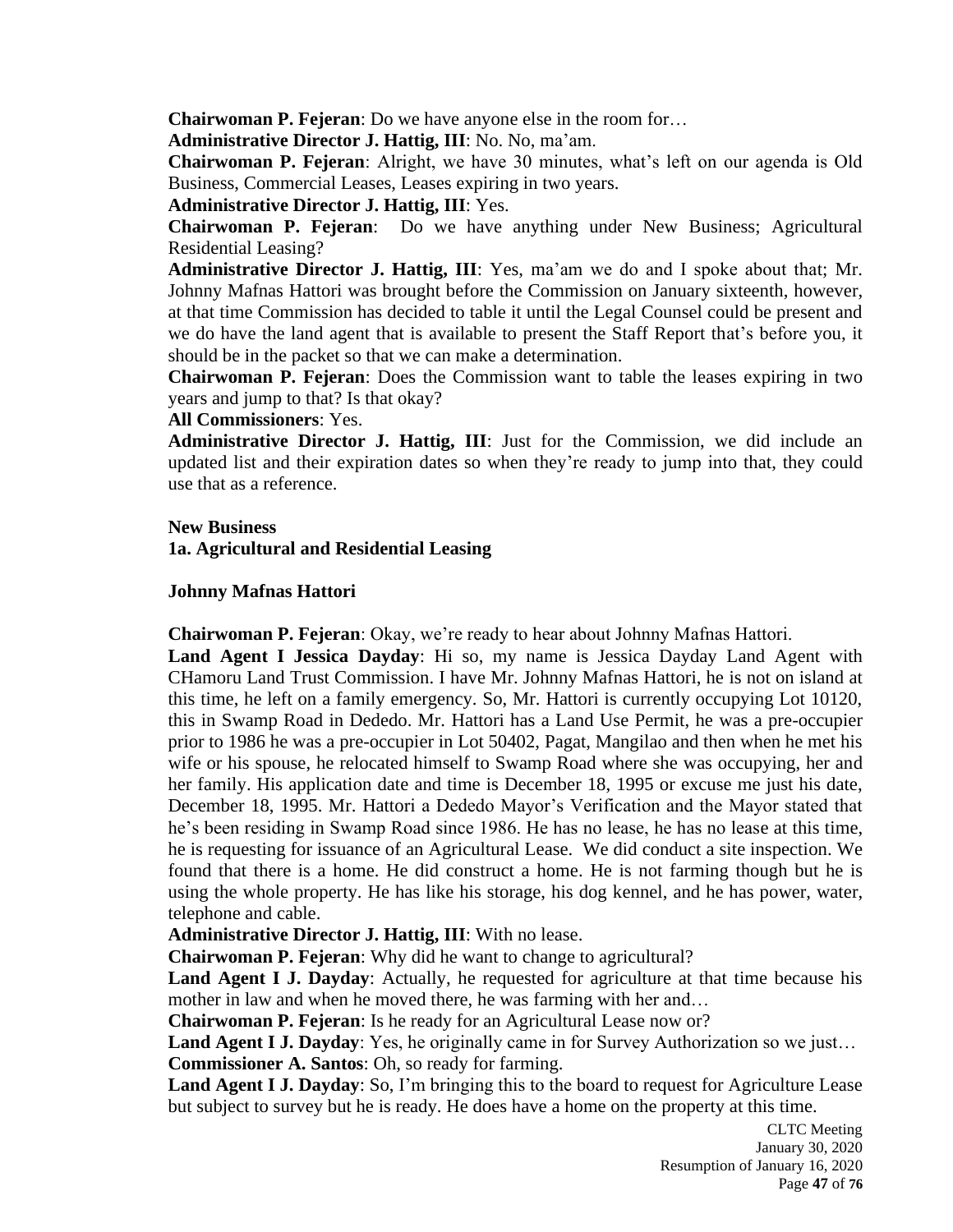**Chairwoman P. Fejeran**: And he's occupying?

**Land Agent I J. Dayday**: Yes, he is.

**Commissioner A. Bordallo**: And whose lot was it before?

**Land Agent I J. Dayday**: It was his mother in laws. His mother in law actually had two acres, however, he's only occupying one acre the other half of it I'm not really sure who the other occupants are, they don't have a lease with us, they don't have an application with us so that's going to be a different a…

**Commissioner A. Santos**: Different application.

**Land Agent I J. Dayday**: But he's only requesting for the property that he's on at this time. **Administrative Director J. Hattig, III**: I think one of the issues that we had brought up is that we have a person who is claiming a pre-occupier on a different piece of property and then requesting for a lease on a property that he moved too, so that's what we wanted Legal Counsel's opinion on whether that qualifies him as a pre-occupier. I mean he was a preoccupier in Pagat not a pre-occupier in Swamp Road but when he moved with his wife, he received a Mayor's Verification that he was living since 1986 which it does support his claim but you can see the inconsistency and we want to just be consistent.

**Commissioner A. Santos**: Only his wife was living there.

**Commissioner A. Bordallo**: The lot in Pagat was actually his?

**Land Agent I J. Dayday**: Correct, it was his. He was there at that time.

**Chairwoman P. Fejeran**: It was only a Land Use Permit though.

**Land Agent I J. Dayday**: Then when he met his wife, he moved in with her and her family.

**Commissioner J. Cruz**: So, he's asking to be on 10120 a portion of 10120?

**Land Agent I J. Dayday**: Correct.

**Commissioner J. Cruz**: And who's at Pagat now? Abandoned?

**Land Agent I J. Dayday**: Yeah, he mentioned that he left there.

**Commissioner A. Santos**: He just abandoned the land.

**Land Agent I J. Dayday**: Yes.

**Chairwoman P. Fejeran**: Well doesn't pre-occupancy status it can be proved whether they have a Land Use Permit or it can be proved where you were at a certain date in '95, is that correct?

**Legal Counsel N. Toft**: Yeah, July 12, 1995.

**Chairwoman P. Fejeran**: July 12, 1995, so if his Mayor's Certification says he's been occupying since '86 we can assume that his pre-occupancy qualifies him.

**Legal Counsel N. Toft**: Yeah.

**Administrative Director J. Hattig, III**: There you go.

**Commissioner A. Bordallo**: But the Swamp Road land is under no one's name?

**Land Agent I J. Dayday**: Yeah, there's no one on that, there's no lease.

**Chairwoman P. Fejeran**: And he's ready to have it surveyed?

**Land Agent I J. Dayday**: Correct. He's actually been waiting since November. Actually prior, he's mentioned that he's been coming to the Commission he has gone to the Governor's Office, he's been trying to find help into getting a lease, survey all that but he was never successful.

**Chairwoman P. Fejeran**: Okay.

**Commissioner J. Cruz**: What's the area of the portions?

**Chairwoman P. Fejeran:** Is that why he wants agriculture so we could give him the whole thing? Maybe, that's why.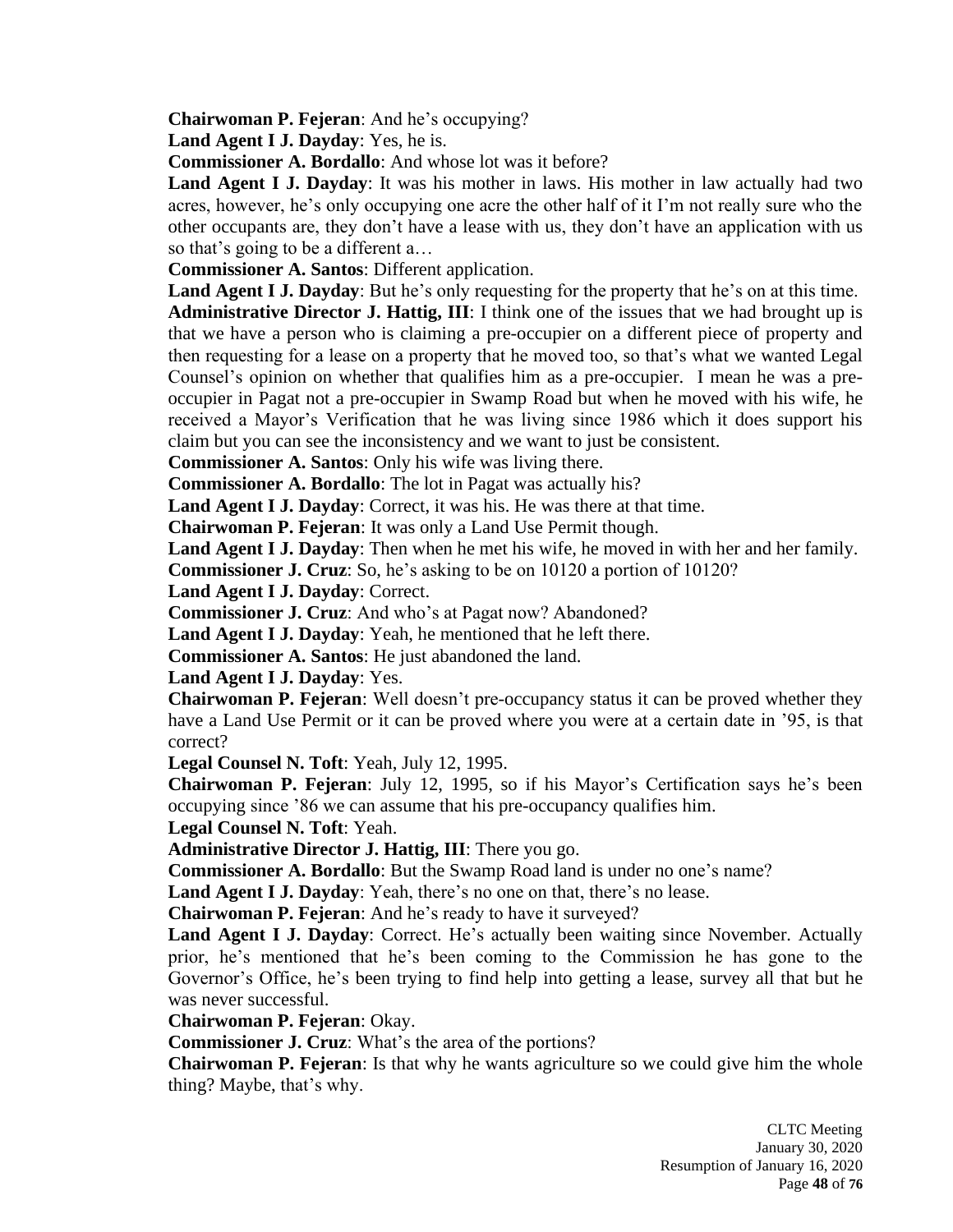**Land Agent I J. Dayday**: Actually, in November 12, 2003, he requested to change his application type and it was approved by Mr. Borja, Joseph Borja, the Administrative Director at the time.

**Commissioner A. Santos**: Oh, long time.

**Land Agent I J. Dayday**: It was changed.

**Legal Counsel N. Toft:** And that was probably prior to the law changing the \*\*inaudible\*\* size of the lot. It probably was not in response to that.

**Chairwoman P. Fejeran**: Are we assigning lot size with our… oh one area, one acre requested.

**Commissioner J. Cruz**: So, what's the total basic area if we're taking out one acre from the R6 this R16 this R116.

**Engineer Technician II. M. Javier:** You are taking it out of the remainder of the \*\*inaudible\*\*, I'm not sure of the size \*\*inaudible\*\*.

**Commissioner J. Cruz**: \*\*Inaudible\*\*.

**Chairwoman P. Fejeran**: \*\*Inaudible\*\*.

Legal Counsel N. Toft: Yeah, if you look at the screen it's a big \*\*inaudible\*\* remainder.

**Commissioner J. Cruz**: It will still be a place to relocate those seven names?

**Administrative Director J. Hattig, III**: It's possible. It's possible.

**Commissioner A. Santos**: Aye magahet. (That's right)

**Administrative Director J. Hattig, III**: There's power and water in that area where you know you can see access is provided but if you zoom out there Mr. Cruz there that's the remainder of the lot. That's a huge a….

**Land Agent J. Dayday**: It does have utilities.

**Commissioner J. Cruz**: We should come in subdivision and get it all at one time.

**Administrative Director J. Hattig, III**: Well when have pre-occupiers that have already established themselves since 1986 it's hard to do subdivision in a…

**Commissioner J. Cruz**: No, you just work around it and you create a whole 200 acres. Work around the…

**Administrative Director J. Hattig, III**: It sounds simple but when I talk to Land Management about it, it's not that simple.

**Commissioner J. Cruz**: Who are you talking to?

**Commissioner A. Santos**: Mr. Borja.

**Administrative Director J. Hattig, III**: These guys first and Land Survey.

**Commissioner J. Cruz**: Planning is the key to this subdivision.

**Chairwoman P. Fejeran**: Speaking of which there was I don't remember, maybe Mr. Cruz you mentioned it to me before but when we go out for clients, we should focus on those lease holders with properties that are large.

**Administrative Director J. Hattig, III**: Yes, I agree.

**Chairwoman P. Fejeran**: Yeah so that we can reduce their acreage and get new people in there.

**Commissioner J. Cruz**: I can start giving you names.

**All:** Laughing.

**Chairwoman P. Fejeran**: So, does the Commission want to make a motion?

**Commissioner A. Bordallo**: I want to make a motion to approve issuance of an Agriculture Lease for the portion of Lot 10120-R116 in the Municipality of Dededo containing an area of one acre subject to survey to Johnny Mafnas Hattori.

**Commissioner A. Santos**: And I second it.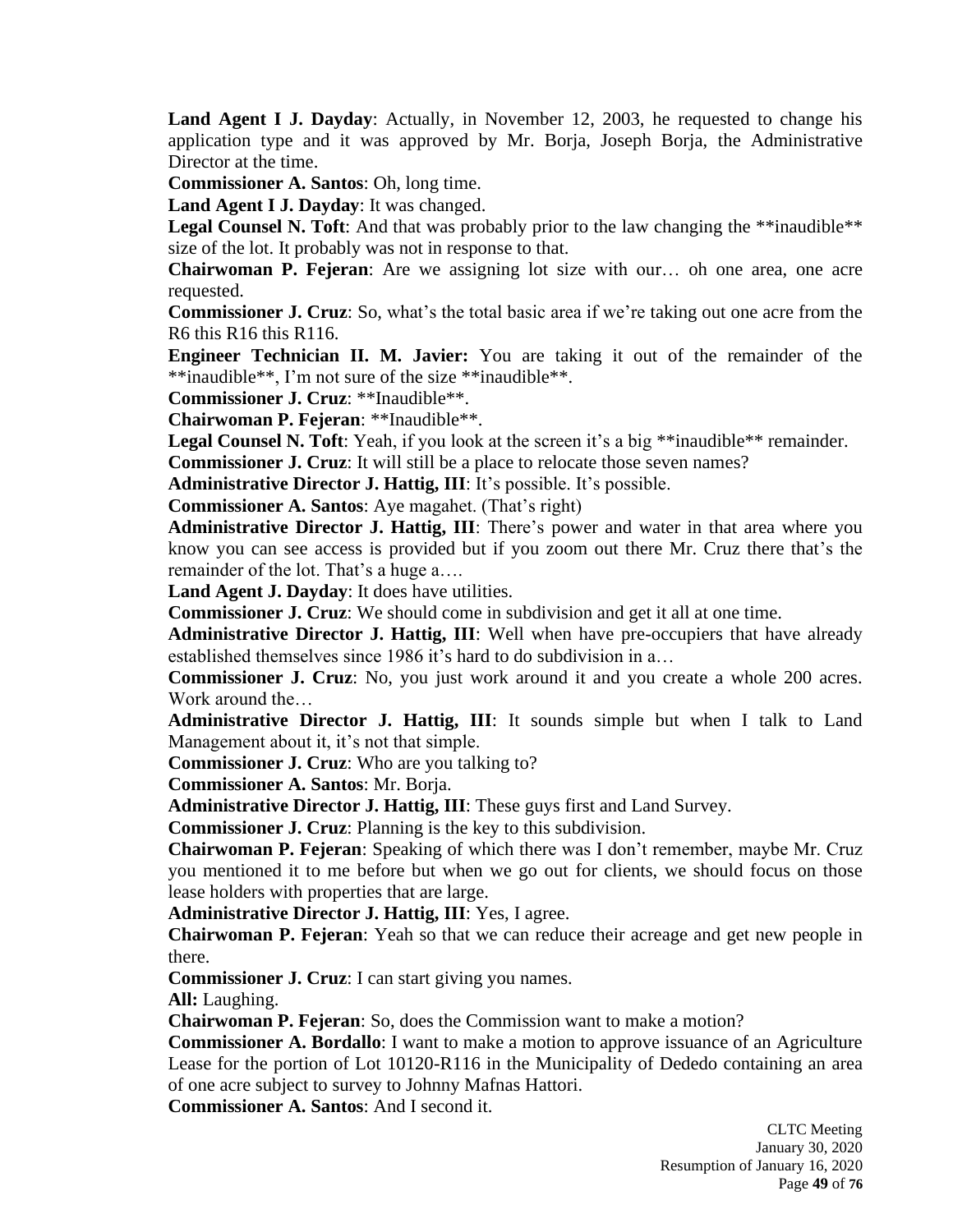**Chairwoman P. Fejeran**: Motion made and seconded. Further discussion?

**All Commissioners**: None.

**Chairwoman P. Fejeran**: All those in favor?

**All Commissioners**: Aye.

**Chairwoman P. Fejeran**: Ayes have it. Motion passes. Thank you.

**Land Agent I J. Dayday**: Thank you.

**Chairwoman P. Fejeran**: Thank you, Ms. Dayday. So, the agenda items I have are; Leases expiring in two years, Commercial Leasing, Financial Report, Director's Report, Public Comment nobody is here. I'd like to ask that we move all of those untouched agenda items and put them at the front of our February twentieth meeting and can you please ask Mr.…. I also think we need to move Mr. Simpson to another time, March, have him on our March agenda. I think February is going to be a little to packed because we have Hal's and Rugby coming in and I think with what's left on our agenda today, plus Hal's and Rugby that's going to be a full agenda that day.

**Administrative Director J. Hattig, III**: For GEDA, I don't have anything too actually for action but I did have some concerns that I wanted to forward to the Commission for the three properties that we're issuing the RFP's for; so they did bring some concerns but I can send this to the Commission.

**Chairwoman P. Fejeran**: Is this beyond what they emailed?

**Administrative Director J. Hattig, III**: Yes, yes, it's beyond, it's new, so that's why I wanted to find out…

**Chairwoman P. Fejeran**: Yeah, sure.

**Administrative Director J. Hattig, III**: We can put it on the front end of February twenty.

**Chairwoman P. Fejeran**: Yeah, let's do that. Okay, so we'll table all of those. And again, it will be at the front end so we can get to it and then…

**Administrative Director J. Hattig, III**: We can put it under Old Business Ma'am, I'll shuffle this around.

**Chairwoman P. Fejeran**: Okay. Thank you. Let's see, I know that there's September minutes that have not been approved yet.

**Administrative Director J. Hattig, III**: No, we're still working on the editing of the minutes.

**Chairwoman P. Fejeran**: Okay so there's September, October, November…

**Administrative Director J. Hattig, III**: October, we're having trouble because of the sound quality and so we're going through a muffled sound so we're working as hard as we can to through October.

**Chairwoman P. Fejeran**: Oh shoot, okay. Does the Commission have any comments before we adjourn?

**All Commissioners**: No.

**Chairwoman P. Fejeran**: Alright. Well, thank you everybody for your time, we'll see you February twentieth. Can I have a motion to adjourn?

**Commissioner A. Bordallo**: Motion to adjourn.

**Commissioner J. Cruz**: I second it.

**Chairwoman P. Fejeran**: We are adjourned.

**Adjourned:** 4:45 p.m.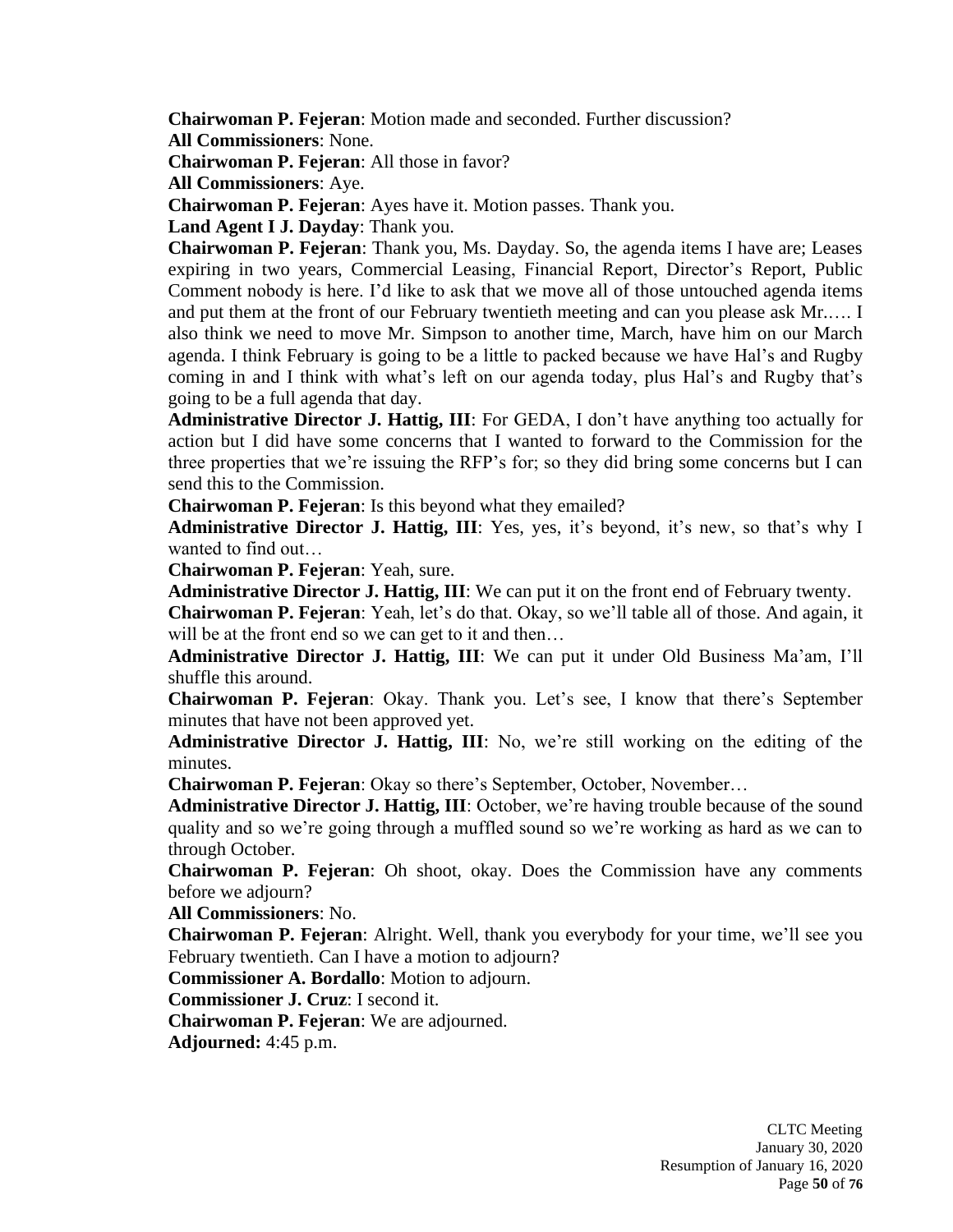| Transcribed by: Tina Rose Tainatongo, Land Agent I |       |  |
|----------------------------------------------------|-------|--|
| Approved by motion in meeting of:                  |       |  |
| Jack Hattig III, Administrative Director:          | Date: |  |

CLTC Meeting January 30, 2020 Resumption of January 16, 2020 Page **51** of **76**